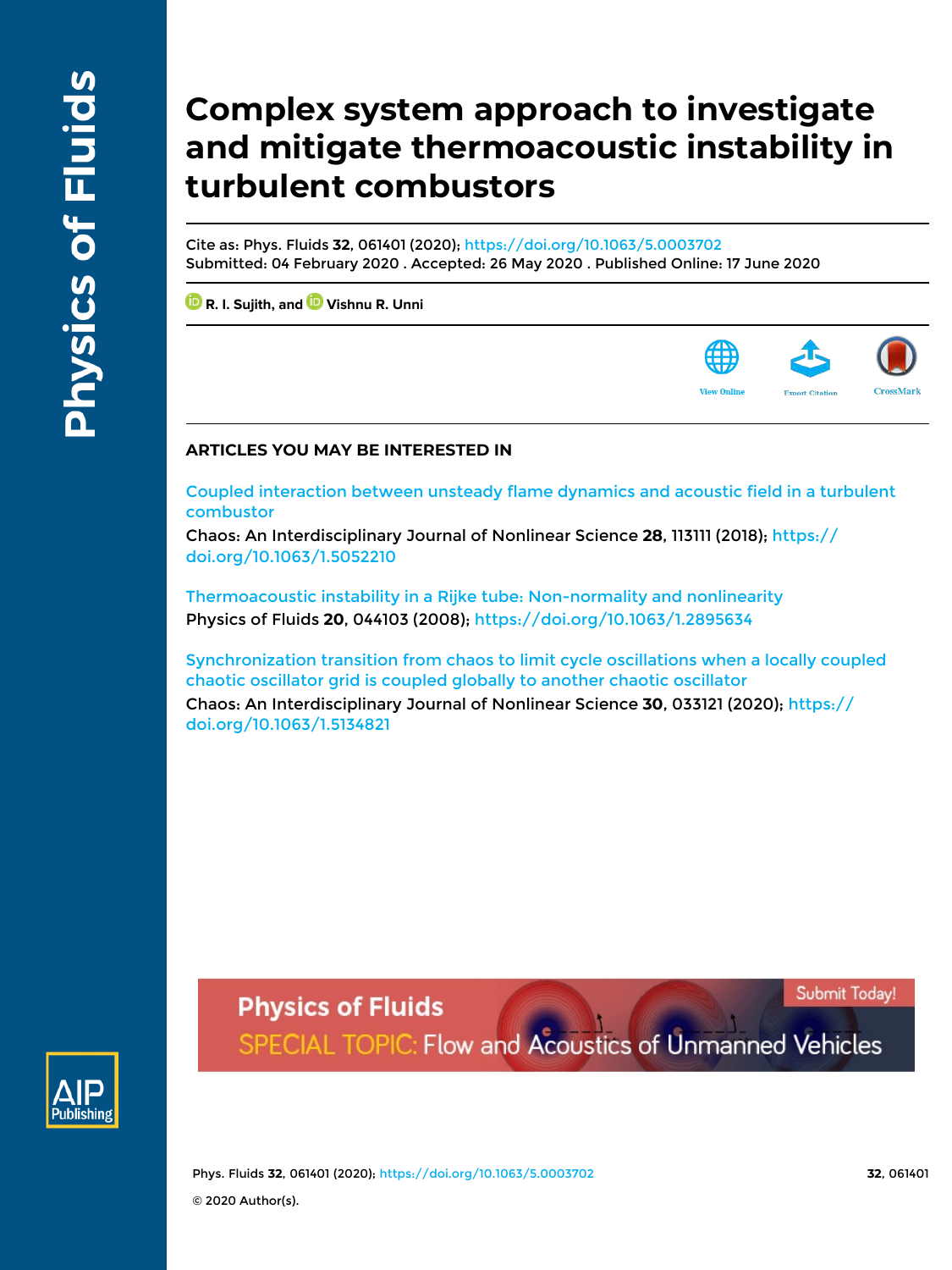rĥ **Export Citation** 

View Online

## Complex system approach to investigate and mitigate thermoacoustic instability in turbulent combustors

Cite as: Phys. Fluids **32**, 061401 (2020); doi: 10.1063/5.0003702 Submitted: 4 February 2020 • Accepted: 26 May 2020 • Published Online: 17 June 2020

R. I. Sujith<sup>1,a)</sup> and Vishnu R. Unni<sup>2</sup> <sup>in</sup>

#### AFFILIATIONS

**<sup>1</sup>** Department of Aerospace Engineering, Indian Institute of Technology Madras, Chennai 600036, India **<sup>2</sup>**Department of Mechanical and Aerospace Engineering, University of California San Diego, San Diego, California 92093-0411, USA

**a)**Author to whom correspondence should be addressed: sujith@iitm.ac.in

#### ABSTRACT

Thermoacoustic instability in turbulent combustors is a nonlinear phenomenon resulting from the interaction between acoustics, hydrodynamics, and the unsteady flame. Over the years, there have been many attempts toward understanding, prognosis, and mitigation of thermoacoustic instabilities. Traditionally, a linear framework has been used to study thermoacoustic instability. In recent times, researchers have been focusing on the nonlinear dynamics related to the onset of thermoacoustic instability. In this context, the thermoacoustic system in a turbulent combustor is viewed as a complex system, and the dynamics exhibited by the system is perceived as emergent behaviors of this complex system. In this paper, we discuss these recent developments and their contributions toward the understanding of this complex phenomenon. Furthermore, we discuss various prognosis and mitigation strategies for thermoacoustic instability based on complex system theory.

*Published under license by AIP Publishing.* https://doi.org/10.1063/5.0003702.,

#### I. INTRODUCTION

Thermoacoustic instability, also known as combustion instability, refers to the occurrence of ruinously large amplitude acoustic oscillations resulting from a positive feedback between the heat release rate fluctuations from the combustion process and the acoustic field of the confinement. Rocket engines and gas turbine engines used for propulsion and power generation are particularly susceptible to thermoacoustic instability due to high energy densities in these systems; even a small fraction of this energy, when converted to acoustic oscillations, can sustain large amplitude pressure  $\alpha$ scillations.<sup>1,2</sup>

The consequences of thermoacoustic instabilities are often catastrophic. Thermoacoustic instability can lead to thrust oscillations, which can seriously compromise space missions. Thermoacoustic instability can result in large amplitude vibration of the engine and can lead to structural failure—either immediate or due to fatigue, and wear and tear. The increased heat transfer due to the large amplitude acoustic oscillations can overwhelm the thermal

protection system. Furthermore, electronic components in the control system or the payload can fail due to the high level of acoustic ambience. Many instances of thermoacoustic instability have been documented, including those in the Apollo space mission,<sup>3</sup> cold war missiles,<sup>4</sup> the soviet efforts in rocketry,<sup>5</sup> and more recently in the gas turbine industry. $6$  Despite nearly half a century of research, thermoacoustic instability remains a nightmare for engineers.

A century and a half ago, Lord Rayleigh postulated that when heat is added in phase with unsteady pressure, sound is generated. When the amount of acoustic energy generated is more than the damping in the system, the oscillations grow in amplitude until the nonlinearities in the system cause the amplitude of oscillations to saturate.<sup>7</sup> This positive feedback between the heat release rate and the acoustic field can result from a number of mechanisms, such as equivalence ratio fluctuations, $^8$  flame surface area modulations, $^9$ modulations in the mixing field, <sup>6</sup> coherent structures in the flow, <sup>9</sup> droplet and spray dynamics, and the resulting unsteady evaporation and entropy fluctuations. $10$  On the other hand, viscous and thermal losses, transfer of energy to vorticity fluctuations, radiation from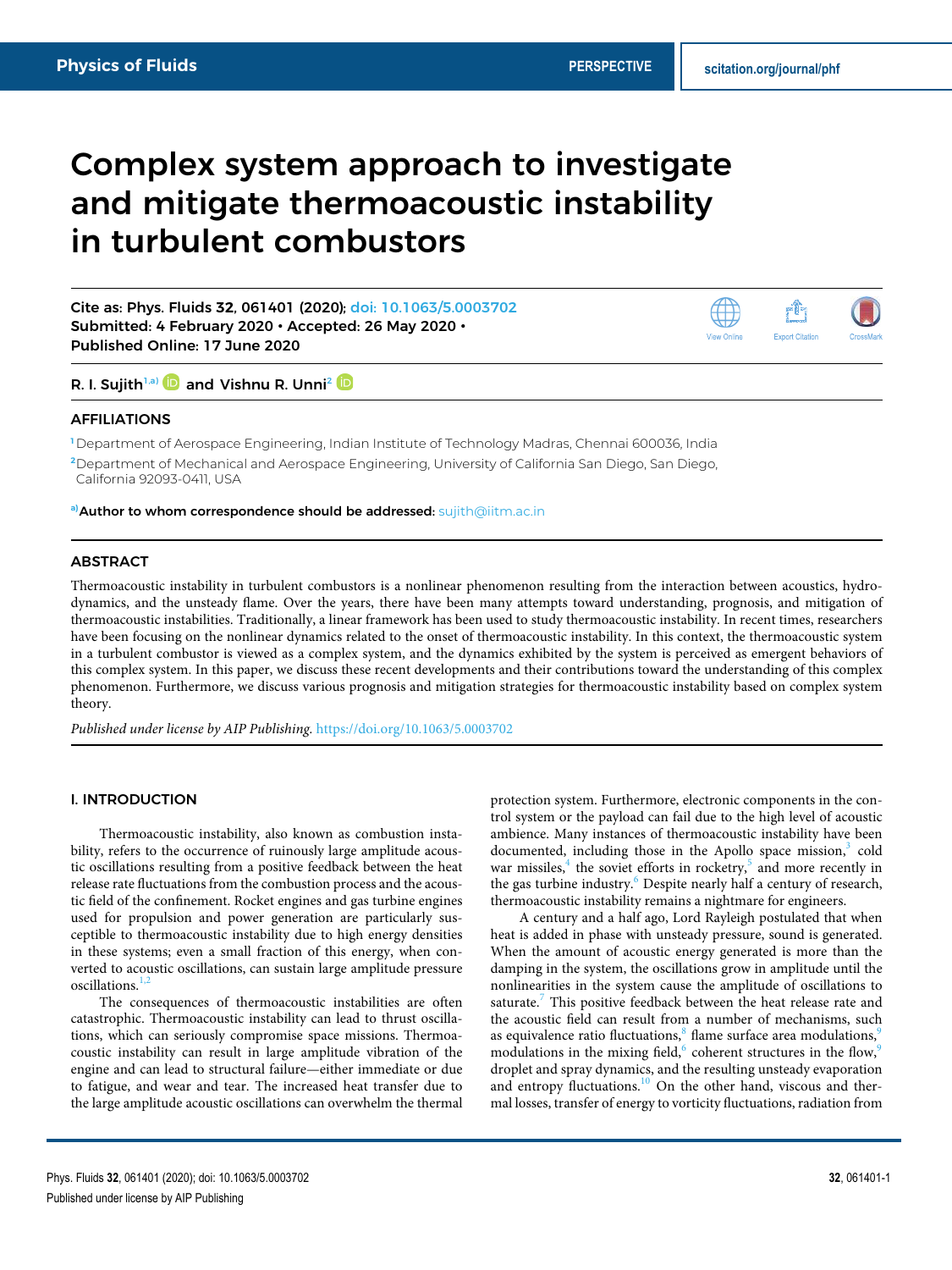the combustor exit or nozzle, and wall vibrations contribute to the damping in the system. $6$ ,

Avoiding thermoacoustic instability requires us to establish the stability boundaries of the system. This is done by conducting acoustic pressure and acceleration measurements by performing elaborate testing before the hardware is transferred to the customer. For modeling, thermoacoustic systems have traditionally been treated as an acoustic system driven by combustion. The stability of the system is assessed by performing a linear stability analysis and examining the eigenvalues of the system.<sup>6</sup> Although useful for determining the linear stability boundaries, linear stability analysis cannot be used to study how a system transitions through the stability boundaries or its dynamics beyond them. This is because such dynamics are controlled by the nonlinearities in the acoustic sub-system.

In thermoacoustic systems, both the acoustic sub-system and the unsteady flame can exhibit nonlinearities. However, in most thermoacoustic systems, where the acoustic pressure fluctuations are low compared to the mean pressure of the working fluid, such as in gas turbine combustors, the acoustics can be considered to be linear (this is not true in the case of rockets), whereas the flame response to acoustic perturbations is highly nonlinear. Consequently, while modeling sound waves is well established and is easy to implement, modeling the response of flames to acoustic waves, particularly in turbulent flows, is not as straightforward. The current methodology is to perturb the flame using velocity fluctuations and determine the flame transfer function (ratio between the heat release rate and the acoustic velocity fluctuations, normalized appropriately) experimentally, or numerically from computational fluid dynamics (CFD) simulations [e.g., large eddy simulations  $(LES)$ ].<sup>12</sup> In summary, for the past several decades, it has been conventional to treat thermoacoustic systems as acoustic systems driven by combustion. However, this is not the only way to analyze thermoacoustic systems.

An alternate approach to studying thermoacoustic instability based on nonlinear dynamics (alternatively known as dynamical system theory) and complex system theory has emerged in recent years.

#### A. Dynamic behavior of thermoacoustic systems

Thermoacoustic systems are inherently nonlinear. Hence, studying a thermoacoustic system in the framework of nonlinear dynamics can offer new insights into its nonlinear behavior.

Let us examine the stability of small perturbations close to the onset of thermoacoustic instability. We see that at a parameter value prior to the onset of thermoacoustic instability, small perturbations in the system decay. Post the onset of thermoacoustic instability, small perturbations grow. In other words, the growth rate changes sign from negative to positive. Thus, we see a qualitative change in the behavior of the thermoacoustic system; such a qualitative change occurring when a parameter is changed smoothly is termed a bifurcation.<sup>13</sup> The specific bifurcation that we see here is referred to as an Andronov–Hopf bifurcation, or simply Hopf bifurcation, in the language of dynamical system theory.<sup>14</sup> The parameter value at which there is a change in the dynamic behavior of the system is called the Hopf point.

There are two types of Hopf bifurcations: supercritical and subcritical.<sup>13</sup> In supercritical bifurcation, crossing the Hopf point results in the occurrence of low amplitude stable limit cycle oscillations. The amplitudes grow slowly as the control parameter is varied. Furthermore, reversing the change in the control parameter causes the oscillations to disappear at the Hopf point. In contrast, for a subcritical Hopf bifurcation, crossing the Hopf point leads to a jump in the amplitude; large-amplitude oscillatory solutions are present right at the onset of instability. Furthermore, in the reverse path, the control parameter needs to be varied significantly past the Hopf point to bring the system back to a stable non-oscillatory state; this point where the system attains stability is called the fold point (also known as the saddle point). $^{13}$  Thus, a subcritical bifurcation exhibits hysteresis.

In this hysteresis zone, the system is bistable. That is, two stable asymptotic states are possible: a stable fixed point and a stable limit cycle. The attained state depends on the magnitude and type of initial perturbation. If the initial perturbation is within the basin of attraction of the fixed point, the perturbation dies down; in contrast, if the initial perturbation is within the basin of attraction of the limit cycle, the perturbation evolves to a limit cycle. This phenomenon is referred to by the thermoacoustic community as triggering. $1,2,15-17$  Classical linear stability analysis cannot deal with bistability or indeed even predict the supercritical or subcritical nature of a Hopf bifurcation because it depends on the order and type of nonlinearity in the system.

#### B. Beyond limit cycles: Quasiperiodicity, intermittency, and chaos

The general view of the community until recently was that the asymptotic states of a thermoacoustic system were either fixed points or limit cycles. Indeed, pressure oscillations more complex than limit cycles have been reported in the context of thermoacoustic instability; $18-22$  however, this idea did not get traction until recently.

Using nonlinear time series analysis, Kabiraj et al.<sup>23-25</sup> systematically characterized bifurcations in laminar thermoacoustic systems with simple ducted laminar flames. They showed that after attaining limit cycle oscillations, thermoacoustic systems can undergo further bifurcations and attain states, such as quasiperiodicity, frequency locked, period-*n*, intermittency, and chaos, even in such simple laminar thermoacoustic systems. They established the quasiperiodic<sup>24</sup> and frequency-locking quasiperiodic route to chaos.<sup>25</sup> Recently, in the same system, Premraj *et al.*<sup>26</sup> observed strange nonchaos. Kashinath *et al.*<sup>27</sup> observed similar routes to thermoacoustic instability in numerical experiments of a *G*-equation flame coupled with duct acoustics. Recently, Guan *et al.*<sup>28</sup> discovered an alternate route to chaos through intermittency in a laminar thermoacoustic system.

Thus, we see that even a simple, deterministic, thermoacoustic system, such as a ducted laminar premixed flame, can give rise to complexity arising from chaotic behavior. Next, we examine complexity in turbulent reacting flow systems.

#### C. Complex dynamics of thermoacoustic systems in turbulent combustors

Turbulence introduces lot more complexity to a thermoacoustic system, such as a wide range of scales and a large number of degrees of freedom. In addition, a thermoacoustic system has other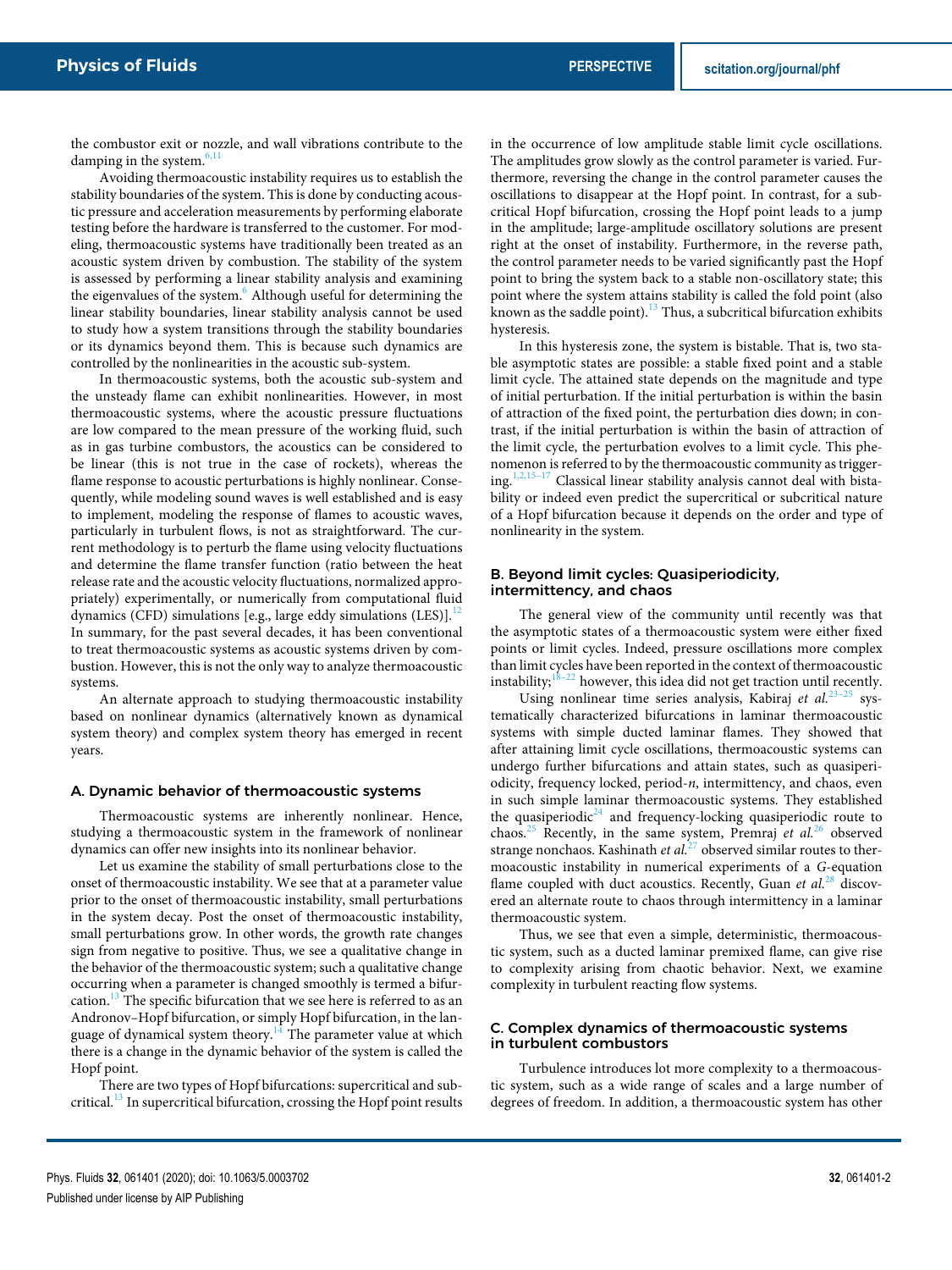complexities, such as chemical kinetics, molecular mixing, and interaction with acoustic waves. Thermoacoustic instability in turbulent combustors displays many attributes that cannot be described by the classical view of it being a Hopf bifurcation. These attributes, which belong to a system that is indeed complex, are described in the following paragraphs.

During stable operation, thermoacoustic systems are characterized by low amplitude aperiodic fluctuations, traditionally, referred to as "combustion noise." Recent studies have shown that combustion noise displays scale invariance and have a multifractal signature, confirming the absence of a single characteristic spatial or temporal scale in thermoacoustic systems during stable operation.<sup>29</sup> Multifractality reflects the complex nature of the dynamics that results from the highly nonlinear interaction between combustion, flow, and duct acoustics, whereas periodic oscillations during thermoacoustic instability are characterized by dominant time and length scales. This results in the loss of multifractality at the onset of thermoacoustic instability.

Traditionally, the stable operation of a thermoacoustic system was treated as a fixed point.<sup>10,14</sup> However, as mentioned before, a system involving turbulent reacting flow is never really "silent." Often, these fluctuations are treated as stochastic fluctuations.<sup>31-33</sup> Tony *et al.*<sup>34</sup> recently characterized these low amplitude aperiodic pressure fluctuations occurring during the stable operation of a thermoacoustic system as deterministic and noted that the aperiodic oscillations correspond to high dimensional chaos, corrupted by white and colored noise. In contrast, thermoacoustic instability is characterized by periodic fluctuations, i.e., order. Thermoacoustic instability is then the transition from chaos to order. This transition happens via a state of intermittency, a state that comprises intermittent bursts of periodic oscillations that appear randomly amid epochs of low amplitude aperiodic fluctuations. $35$  In other words, we see pockets of order amid disorder.

During stable operation, the flow field is characterized by small vortices that lead to chaotic dynamics.<sup>36,37</sup> Similar dynamics is seen during the aperiodic epochs of intermittency. In contrast, during the periodic epochs of intermittency, the reactive flow field gets self-organized by a collective interaction of the small scale vortices resulting in the periodic emergence of large scale structures and coherent patterns.<sup>37</sup> This self-organization and the resulting coherent structures are sustained during thermoacoustic instability, and significant acoustic power production occurs in these structures, leading to self-sustained thermoacoustic oscillations.

Thermoacoustic instability is thus a collective phenomenon. Interestingly, many of these features can be seen in other turbulent flow systems, such as aeroacoustic,  $38$  aeroelastic,  $39$  and compressor surge, that lead to the occurrence of oscillatory instabilities.<sup>40</sup> That is, these different systems with different physical mechanisms display similar dynamical behavior. Traditional reductionist approaches aim at studying a system by analyzing the constituent elements; such an approach will not be successful in explaining these similarities in fundamentally different physical systems.<sup>4</sup>

Traditional approaches deal with thermoacoustic instability as a transition from fixed point to limit cycle and fail to account for the transition from chaos to limit cycle via the state of intermittency. Often, the system is studied by forcing using externally imposed oscillations. This approach emphasizes the flame dynamics

and ignores the process of self-organization of the thermoacoustic system. This typical reductionist approach studies thermoacoustic instability in different types of configurations by investigating the details of the flame dynamics in these configurations, and it does not emphasize the interaction between the elements and the resulting self-organization process. In a reductionist approach, we zoom into the constituent elements and analyze them in detail. On the contrary, in a complex system approach, the focus is on the interaction between the constituent elements.

A complex system is defined as a system with "multiple interacting components whose behavior cannot be simply inferred from the behavior of its components.<sup> $n+2$ </sup> While adopting a complex system approach, we do not split things apart and zoom in on the component behavior; instead, we focus on the new phenomena that can emerge from a relatively simple set of components, interacting through a relatively simple set of rules. The key ingredients of complex systems are: (1) interacting elements, (2) nonlinear feedback that affects the behavior of these systems, and (3) exchange of energy and mass with surroundings.<sup>43</sup> A thermoacoustic system that involves turbulent reacting flow has these ingredients. We now list below some of the behaviors of typical complex systems,<sup>43</sup> which can indeed be observed in turbulent thermoacoustic systems.

#### D. Characteristics of complex systems

A high level of coherence is observed during thermoacoustic instability. Often, engineers and technicians refer to such a coherent thermoacoustic system as something that is "alive," even using a terminology, such as "the combustor is breathing." Large coherent structures emerge in the turbulent flow during the occurrence of thermoacoustic instability.<sup>44,45</sup> Such emergent behavior is a tell tale Such emergent behavior is a tell tale sign of complex systems. The self-organization of the turbulent flow and the emergence of the ordered acoustic field and large coherent structures happen without any need for forcing, i.e., we do not need an "invisible hand."

Emergence is a characteristic feature of complex systems. For example, we cannot explain the wetness of water by examining the individual molecules of  $H_2O$  and their properties. It is an emergent property that originates from the interaction of the H<sub>2</sub>O molecules. From a reductionist and linear perspective, emergent phenomena are often surprising. Most interestingly, en route to the process of self-organization leading to thermoacoustic instability, we observe intermittency, wherein we see intermittent bursts of high amplitude periodic oscillations (order) that appear in an apparently random fashion amid epochs of aperiodic low-amplitude fluctuations (disorder).<sup>46</sup> Furthermore, the emergence of order from disorder happens through a chimera state where order and disorder coexist simultaneously.<sup>47</sup> This is a classical feature of complex systems that shows a mix of ordered and disordered behaviors.

#### E. Entropy defying emergence of order from chaos

Thus, we see that the occurrence of thermoacoustic instability in turbulent combustors can be viewed as order emerging from chaos in complex systems. Nature abounds such phenomena. Examples include synchronous flashing of fireflies and collective animal behaviors, such as flock of birds, school of fish, or bridges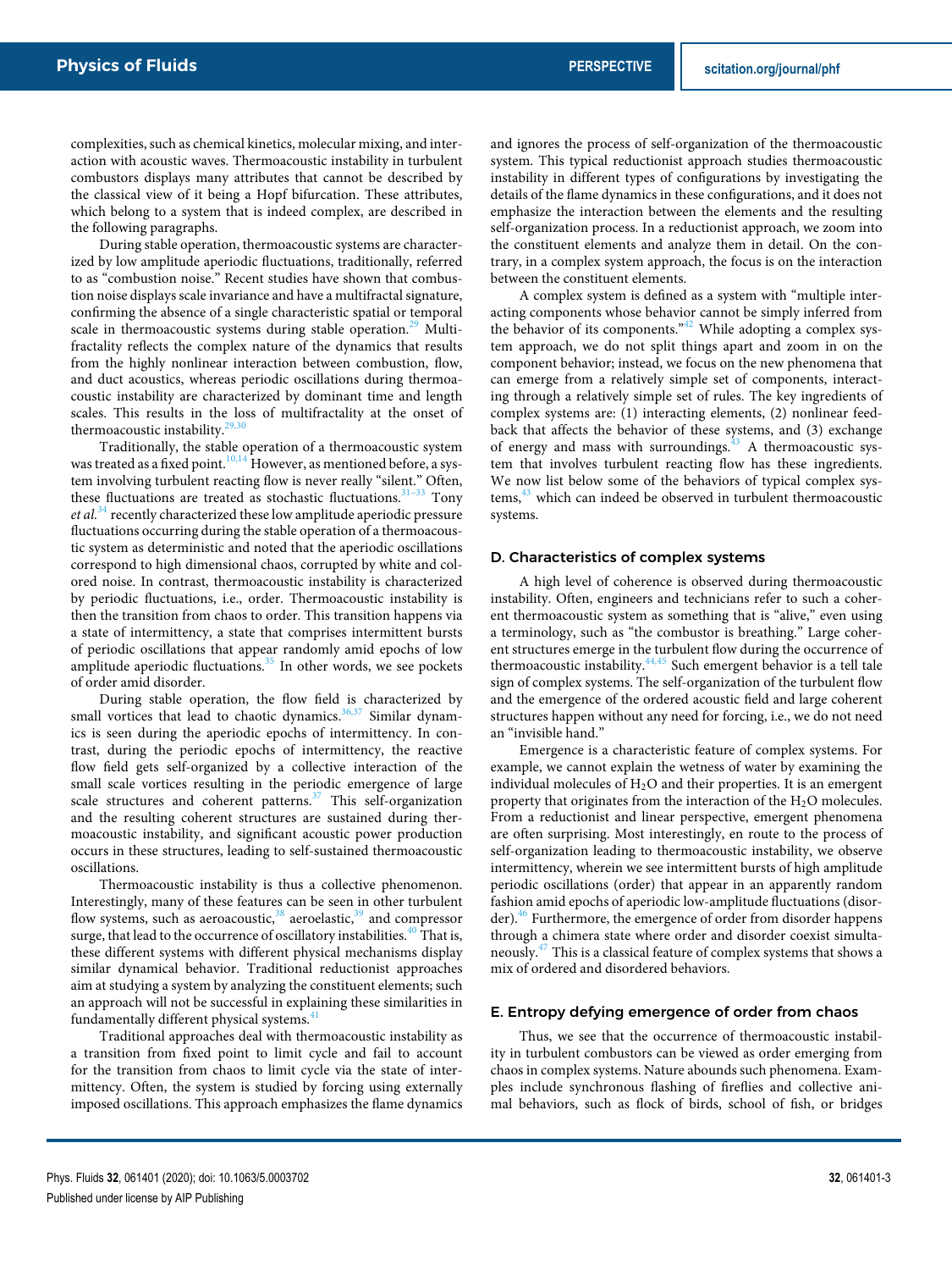made by ants. Life indeed is an example of self-organization. Examples involving wave phenomena include laser $48$  and thermoacoustic instability.

The second law of thermodynamics tells us that the entropy of a system should increase, and the system proceeds toward disorder. Do the phenomena of self-organization and the subsequent emergence of order defy the second law of thermodynamics?

The key to resolving this puzzle lies in the nature of systems that undergo self-organization, including thermoacoustic systems. The second law of thermodynamics is applicable to closed systems. Self-organization occurs in open systems.<sup>49</sup> For example, in a thermoacoustic system, there are energy and matter flowing in and out of the system. To decrease entropy, work must be done.

Thermoacoustic systems are non-equilibrium systems. In such systems, energy dissipation itself determines the birth of new structures. Through energy dissipation, a part of the energy of the ordered motion is transformed into disordered motion, and finally to heat. Thus, ironically, dissipation leads to the origin of structures. Prigogine<sup>50</sup> was awarded the Nobel Prize in chemistry in 1977 for "for his contributions to non-equilibrium thermodynamics, particularly the theory of dissipative structures." Even Rayleigh's results are just a formal consequence of Prigogine's results concerning open systems.<sup>51,</sup>

Thus, we can see that a thermoacoustic system has all the features of a complex system. Thermoacoustic instability can then be viewed as self-organization occurring in this complex system. Next, we will describe the onset of thermoacoustic instability in turbulent reacting flows in the language of self-organization. First, we will discuss the stable operation of a turbulent thermoacoustic system and then proceed to discuss the transition to thermoacoustic instability.

#### II. WHAT IS STABLE OPERATION?

The stable operation of a turbulent combustor has an acoustic signature that is characterized by low amplitude aperiodic pressure fluctuations that have a broadband spectrum with shallow peaks near to the acoustic modes of the combustor. $53,54$  These pressure fluctuations are referred to as combustion noise. Combustion noise can originate from various unsteady combustion and fluid dynamical processes in a combustor, such as fluctuations in the local heat release rate, accelerating entropy waves, inhomogeneities in vorticity, and local fluid dilatation.<sup>53</sup>

Strahle, through a series of seminal papers, developed an analytical framework to describe the far field noise generated by a turbulent flame.55–57 This was largely based on Lighthill's theory of aerodynamic noise<sup>58</sup> appropriately modified using order of magnitude arguments to account for the presence of combustion. These theories $55-57$  captured the dominance of low frequency oscillations also known as "roar" in combustion noise. Strahle suggested that combustion noise was largely unaffected by chemical kinetics. He also unraveled the directional nature of combustion noise for wavelengths comparable to the integral length scale of turbulence. Extending Strahle's work, Hassan<sup>59</sup> derived scaling laws for combustion generated noise. The drawback of these studies as pointed out by Candel *et al.*<sup>60</sup> was that they considered only situations where flow dynamics was largely independent of the radiated sound. In practice, combustion happens in a confined environment where the flow, sound, and the local heat release from the flame are closely

coupled with each other. This coupling, when sufficiently strong, can result in thermoacoustic instability. Rajaram and Lieuwen<sup>61</sup> argued that the spectral characteristics of the flame's acoustic emissions are determined both by the underlying spectrum of heat release rate fluctuations and the transfer function relating these heat release rate and acoustic fluctuations.

Dynamically, the transition from the stable state of combustion noise to the unstable state of thermoacoustic instability is traditionally considered to be a transition from a fixed point to limit cycle oscillations.<sup>14</sup> In this framework, combustion noise is characterized as the response of stochastic perturbations on an acoustic oscillator and is represented in the phase space as perturbations around a fixed point. Accordingly, combustion noise was often modeled as a random noise or noise with a measured power spectrum. $31-33$ 

Recently, Nair *et al.*<sup>62</sup> analyzed the deterministic nature of pressure oscillations during the occurrence of combustion noise using the Kaplan–Glass test<sup>63</sup> and surrogate analysis and suggested that combustion noise has the signature of deterministic chaos. With an even more rigorous surrogate analysis using various measures, such as the Hurst exponent, translational error, permutation entropy, permutation spectrum, correlation dimension, and correlation entropy, Tony *et al.*<sup>34</sup> proved that combustion noise is high dimensional chaos corrupted with white and colored noise. Nair and Sujith<sup>29</sup> further discovered that combustion noise exhibits complex scaling behavior and is multifractal in nature. This deterministic and multifractal nature of combustion noise is possibly the result of the deterministic nature of processes that are responsible for the generation of combustion noise and the fractal characteristics of the underlying turbulent flow.

The discovery of the deterministic and multifractal nature of combustion noise suggests that the phase space attractor corresponding to combustion noise cannot be considered as a mere fixed point and rather has a complex fractal topology. Hence, the traditional interpretation that the onset of thermoacoustic instability is a transition from a fixed point to limit cycle oscillation needs to be reconsidered.

#### III. INTERMITTENCY PRESAGES THERMOACOUSTIC **INSTABILITY**

Nair *et al.*<sup>35,46</sup> investigated the transition from combustion noise to thermoacoustic instability and discovered that it is characterized by a dynamic regime known as intermittency. The pressure oscillations during intermittency consist of bursts of high amplitude periodic oscillations inter-spaced with epochs of low amplitude aperiodic oscillations. The switch between high amplitude periodic oscillations and low amplitude aperiodic oscillations happens at non-equal intervals. In Fig. 1, we can see the time series of pressure oscillations during intermittency in combustors with two different flame holding mechanisms. Figure 1(a) corresponds to the time series from a bluff body stabilized backward facing step combustor, and Fig.  $1(b)$  shows the time series from a swirl stabilized backward facing step combustor. In both cases, during intermittency, we can see that the time series of pressure contains bursts of high amplitude periodic oscillations amid epochs of low amplitude aperiodic oscillations. As we approach thermoacoustic instability by changing the Reynolds number of the flow, the duration for which the large amplitude bursts persist increases, and eventually during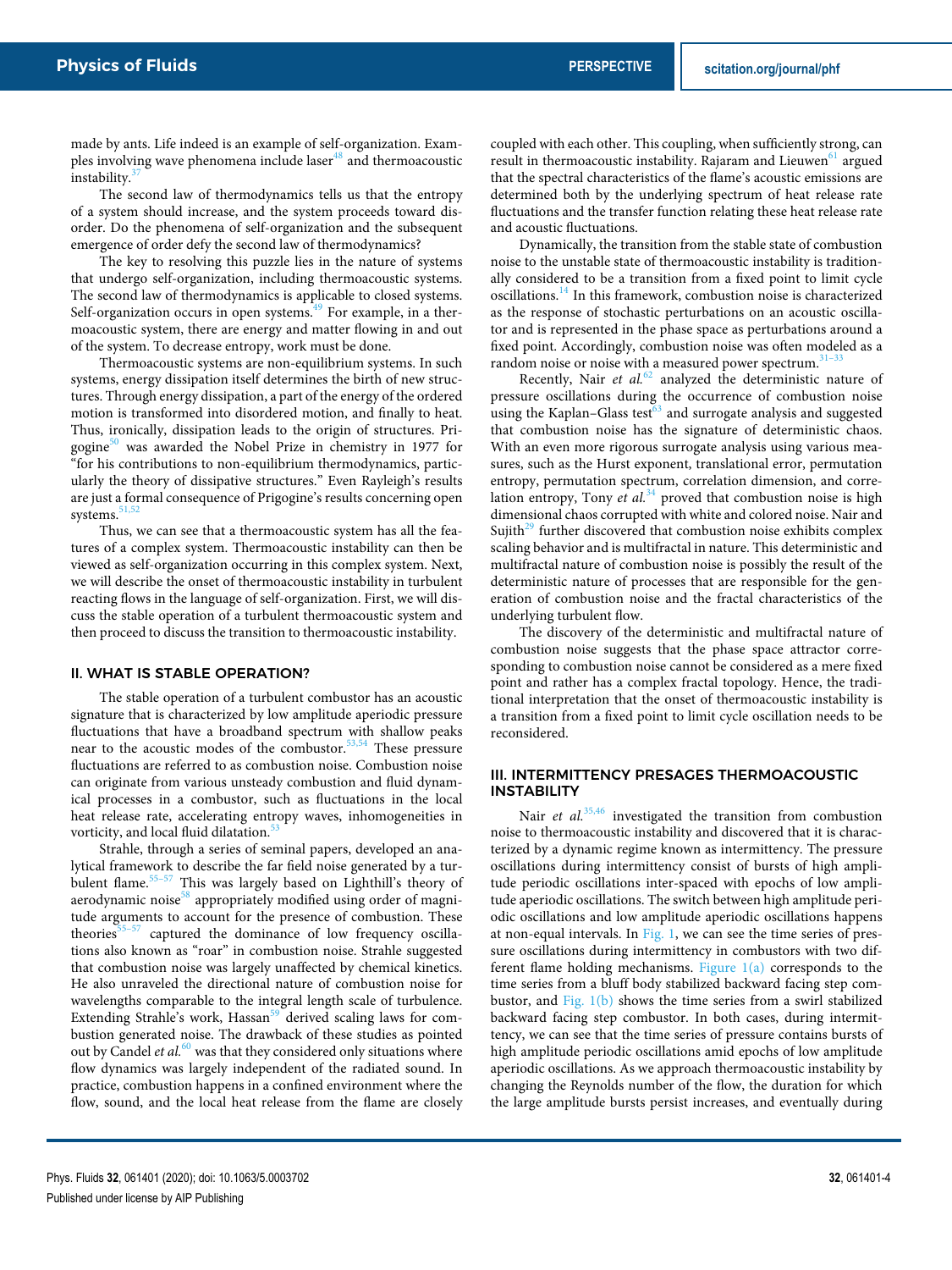

thermoacoustic instability, the system exhibits periodic oscillations, otherwise known as limit cycle oscillations. The presence of intermittency was also reported subsequently by many others (e.g., by Karlis *et al.*<sup>64</sup> in a swirl combustor).

The presence of intermittency in the transition regime to thermoacoustic instability can also be observed in various other combustor configurations, such as spray combustors,  $65$  matrix burners,  $66$ after burners,  $\frac{67}{1}$  liquid rocket combustors,  $\frac{68}{1}$  and ducted inverse nonpremixed flames.<sup>69</sup> Systems that exhibit flame intrinsic thermoacoustic instabilities also exhibit intermittency prior to the onset of thermoacoustic instability.<sup>70</sup> Interestingly, other fluid dynamic systems that exhibit oscillatory instabilities and embody turbulent flow also exhibit intermittency en route to oscillatory instability. Examples include systems that exhibit aeroelastic instability, $39$  aeroacoustic instability, $38$  and hydrodynamic instabilities.<sup>71,7</sup>

#### A. Characterizing intermittency

In the parlance of dynamical system theory, intermittency is the irregular alternation either between laminar phase (periodic oscillations) and turbulent phase (chaotic oscillations)<sup> $\beta$ </sup> or between two different chaotic phases.<sup>74,75</sup> Intermittency is often observed as a system is approaching a bifurcation point. According to the underlying bifurcation, the characteristics of intermittency vary. Based on this, Pomeau and Manneville<sup>73</sup> characterized intermittency into three different types. Type 1 corresponds to an approach to saddle node bifurcation, type 2 to subcritical Hopf bifurcation, and type 3 to an inverse period doubling bifurcation. Many more types of intermittencies have been identified recently, and a discussion on the types of intermittency and their characteristics can be found in the work of Elaskar and Del Río. $76$  Intermittency is common in turbulent systems and is often observed in confined convection, boundary layers, pipe flows, etc.<sup>73</sup> These intermittencies are generally associated with low amplitude laminar phases (periodic oscillations) and high amplitude chaotic phases (aperiodic or chaotic oscillations). A similar type of intermittency is observed in a laminar

**FIG. 1**. Acoustic pressure fluctuations during the state of intermittency obtained from the two combustors: (a) acoustic pressure fluctuations during intermittency in a bluff body stabilized backward facing step combustor (*Re* = 1.88  $\times$  10<sup>4</sup>,  $\phi$  = 0.85) and (b) acoustic pressure fluctuations during intermittency in swirl stabilized backward facing step combustor ( $Re = 2.58 \times 10^4$ ,  $\phi = 0.77$ ). Here,  $\phi$  represents the global equivalence ratio, and *Re* is the flow Reynolds number. The zoomed regions of the signal (lower) indicate bursts of high-amplitude oscillations that appear amid low-amplitude aperiodic fluctuations. Reproduced with permission from V. Nair, G. Thampi, and R. I. Sujith, "Intermittency route to thermoacoustic instability in turbulent combustors," J. Fluid Mech. **756**, 470–487 (2014). Copyright 2014 Cambridge University Press.

combustor prior to flame blowout.<sup>23</sup> However, the intermittency observed in turbulent thermoacoustic systems prior to the onset of thermoacoustic instability is qualitatively different. Here, the chaotic phase has lower amplitude compared to the laminar phase.

The characteristics of intermittency can be analyzed by analyzing the topology of the corresponding phase space. Recurrence analysis is a powerful tool used to study the topology of a phase space. A recurrence plot is a 2D plot  $(t_i \text{ vs } t_i)$  representing the times  $t_i$  for which the state vector  $(X_i)$  representing the state of the system visits the same neighborhood of the phase space as it was at time  $t_j$ .<sup>77</sup> Mathematically, the recurrence plot is represented as a matrix *R*, the elements of which are defined as

$$
R_{ij} = \begin{cases} 1 & \text{if } ||\vec{X}_i - \vec{X}_j|| \le \varepsilon \\ 0 & \text{otherwise} \end{cases}
$$
 (1)

The patterns in a recurrence plot can be used to characterize the type of intermittency.<sup>78</sup> Multiple studies have attempted to characterize the type of intermittency in turbulent combustors using recurrence analysis.<sup>35,36,46,65,69,79,80</sup> A typical recurrence plot during thermoacoustic instability in a turbulent combustor is shown in Fig. 2. The methodology used in construction of the recurrence plot is detailed in the work of Pawar et al.<sup>61</sup>

We see that the recurrence plot corresponding to intermittency consists of black patches [Fig. 2(b)]. These black patches correspond to the low amplitude aperiodic regimes of the time series. The periodic part of the time series corresponds to lines parallel to the diagonal of the recurrence plot [Fig. 2(d)]. When we zoom in to the black patch, we see perforated top-right corners of black patches from which lines parallel to the diagonal line emerge [Fig.  $2(c)$ ]. Such a pattern in the recurrence plot is indicative of a type 2 intermittency. From such observations, and recurrence quantitative analysis, previous studies have suggested that the intermittency prior to thermoacoustic instability may be of type  $2^{36,65,79}$  However, this inference is based on the characteristics of re-injection of phase space trajectory from laminar phase to turbulent phase and vice versa and does not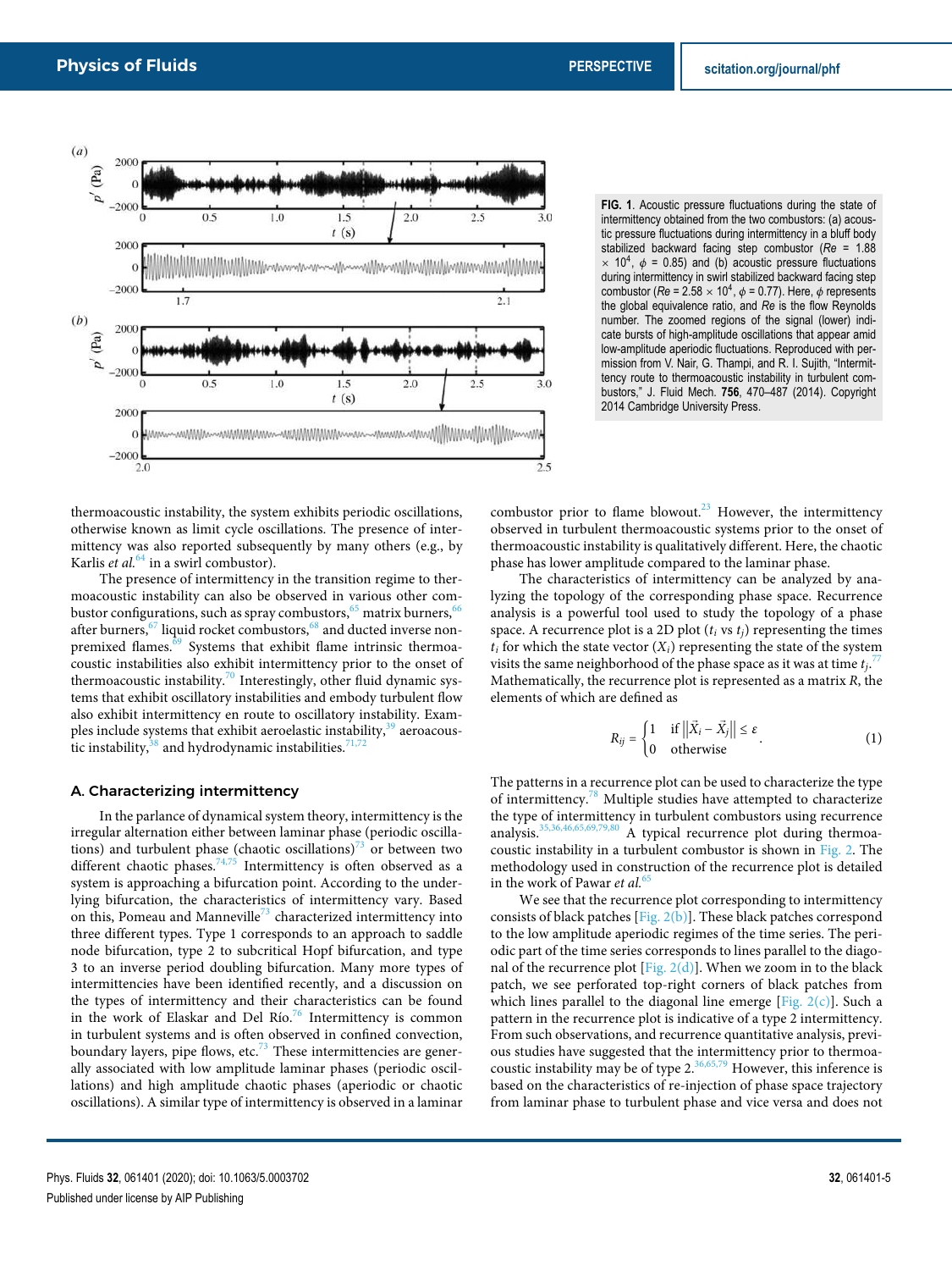

**FIG. 2**. (a) Time series of pressure corresponding to intermittency. [(b)–(d)] Recurrence plots (RPs) for different parts of the pressure time series. (c) RP shows a kite-like structure of type-II intermittency. Data points *N* = 7500, *τ* = 3,  $d = 10$ , and  $\epsilon = 20\%$  of the mean diameter of the attractor. Reproduced with permission from Pawar *et al.*, "Intermittency route to combustion instability in a laboratory spray combustor," J. Eng. Gas Turbines Power **138**, 041505 (2016). Copyright 2016 American Society of Mechanical Engineers.

account for the relative amplitude of laminar and turbulent phases. Therefore, a rigorous analysis is required to correctly characterize the type of intermittency and the associated bifurcation.

#### B. Physics of intermittency

In turbulent combustors, intermittency is observed not only as a precursor to the onset of thermoacoustic instability but also prior to flame blowout. $30,46$  The presence of intermittency associated with flame blowout in turbulent combustors was first identified by Nair and Sujith. $^{46}$  A detailed analysis of the flame dynamics during intermittency prior to the onset of thermoacoustic instability and intermittency prior to flame blowout in a bluff body stabilized combustor was performed by Unni and Sujith.<sup>36</sup> Using high speed Mie scattering images, they showed that a periodic shedding of vortices from the flame stabilization mechanism is observed during thermoacoustic instability. Intermittency is characterized by periodic shedding of vortices from the flame stabilization mechanism during periodic epochs of intermittency and aperiodic vortex shedding during the aperiodic epochs<sup>36</sup> (Fig. 3). The primary difference in flame dynamics during intermittency prior to and post-thermoacoustic instability was attributed to the difference in the location where the flame is stabilized within the combustor.

In a backward facing step combustor, flow dynamics during intermittency were studied by Sampath and Chakravarthy.<sup>81</sup> They obtained simultaneous particle image velocimetry (PIV) and CH<sup>∗</sup> chemiluminescence images to study the coupled interaction of the hydrodynamic field and the flame. They distinguished the flame and flow dynamics during intermittency from that during the occurrence of thermoacoustic instability. Intermittency was attributed to the prevalence of multiple hydrodynamic modes that interact with each other and with the acoustic mode of the duct, resulting in alternating relative dominance between the different modes of hydrodynamic fluctuations.

Flame dynamics during intermittency was studied by Pawar et al.<sup>82</sup> in a laboratory spray combustor. They showed that thermoacoustic instability is the result of collective synchronization between

the individual flamelets that are anchored at the flame holder. During intermittency, the flamelets exhibited collective behavior during the periodic epochs and desynchronized behavior during the aperiodic epochs.

### C. Modeling intermittency

Nair *et al.*<sup>35</sup> showed that the onset of thermoacoustic instability is always presaged by intermittent bursts of high amplitude oscillations that appear in an apparently random manner amid epochs of low amplitude oscillations. While intermittency in thermoacoustic systems was characterized as a specific dynamic state only recently, verbal description of dynamics resembling intermittency can be found in earlier literature as well.

Calvin *et al.*<sup>31</sup> remarked "*The pressure–time traces observed in combustion chambers of liquid-propellant rocket engines exhibit acoustic oscillations, which sometimes have an erratic evolution of the amplitude (Roudakov, 1993; Yang, 1994, especially Dranovsky et al., 1994). This random character is more pronounced in the vicinity of critical conditions for the occurrence of high-frequency combustion instabilities and may exhibit itself there in the form of random pressure bursts of strong amplitude*." Hong *et al.*<sup>83</sup> reported a low-frequency instability mode, where an alternating flame behavior between periodic oscillations (unsteady flame behavior) and low amplitude fluctuations was observed as a result of large equivalence ratio modulation. In a premixed gas turbine combustor model, Arndt *et al.*<sup>84</sup> observed unpredictable transition between a thermoacoustically unstable ("noisy") state and a state without pulsations ("quiet" state). They also observed that this transition was also correlated with a change in the configuration of flame stabilization within the combustor.

Such bursting oscillations were also accounted for and observed in the low order models developed to describe transition to thermoacoustic instability. The initial interest was to study the bursting oscillations observed in rocket engines. Clavin *et al.*<sup>31</sup> argued that noise introduced by turbulence causes a thermoacoustic system to exhibit bursts, if the system undergoes a subcritical bifurcation.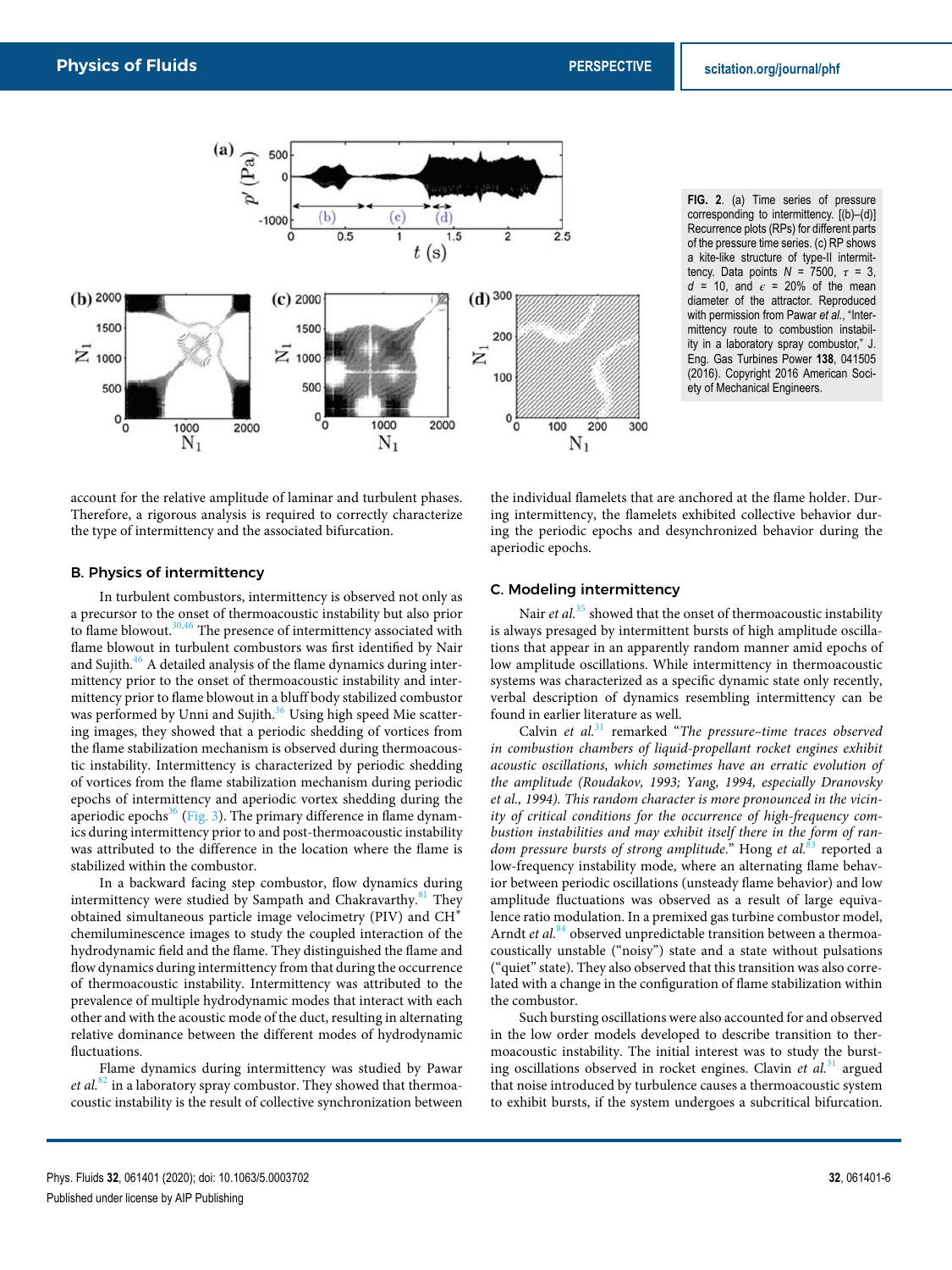

FIG. 3. Mie scattering images representing the flame dynamics during intermittent oscillations prior to the onset of thermoacoustic instability. During the periodic part of intermittency, the shear layer along which the flame is stabilized exhibits periodic fluctuations of the flame front due to periodic shedding of vortices from the dump plane that produces periodic roll-up of the flame front. During aperiodic epochs of intermittency, the shear layers exhibit aperiodic fluctuations. Large scale oscillations in the inner shear layer as shown in the figure are observed only during the aperiodic epochs of the intermittency. Aperiodic epochs of intermittency happen at irregular intervals of time. Reproduced with permission from V. R. Unni and R. I. Sujith, "Flame dynamics during intermittency in a turbulent combustor," Proc. Combust. Inst. **36**, 3791–3798 (2017). Copyright 2017 Elsevier.

During the bistable state corresponding to the subcritical bifurcation, referred to as a metastable state by Clavin *et al.*, <sup>31</sup> the noise pushes the system back and forth the unstable branch of the subcritical Hopf bifurcation, causing the system to exhibit bursting behavior. Various models with additional details were developed later in order to study such bursting behavior.<sup>32</sup> The time series of pressure fluctuations in a combustor derived from one such model $32$  incorporating the effect of stochastic fluctuations due to turbulence on thermoacoustic oscillations is shown in Fig. 4. We can notice that the pressure fluctuations indeed resemble the pressure fluctuations during intermittency as shown in  $Fig. 1$  although the authors themselves do not say anything about intermittency.

More recently, Noiray and Schuermans $85$  used a noise driven Van der Pol oscillator to model thermoacoustic oscillations in a turbulent combustor. This study provided a framework to identify the linear growth rates of a system using the pressure fluctuations measured during limit cycle oscillations in a turbulent thermoacoustic system. They viewed the fluctuations in the limit cycle amplitude during thermoacoustic instability in a turbulent combustor as a response of an oscillator perturbed by strong stochastic forcing due to turbulence and estimated the linear growth rate of the oscillator from the fluctuating amplitudes of the limit cycle oscillations. We can note that this model also exhibits an intermittency-like behavior characterized by bursts of high amplitude periodic pressure oscillations.

In an alternate approach, Nair and Sujith $86$  captured the intermittency route to thermoacoustic instability in a bluff body stabilized dump combustor using a kicked oscillator model. Their model was developed by incorporating modifications to the model for thermoacoustic instability suggested by Matveev and Culick.<sup>87</sup> The fundamental assumption in this model is that thermoacoustic instability (in many systems) is hydrodynamically coupled. That is, the periodic heat release rate during thermoacoustic instability is the result of periodic formation of coherent vortices that causes oscillations in the flame and drives the acoustic field. Furthermore, the shedding of vortices and their periodic impingement on the walls of the combustor or flame stabilization mechanisms cause a temporally localized high heat release rate. During thermoacoustic instability, these bursts of heat release happen at appropriate phases of the acoustic pressure fluctuations within the combustor. Considering this phenomenology, the thermoacoustic system is modeled as a kicked oscillator. The kicks, which are in feedback with pressure fluctuations, correspond to the energy added to the acoustic oscillator by the sudden localized intense heat release. However, the model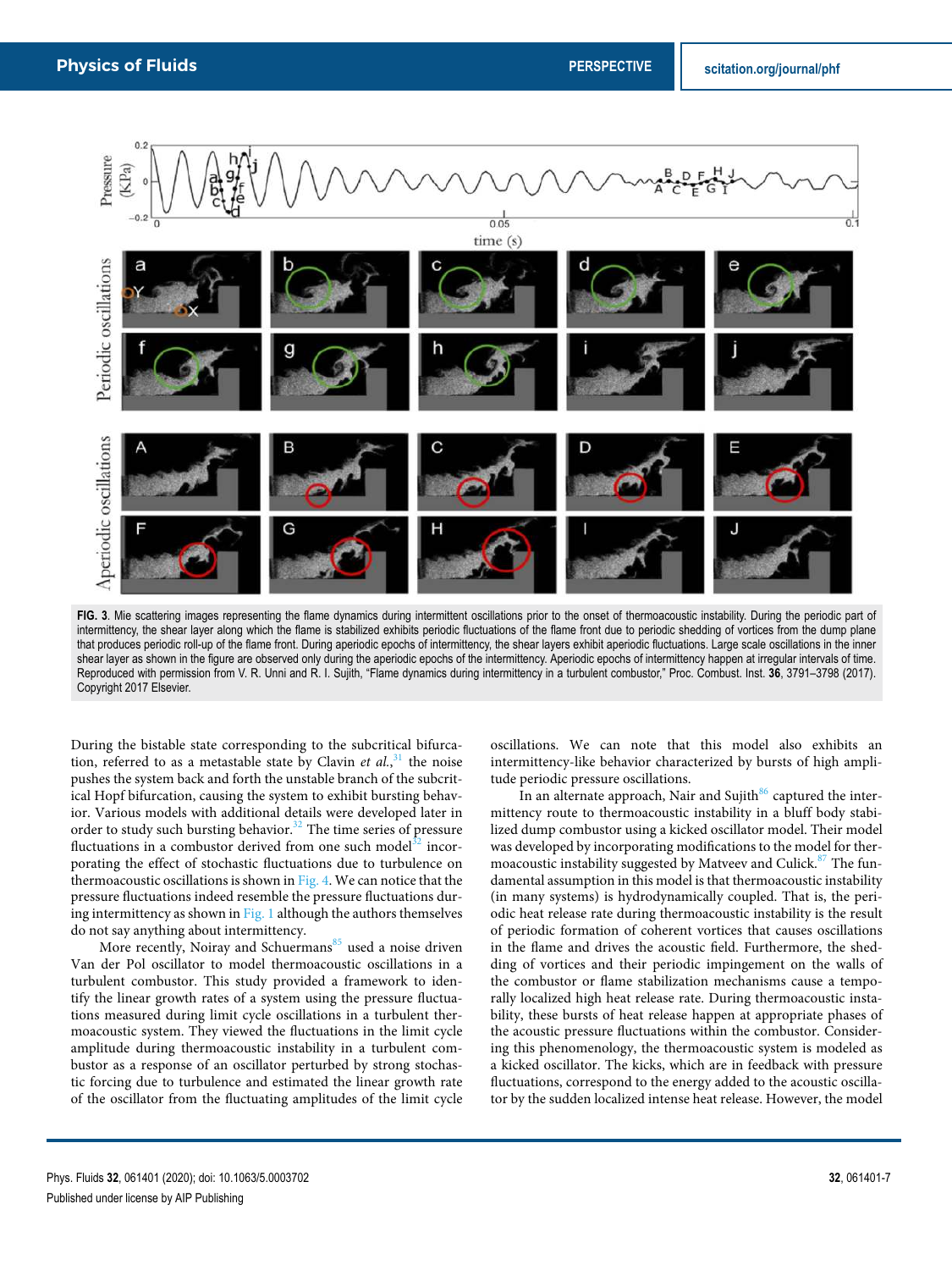

**FIG. 4**. Time series of unsteady pressure corresponding to thermoacoustic oscillation, resulting from the influence of stochastic fluctuations on a deterministic model as described by Burnley and Culick.<sup>32</sup> Reproduced with permission from V. Burnley and F. C. Culick, "Influence of random excitations on acoustic instabilities in combustion chambers," AIAA J. **38**, 1403–1410 (2000).

developed by Matveev and Culick $87$  does not exhibit intermittency. Nair and Sujith, $86$  modified this model by incorporating the effect of turbulence on the acoustic oscillator as stochastic fluctuations in the velocity, which, in turn, introduced stochasticity in the timing of kicks. This modified model exhibited intermittency prior to the onset of thermoacoustic instability.

Nair *et al.*<sup>62</sup> and Tony *et al.*<sup> $34$ </sup> showed that the aperiodic pressure fluctuations in a combustor that occur during the stable operation, i.e., combustion noise, are deterministic in nature. However, the model suggested by Nair and Sujith $86$  included some stochastic elements to capture intermittency. Shesadri *et al.*<sup>88</sup> introduced an improved deterministic model by eliminating the need for stochastic fluctuations to produce intermittency. This was achieved by introducing an appropriate feedback between the kicking times and the pressure and heat release rate oscillations. Modified versions of this model capture various synchronization states (discussed later in Sec. IV) observed in bluff body combustors $89$  and can also be used to predict the amplitude of oscillations during thermoacoustic instability in a turbulent combustor.<sup>90</sup> These aspects are described in Sec. III D.

#### D. Kicked oscillator model

A simplified configuration of the experimental system is considered to construct the model (Fig. 5). The length of the



**FIG. 5**. Schematic diagram of a backward facing step combustor with a bluff body to stabilize the flame. The low order, kicked oscillator models for a combustor exhibiting thermoacoustic instability described in the work of Seshadri *et al.*<sup>88</sup> and Pawar *et al.*<sup>89</sup> are based on this schematic diagram. Reproduced with permission from Pawar et al., "Thermoacoustic instability as mutual synchronization between the acoustic field of the confinement and turbulent reactive flow," J. Fluid Mech. **827**, 664–693 (2017). Copyright 2017 Cambridge University **Press** 

combustor is *L*, and the step at the inlet of the combustor has a height *d*. A fundamental simplifying assumption in this model is that the combustion of the reactants is localized at a distance  $L_c$  from the inlet. Vortices that entrain unburnt reactants are shed from the inlet as a result of the build-up of circulation (Γ) at the backward facing step. Γ is given by

$$
\frac{d\Gamma}{dt} = \frac{u_{sep}^2}{2} + k \sum_j p'_{L_c}(t_j) \delta(t - t_j - \tau_a) + \sigma_1 N(0, 1).
$$
 (2)

Here,  $u_{sep} = \overline{u} + u'(L_s, t)$ .  $\overline{u}$  is the mean velocity,  $u'(L_s, t)$ is the acoustic velocity at the backward facing step, and  $p'_{L_c}$ is the acoustic pressure at the point of combustion. Furthermore, *t<sup>j</sup>* is the time when the *j*th vortex reaches the location where the localized combustion happens.  $\tau_a$  is the delay in the response of the heat release rate. *N*(0, 1) is the Gaussian white noise.

As time progresses, the circulation built up at the step exceeds a critical value,  $\Gamma_{cr} = \Gamma_0 u_{sep}$ . This leads to shedding of a vortex from the step, and consequently the circulation at the step is reset to zero.<sup>87</sup> Note that  $\Gamma_0 = d/2$   $S_t$ , where  $S_t$  is the Strouhal number.<sup>87</sup> In order to account for the imperfect nature of the inlet boundary condition and the influence of turbulence in the flow, we assume that the inlet velocity is perturbed by noise and correspondingly Γ*cr* = Γ0*usep* + *σ*2*N*(0, 1). Here, noise terms for both *d*Γ/*dt* and Γ*critical* are the same but the strength of the noise scales with the standard deviations  $\sigma_1$  and  $\sigma_2$ , respectively. The alternate increase and decrease in the circulation indicate its oscillatory nature. As a vortex is shed from the inlet, it convects downstream with a velocity proportional to the mean velocity as captured by the following equation:

$$
dx_j/dt = \alpha \overline{u} + u'(x, t). \tag{3}
$$

Here, *α* is the fraction of the mean velocity with which the vortex propagates downstream. Upon reaching the location of combustion  $(L_c)$ , the vortices burn instantaneously producing a localized heat release *q*˙ ′ given as

$$
\dot{q}' = \beta \sum_{j} \Gamma_{j} \delta(x - L_{c}) \delta(t - t_{j}). \tag{4}
$$

This unsteady heat release, in turn, adds energy to the acoustic field affecting the acoustic pressure  $(p')$  and the acoustic velocity  $(u')$ fluctuations. We can decompose the acoustic pressure and velocity fluctuations into oscillations in the natural modes of the combustor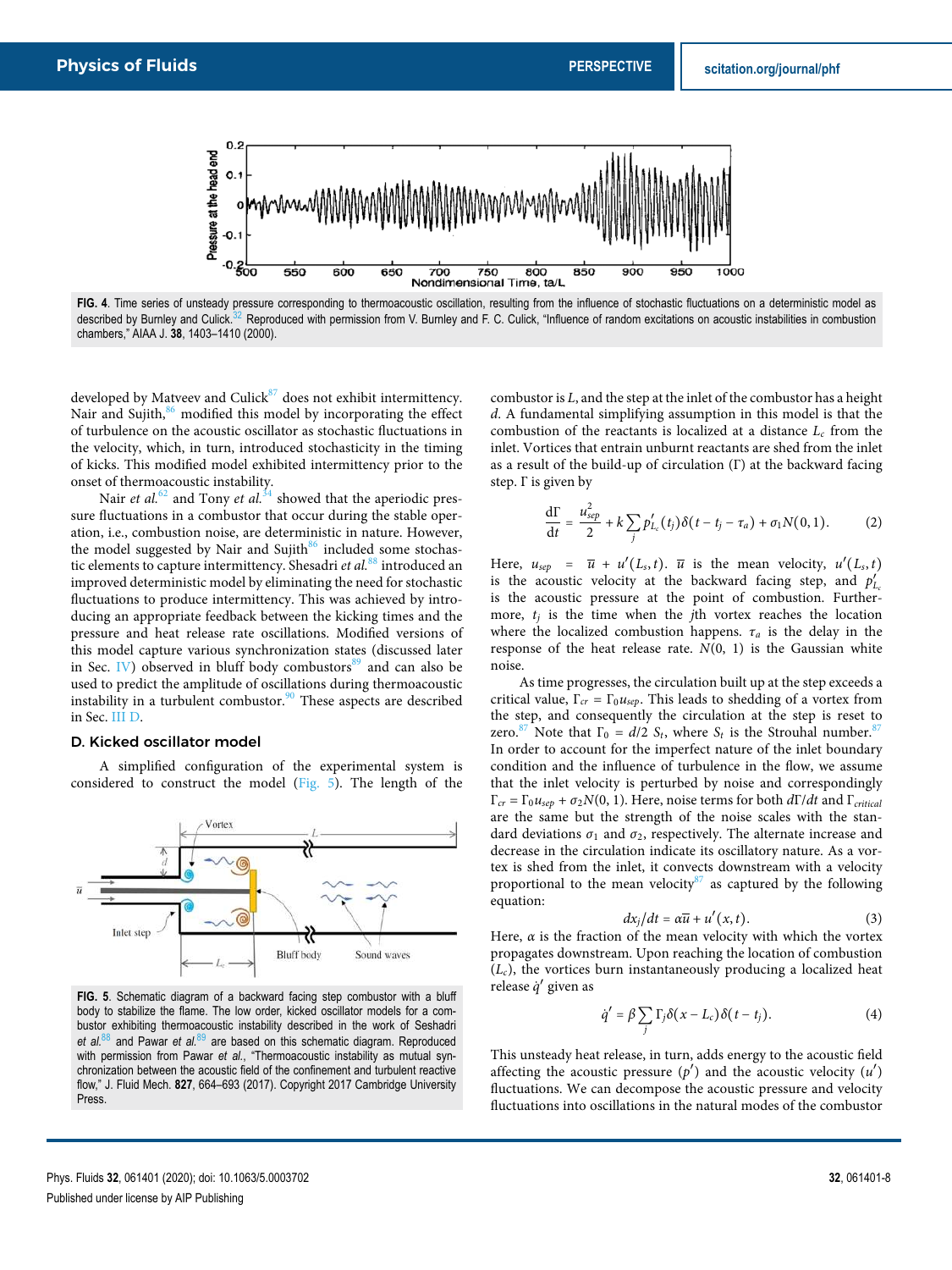as

$$
p'/\overline{p} = \sum_{n=1}^{M} \frac{\dot{\eta}_n(t)}{\omega_n} \cos(k_n x)
$$
 (5)

and

$$
u'/(\overline{p}/\overline{\rho}c)=\sum_{n=1}^M\eta_n(t)\sin(k_nx).
$$
 (6)

Here,  $\eta_n$  and  $\dot{\eta}_n$  are the time varying components of the *M* natural modes of the combustor, and  $k_n = \omega_n/c$  is their corresponding wave numbers. The energy equation corresponding to these natural



**FIG. 6**. Acoustic pressure signal variation at  $x = 0.09$  m showing (a) chaos at  $\overline{u}$ = 9.5 m/s, (b) intermittency at  $\overline{u}$  = 10.4 m/s, (c) intermittency at  $\overline{u}$  = 10.65 m/s, and (d) limit cycle oscillations at  $\bar{u} = 10.8$  m/s. The signals were obtained using the model. Reproduced with permission from A. Seshadri, V. Nair, and R. I. Sujith, "A reduced-order deterministic model describing an intermittency route to combustion instability," Combust. Theory Modell. **20**, 441–456 (2016). Copyright 2016 Taylor & Francis.

acoustic modes of the combustor can then be written as

$$
\ddot{\eta}_n + \zeta_n \dot{\eta}_n + \omega_n^2 \eta_n = b \omega_n \cos(k_n L_c) \sum \Gamma_j \delta(t - t_j). \tag{7}
$$

Here, the damping coefficient for the *n*th mode is  $\zeta_n$ , which is modeled as  $\zeta_n = (2n - 1)^n \zeta_1$ , where  $\zeta_1 = 29 \text{ s}^{-1}$ . The detailed list of parameters of the model is given in the work of Pawar *et al.*<sup>89</sup> This model is able to capture the transition from combustion noise to thermoacoustic instability through intermittency as shown in Fig. 6.

#### IV. SYNCHRONIZATION LEADING TO SELF-ORGANIZATION

Thermoacoustic instability is the result of interaction between hydrodynamic, combustion, and acoustic subsystems of a combustor. The mutual interaction between these subsystems leads to selforganization and the emergence of a pattern in the system. As the pattern evolves, it further affects the coupling between the various subsystems in the flow field. Even though the dynamics of a thermoacoustic system are constituted through such complex interactions between multiple processes happening at different scales, they are often modeled merely as a forced nonlinear oscillator. In the flame transfer function approach, the flame is forced with velocity oscillations having different frequencies, and the response of the flame is evaluated as a function of the forcing frequency. While such an approach to modeling may be effective during thermoacoustic instability, it does not capture the dynamics of the system during intermittency. To address this lacuna, one needs to possibly model the thermoacoustic system as a system of coupled oscillators where both acoustics and unsteady flame are the two coupled oscillators and the oscillators are mutually coupled. The flame transfer function approach does not attribute inherent dynamics to the flame; instead, the flame responds to the acoustic velocity fluctuations with a gain and a phase. However, the flame is a nonlinear oscillator by itself that has its own dynamics. This nonlinear oscillator can interact nonlinearly with the acoustic oscillator. A synchronization based model for the same thermoacoustic system $91$  was able to capture these different dynamical states. This model, developed by Weng et al.,<sup>91</sup> considered both unsteady flame and the acoustic field as mutually coupled oscillators that undergo synchronization when the coupling strength is varied.

A characterization of the coupling between the acoustic and heat release rate oscillations during the transition to self-excited thermoacoustic instability in turbulent combustors was first done by Pawar *et al.*<sup>89</sup> They studied the transition to thermoacoustic instability in a turbulent dump combustor with a bluff body as the flame stabilization mechanism. Simultaneous measurements of acoustic pressure fluctuations (*p* ′ , measured using a piezoelectric transducer) and unsteady heat release rate (*q*<sup>'</sup>, represented by CH<sup>\*</sup> chemiluminescence, which is measured using a photomultiplier tube outfitted with a CH<sup>\*</sup> filter) were used to establish that the onset of thermoacoustic instability is a phenomenon of mutual synchronization between the acoustic field and the unsteady flame.

Synchronization refers to the phenomenon of matching of rhythms of coupled oscillators. This universal phenomenon was first discovered by Huygens in the seventeenth century while he was observing the locking of oscillations of two pendulum clocks hung over a wall.<sup>92</sup> Following that, synchronization has been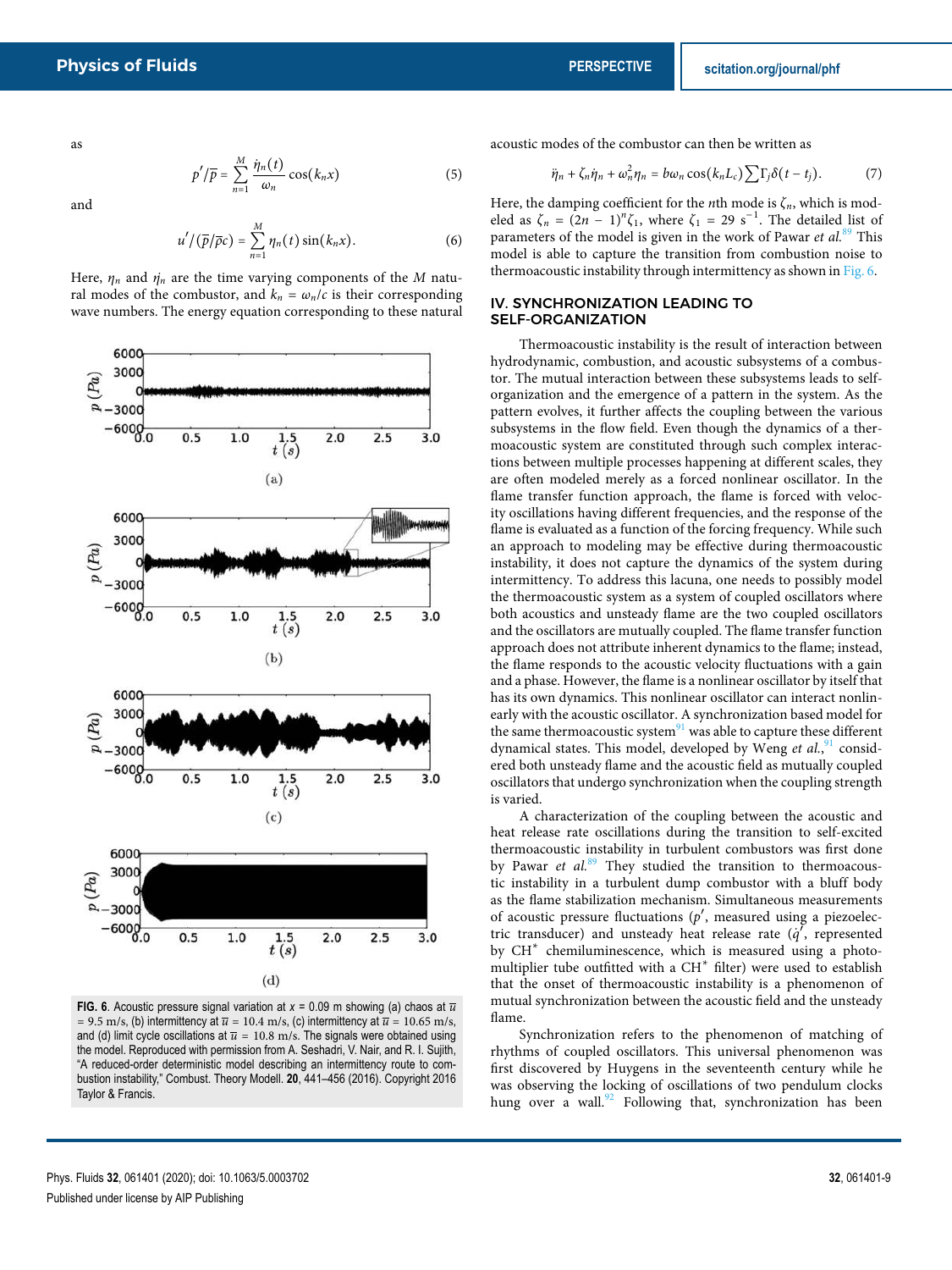observed in a multitude of systems, such as chemical systems,<sup>93</sup> biological systems, $94$  ecosystems, $95$  communication systems, $96$  and many engineering systems.<sup>97,98</sup> The type of coupling and coupling strength between oscillators determine the characteristics of synchronization.

Pawar *et al.*<sup>89</sup> studied the synchronization between the unsteady heat release rate  $(q')$  and the acoustic field (represented by the acoustic pressure,  $p'$  of the combustor. They showed that the transition to thermoacoustic instability in a turbulent combustor occurs from a desynchronized (DS) state corresponding to combustion noise to a generalized synchronized (GS) state corresponding to strong thermoacoustic instability via an intermittently phase synchronized (IPS) state corresponding to intermittency and a phase synchronized (PS) state corresponding to weak thermoacoustic instability.

They classified the different states of synchronization between *p* ′ and *q*˙ ′ signals using a statistical measure of synchronization based on recurrence plots known as the probability of recurrence  $[P(\tau)].$  $P(\tau)$  is the probability with which the phase space trajectory returns to the neighborhood of a given point in the phase space after a time lag *τ*. <sup>99</sup> Figure 7 shows the time series corresponding to pressure fluctuations and heat release rate fluctuations at different states of synchronization. During the desynchronized state,  $p'$  and  $\dot{q}'$  are not synchronized. Correspondingly, the plot of  $P(\tau)$  in Fig. 8(a) as a

function of time lag  $(\tau)$  shows no correspondence between the peaks of  $[P(\tau)]$  for  $p'$  and  $\dot{q}'$ . During the PS state,  $p'$  and  $\dot{q}'$  are phase synchronized, and we can observe a perfect locking of the positions of the peaks of  $P(\tau)$  for both these signals [see Fig. 8(b)]. However, the absence of locking of the heights of the peaks of *P*(*τ*) suggests that the signals are phase synchronized. During the GS state, the signals have both synchronized phases and amplitudes. Furthermore, during the occurrence of GS [see Fig.  $8(c)$ ], both the positions and amplitude of peaks of  $P(\tau)$  for both  $p'$  and  $\dot{q}'$  are locked. In the parlance of synchronization, two signals are called generalized synchronized, if one signal can be expressed as a function of the other.<sup>9</sup> Pawar *et al.*<sup>89</sup> showed that during GS,  $\dot{q}'$  can be written as a function of  $p'$ . In the case of IPS, the signals are desynchronized during the aperiodic epochs of intermittency and phase synchronized during the periodic epochs. Correspondingly, the peaks of  $P(\tau)$  are locked during the periodic epochs and not locked during the aperiodic epochs (Fig. 9).

Furthermore, Pawar et al.<sup>89</sup> was also able to show synchronization of  $p'$  and  $q'$  at the onset of thermoacoustic instability in a modified version of the model developed by Seshadri *et al.*<sup>88</sup> (in addition, this model is described in Sec. III C). They also showed both from experiments and their model that during PS, the cycle to cycle variation in kicking times is greater than that for GS; this was attributed as the reason for strong synchronization during GS, as



FIG. 7. Acoustic pressure (p'—black curve) and heat release rate (*q'* —red curve) fluctuations at different states of synchronization. (a) Desynchronized state corresponding to combustion noise ( $\overline{u}$  = 9.4 m/s), (b) intermittent phase synchronized state corresponding to intermittency ( $\overline{u}$  = 11.9 m/s), (c) phase synchronized state corresponding to weakly periodic limit cycle oscillations  $\overline{u}$  = 13.2 m/s, and (d) generalized synchronized state corresponding to the strongly periodic limit cycle state of thermoacoustic oscillations  $\overline{u}$  = 17.2 m/s. Magnified views of the corresponding signals are shown in the insets above each panel. Reproduced with permission from Pawar *et al.*, "Thermoacoustic instability as mutual synchronization between the acoustic field of the confinement and turbulent reactive flow," J. Fluid Mech. **827**, 664–693 (2017). Copyright 2017 Cambridge University Press.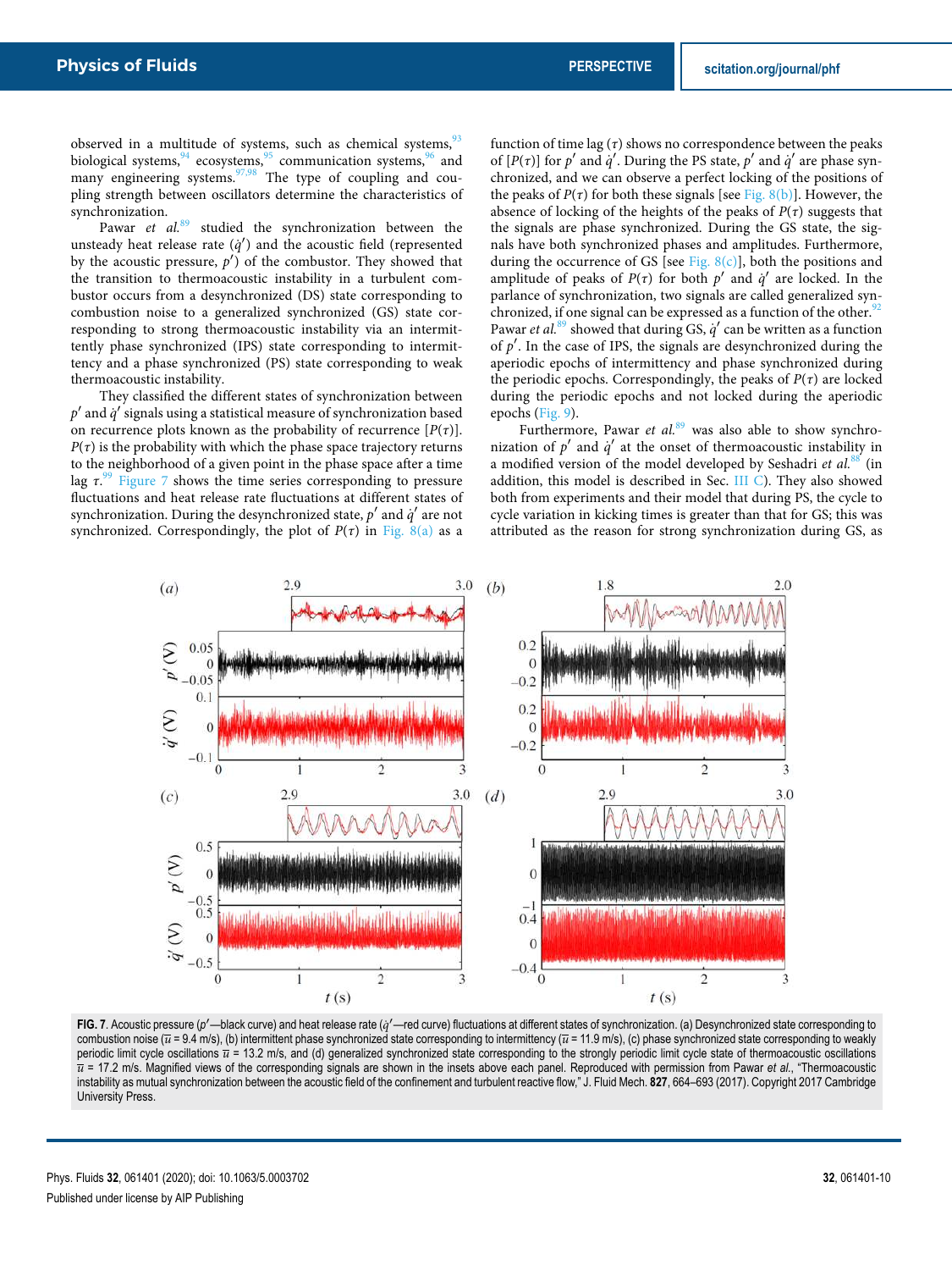

FIG. 8. Probability of recurrence,  $P(\tau)$ , for both  $p'$  and  $q'$  during (a) combustion noise (DS), (b) weak thermoacoustic instability (PS), and (c) strong thermoacoustic instability (GS). Reproduced with permission from Pawar *et al.*, "Thermoacoustic instability as mutual synchronization between the acoustic field of the confinement and turbulent reactive flow," J. Fluid Mech. **827**, 664–693 (2017). Copyright 2017 Cambridge University Press.

compared to PS. This was also captured in the model described in Sec. III C.

A turbulent combustor is a spatially extended system. Hence, the synchronization that happens in the temporal domain during thermoacoustic instability must also have a spatial aspect associated with it. Mondal *et al.*<sup>47</sup> studied this synchrony in the spatiotemporal dynamics of a turbulent combustor as thermoacoustic instability was approached. Their studies were performed on the same combustor as that was used by Pawar *et al.*<sup>89</sup> High speed CH<sup>∗</sup> chemiluminescence images representing the instantaneous local heat release rate  $[q'(x, y, t)]$  were obtained simultaneously with acoustic pressure fluctuations  $[p'(t)]$ . In order to study the synchronization of the field of heat release rate with the acoustic fluctuations, the instantaneous phase difference between  $p'(t)$  and  $q'(x, y, t)$  was calculated along a regular grid in the reaction field. The instantaneous phasors representing the phase difference between  $p'(t)$  and  $q'(x, y, t)$  are

shown in Fig. 10. During the occurrence of combustion noise, the phasors are desynchronized and aperiodic. During thermoacoustic instability, the phasors are synchronized. The average phase difference between the phasors remains constant as they exhibit periodic behavior. During intermittency, the phasors exhibit coexistence of periodic synchrony with aperiodic asynchrony. Such a state of synchronization where a part of a network of oscillators is synchronized and the other part is desynchronized is known as a chimera state.<sup>10</sup> Such mixed synchronization states in a coupled network of oscillators were first identified by Kuramoto and Battogtokh,<sup>101</sup> and named as chimera states by Abrams and Strogatz<sup>100</sup> after the Greek mythological monster *Chimera* that is constituted by parts of multiple animals, often pictured as a lion, with the head of a goat attached to its back, and a tail that ends with a snake's head. In thermoacoustic systems, Mondal *et al.*<sup>47</sup> also noted that regions of synchrony and asynchrony change in time indicating that the state corresponds to a



FIG. 9. Probability of recurrence,  $P(\tau)$ , for both p' and  $\dot{q}'$  during intermittency. (a) Time series of p' and  $\dot{q}'$  (DS), (b)  $P(\tau)$  for both p' and  $\dot{q}'$  during periodic epochs of intermittency, and (c) *P*(τ) for both *p'* and *q'* during aperiodic epochs of intermittency. Reproduced with permission from Pawar *et al.*, "Thermoacoustic instability as mutual synchronization between the acoustic field of the confinement and turbulent reactive flow," J. Fluid Mech. **827**, 664–693 (2017). Copyright 2017 Cambridge University Press.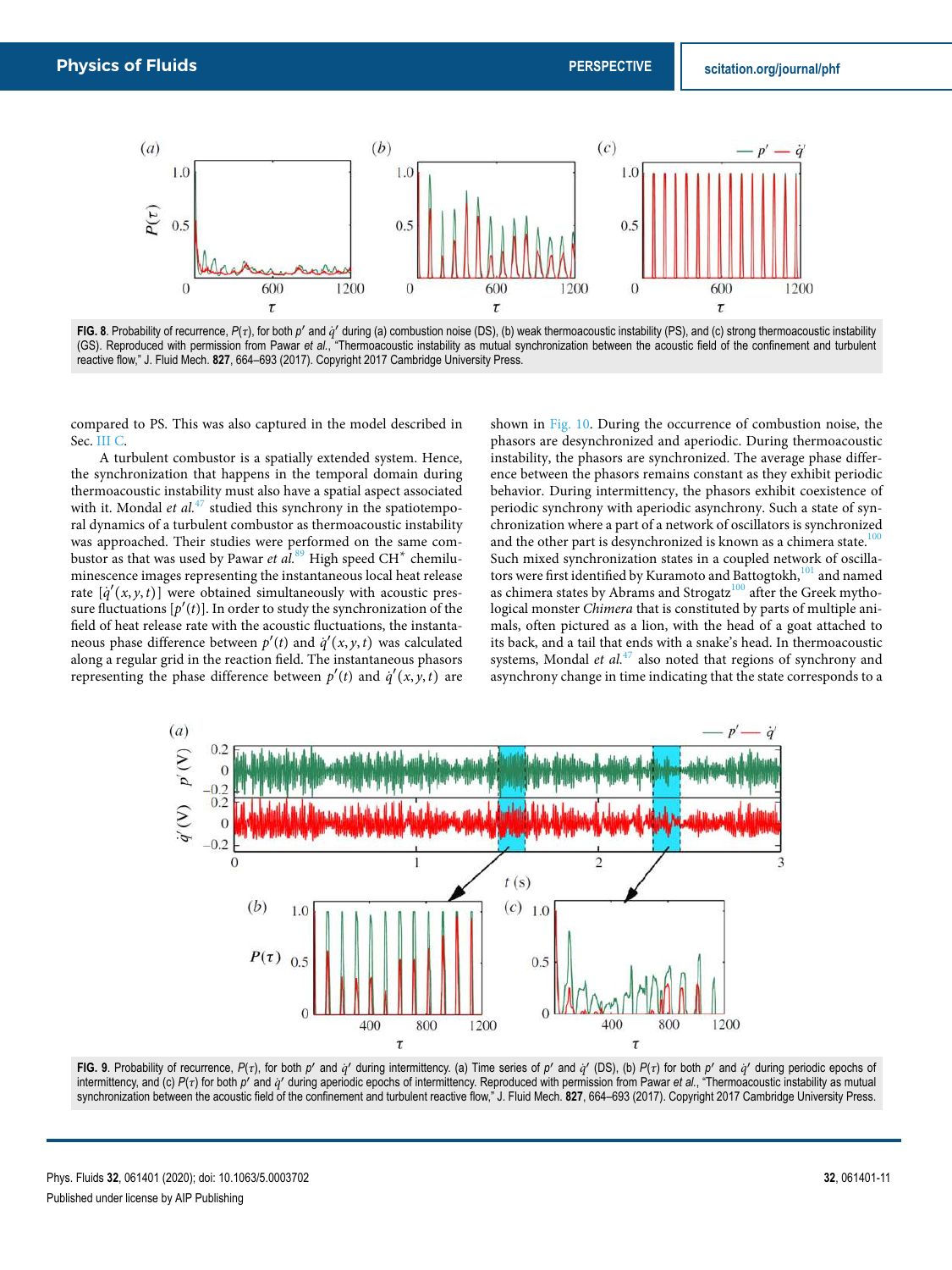

FIG. 10. Instantaneous phasors representing the phase difference between  $\dot{q}'(x, y, t)$  and  $p'(t)$ . (a) Combustion noise—phasors are desynchronized. (b) Intermittency patches of synchronized phasors coexisting with patches of asynchronized phasors. (c) Thermoacoustic instability—the phasors are synchronized. Reproduced with permission from S. Mondal, V. R. Unni, and R. I. Sujith, "Onset of thermoacoustic instability in turbulent combustors: An emergence of synchronized periodicity through formation of chimera-like states," J. Fluid Mech. **811**, 659–681 (2017). Copyright 2017 Cambridge University Press.

breathing chimera. Chimera states were later also reported in other combustor configurations, such as swirl stabilized combustors, $102$ liquid fuel combustors, $103$  and rocket motors. $104$ 

Note that we call the dynamical state discovered by Mondal *et al.*<sup>47</sup> as the chimera state, whereas Mondal *et al.*<sup>47</sup> referred to this state as a chimera-like state. When Mondal *et al.*<sup>47</sup> published their article, chimera states refereed to the dynamical state of mixed synchrony and asynchrony in an ensemble of identical oscillators. Mondal *et al.*<sup>47</sup> recognized that the local heat release oscillators that constitute the reaction field in their system are non-identical oscillators. Over the years, the definition of the chimera state has been extended to include mixed synchrony and asynchrony in ensemble of non-identical oscillators.<sup>105</sup> Hence, we refer to the chimera-like states discovered by Mondal *et al.*<sup>47</sup> simply as chimera states.

In essence, the onset of thermoacoustic instability is a transition from a disordered state to an ordered state. How do we describe disorder and order in a time series? As we will see in Sec. V, the disordered signal observed during the stable operation has fractal and multifractal attributes. In contrast, ordered signals seen during thermoacoustic instability are Euclidean in nature.

#### V. MULTIFRACTALITY IN THERMOACOUSTIC OSCILLATIONS AND ITS LOSS AT THE ONSET OF THERMOACOUSTIC INSTABILITY

Fractals are self-similar geometric objects whose geometric properties, such as area and perimeter, are the functions of the scale at which they are measured.<sup>106</sup> For example, consider a fractal curve, whose total length is being measured using a ruler of size *S*. *N* is the number of times the ruler needs to be translated along the length of the curve in order to measure the total length of the fractal. The length of the curve is then estimated as *NS*. If the curve is Euclidean and the length scale of the scale of measurement was *s* instead of *S*, then the number of translations *n* required to measure the length of the same curve using a ruler of length  $s$  is given as  $n = NS/s$ , whereas if the curve is fractal,  $n = N(S/s)^{\alpha}$ , where  $\alpha$  is the fractal dimension. In the case of a time series, the fractal dimension is measured in terms of the Hurst exponent (*H*). The Hurst exponent is related to the fractal dimension as  $\alpha = 2 - H$ . The Hurst exponent can be estimated using detrended fluctuation analysis.

An even more complex topology is a multifractal for which the local scaling or fractal dimension varies in space. Many turbulent flows have multifractal characteristics born out of the multiplicative nature of turbulence energy cascade.<sup>107</sup> The multifractal scaling of a turbulent flow could, in turn, result in the multifractal nature of state variables of the system. Multifractality in a system is often represented by a spectrum of fractal dimensions known as the multifractal spectrum. An example of a multifractal spectrum is the singularity spectrum. For a multifractal function *F*(*x*) defined in a vector space of *x*, the singularity spectrum  $f(\alpha)$  is the fractal dimension of the set of all points in the support of  $F(x)$ ,  $\{x\}_\alpha$  for which the Hölder exponent is *α*. Here, the Hölder exponent *α* satisfies ∥*F*(*x*) − *F*(*x* + *dx*)∥  $\propto dx^{\alpha}$  for small *dx*.

Multifractal characteristics of pressure fluctuations in a turbulent combustor were first reported by Gotoda et al.<sup>108</sup> They showed that the phase space corresponding to the pressure oscillations prior to flame blowout exhibited multifractal characteristics. Later, Nair and Sujith $^{29}$  showed that pressure fluctuations during stable operation of the combustor, otherwise known as combustion noise, also have multifractal signature. They characterized the fractal behavior of the system by constructing a multifractal spectrum corresponding to the pressure fluctuations inside the combustor using multifractal detrended fluctuation analysis (MFDFA).<sup>109</sup> A well illustrated guide to MFDFA is given in the work of  $I$ hlen.<sup>11</sup>

At the onset of thermoacoustic instability, the pressure oscillations become periodic and sinusoidal. Sinusoidal waves are not fractals, and hence at the onset of thermoacoustic instability, the pressure fluctuations lose their multifractal characteristics. The multifractal spectrum corresponding to the time series of unsteady pressure during the state of combustion noise from a bluff body combustor [Fig. 11(a)] and a swirl combustor [Fig. 11(b)] is presented in Fig. 11. In both cases, the multifractal spectrum has a finite width during the occurrence of combustion noise, indicating that the time series of pressure has multifractal characteristics. In contrast, during the occurrence of thermoacoustic instability, the time series of pressure fluctuations exhibits sinusoidal oscillations, which inherently is not a fractal. As a result, the multifractal spectrum shrinks to essentially a point.

Even though the multifractal characteristics of pressure time series are lost during thermoacoustic instability, the flow field inside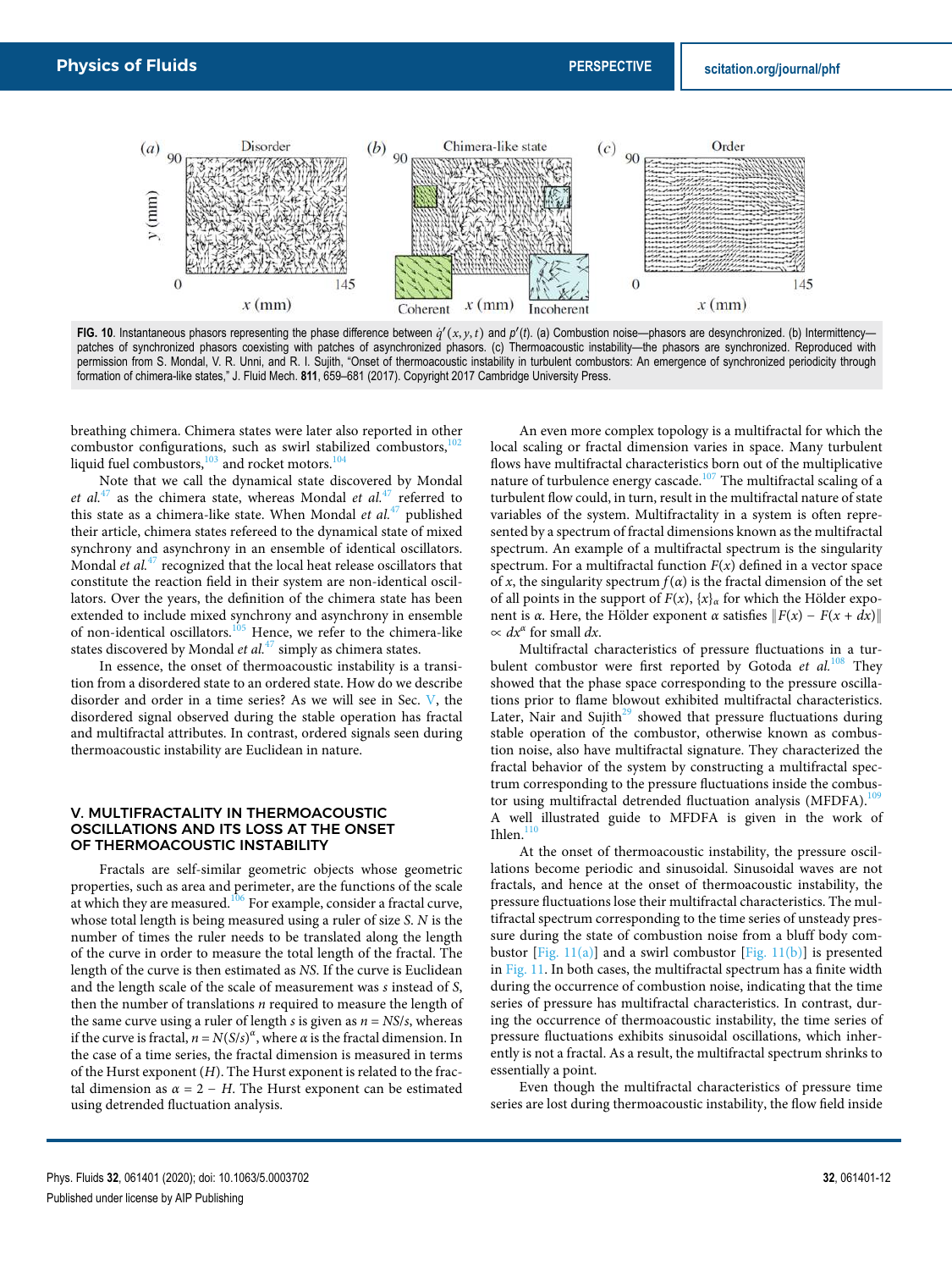

FIG. 11. Multifractal spectrum corresponding to combustion noise and thermoacoustic instability for (a) a bluff body combustor and (b) a swirl combustor. In both cases, the multifractal spectrum has a finite width during combustion noise, and the spectrum shrinks to a point during thermoacoustic instability. Adapted with permission from V. Nair and R. I. Sujith, "Multifractality in combustion noise: Predicting an impending combustion instability," J. Fluid Mech. **747**, 635–655 (2014). Copyright 2014 Cambridge University Press.

the combustor during thermoacoustic instability still remains turbulent and hence multifractal. Raghunathan *et al.*<sup>111</sup> investigated the fractal characteristics of the flame topology during thermoacoustic instability. They observed that the periodic pressure oscillation during thermoacoustic instability is the result of the periodic oscillation of the multifractal spectrum corresponding the flame topology, which, in turn, is caused by the periodic emergence of coherent vortices during thermoacoustic instability. This study thus showed that the multitude of scales that are present in the system are still relevant during thermoacoustic instability even though there is an overriding behavior that connects the flow features with different temporal and spatial scales causing an emergence of a dominant scale of motion.

The presence of complex scaling behavior of pressure fluctuations and multifractal characteristics of the flow field in a combustor alludes to the complexity in the underlying processes. In Sec. I D, we discussed how a thermoacoustic system can be perceived as a complex system. Complex network theory provides a natural framework to analyze such complex systems. In Sec. VI, we will describe the use of complex networks to characterize the dynamics of thermoacoustic systems.

#### VI. COMPLEX NETWORKS TO CHARACTERIZE THERMOACOUSTIC INTERACTIONS

Networks are common in both natural and man-made world. The vast network of neurons that constitute a brain and the social media networks are examples of such networks.<sup>41</sup> We consider each entity of such networks as a node. Neurons are the nodes in the neural network of the brain, and each individual account in the social media is a node in the social media network. Each node of a network is connected to some or all the other nodes of the network. The connection between any two nodes is called an edge. A system where the interaction between a large number of constituents of the system results in the emergence of a new property, which cannot be observed at the level of the individual components, is known as a complex system. Many natural and man-made networks are complex systems. In the case of the brain, the emergent properties are intelligence, consciousness, emotions, etc. In social media networks, emergence of consensus, political ecochambers, etc., are observed. Complex network analysis is an appropriate framework to study such complex systems.

In Secs. I–V, we discussed how a turbulent combustor can be considered as a complex system. We can characterize this complex system using complex networks. In this approach, the complex system is represented using a large scale network with heterogeneous connectivity. The connectivity patterns in a complex network determine the dynamics of the complex system. A plethora of network properties, which quantify the topology of the network, can then be used to characterize the dynamics of the complex system. Naturally, the characteristics of the network and the interpretation of the results depend on the strategy of construction of the complex network.

Murugesan and Sujith $112$  introduced complex network analysis to the study of thermoacoustic instability. They studied the patterns in the time series of unsteady pressure as a combustor approached thermoacoustic instability by constructing visibility networks corresponding to pressure fluctuations during the different stages of combustor operation. Visibility networks are constructed using the method suggested by Lacasa *et al.*<sup>113,114</sup> Each local peak in the time series is considered as a node of the complex network. Two nodes are connected if the peaks can be connected with a straight line that does not intersect the curve representing the time series at any other point in between these peaks. The topology of the network constructed in this manner is visualized using Gephi,<sup>115</sup> a tool for network visualization and analysis. Mathematically, the network is represented as a matrix (*A*), known as the adjacency matrix. Its elements  $A_{ij} = 1$  if the *i*th node in the network is connected to the *j*th node. The diagonal elements of  $A$ ,  $A_{ii} = 0$  in order to avoid self-connections.

Visibility networks corresponding to combustion noise, intermittency, and thermoacoustic instability are shown in Fig. 12. The color of the nodes represents the degree of the node (*k*), which is the total number of connections of a node in the network. For the *i*th node,  $k = \sum_{i=1}^{N} A_{ij}$ , where *N* is the total number of nodes of the network. During the occurrence of combustion noise, owing to the variability in the amplitude of the local peaks in the pressure time series, the variability in *k* is high. Peaks with higher values often have higher visibility and hence correspond to nodes with higher *k*. On the other hand, peaks with lower values tend to have lower visibility and hence correspond to nodes with lower *k*. Murugesan and Sujith<sup>112</sup> showed that the percentage of nodes with degree  $k$ ,  $P(k)$  has a power law relation with  $k$ , which can be expressed as  $P(k) = k^{-\gamma}$ . Here,  $\gamma$  is the power law exponent and is positive.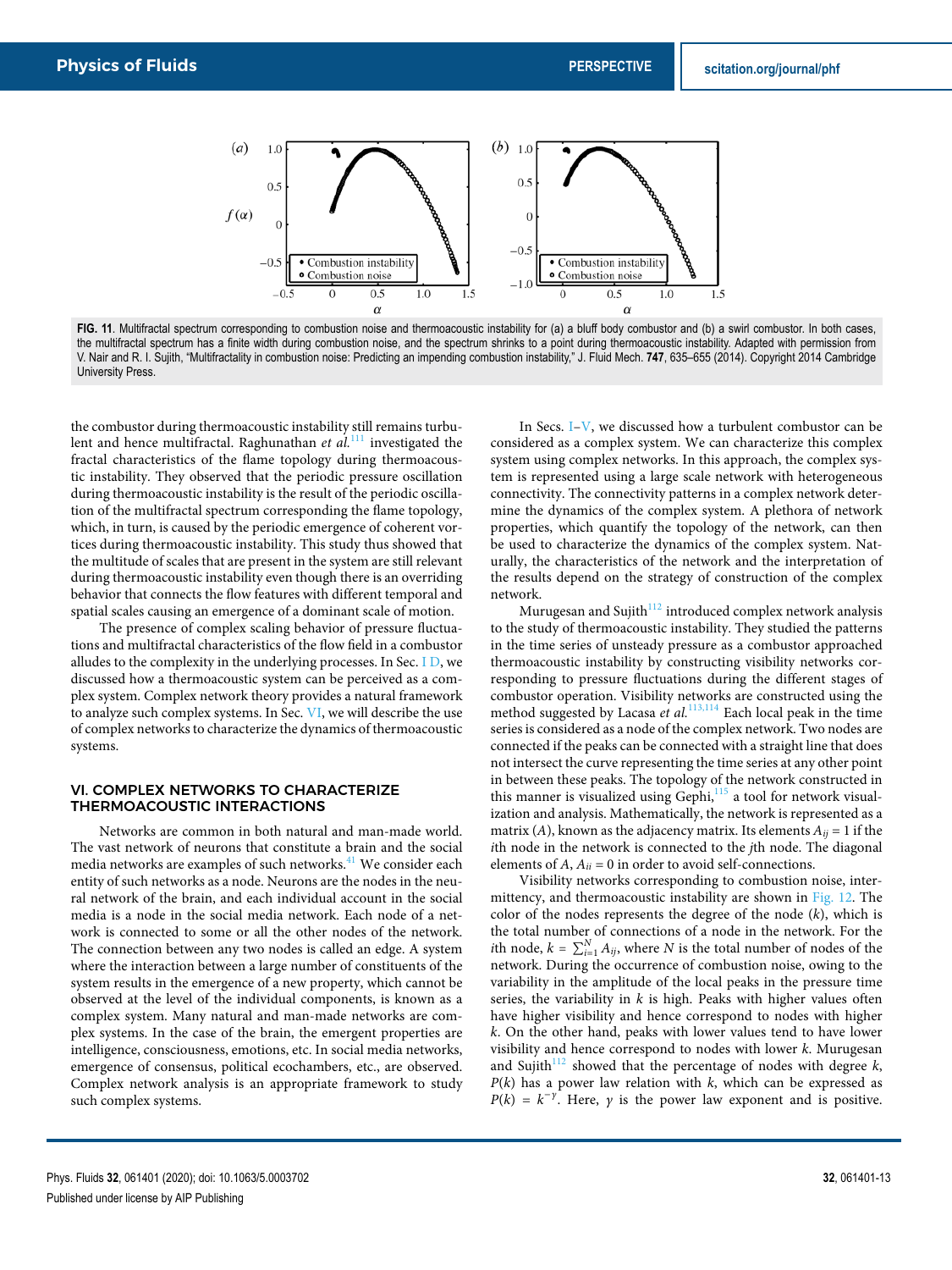18

16

14

12  $\begin{array}{c} 12 \\ 10 \\ 10 \\ 8 \end{array}$ 

8

 $\boldsymbol{6}$ 

 $\overline{4}$ 

 $\overline{2}$ 



**FIG. 12**. Degree distribution and the visibility networks corresponding to combustion noise [(a) and (d)], intermittency [(b) and (e)], and thermoacoustic instability [(c) and (f)] constructed from the acoustic pressure measured from a combustor with a bluff body stabilized flame. The color of the node represents the degree of the node. Adapted with permission from M. Murugesan and R. I. Sujith, "Combustion noise is scale-free: Transition from scale-free to order at the onset of thermoacoustic instability," J. Fluid Mech. **772**, 225–245 (2015). Copyright 2015 Cambridge University Press.

They showed that for combustion noise in a bluff body stabilized combustor,  $\gamma = 2.7$  and for a swirl stabilized combustor,  $\gamma = 2.5$ [Fig.  $12(a)$ ]. The visualization of the corresponding network using Gephi<sup>115</sup> shows the heterogeneity in connections in the network. The color and the size of a node correspond to the degree of the node.

During the occurrence of combustion noise, the degree is distributed across a wide range, indicating that combustion noise has a scale-free behavior. During thermoacoustic instability, the pressure fluctuations are sinusoidal, and hence, each local peak of the time series of pressure oscillations has visibility only to its immediate neighboring peaks. Hence, most nodes of the network tend to have  $k = 2$ . This corresponds to a single point in the plot of  $log[P(k)]$  vs  $log(k)$ . In the visualization of the network, a clear change in the structures can be observed. During thermoacoustic instability, all nodes have  $k = 2$ . During intermittency, the network exhibits a mixed topology. Accordingly,  $\gamma = 2.5$ . In a more recent study, Gotoda et al.<sup>116</sup> used a modified visibility network to characterize pressure fluctuations in a combustor close to flame blowout. They observed that the oscillations close to flame blowout also exhibit scale-free behavior. Later, Murayama *et al.*<sup>117</sup> used statistical complexity of complex networks derived using visibility criteria from the vorticity field of the reactive flow to obtain precursors to the onset of thermoacoustic instability. They showed that the vertex strength in the turbulence network and the community structure of the vorticity field describe the interaction of vortices during thermoacoustic instability.

Visibility networks can characterize the patterns in the time series of pressure fluctuations. However, characterization of the topology of the phase space and hence the dynamical nature of pressure fluctuations requires the analysis of the corresponding recurrence networks. Godavarthi et al.<sup>118</sup> analyzed the recurrence networks corresponding to pressure fluctuations in a combustor. Recurrence networks are constructed from the recurrence matrix *R* described in Sec. III A. The elements of the corresponding adjacency matrix *A* for the recurrence network are

$$
A_{ij} = R_{ij} - \delta_{ij}.\tag{8}
$$

Here,  $\delta_{ij}$  is the Kronecker delta, which is subtracted from  $R_{ij}$  in order to avoid self-connections in the recurrence network. When visualized using Gephi, recurrence networks preserve their topology. In order to compare the recurrence characteristics across different dynamic states, the size of the threshold (*ε*) is chosen appropriately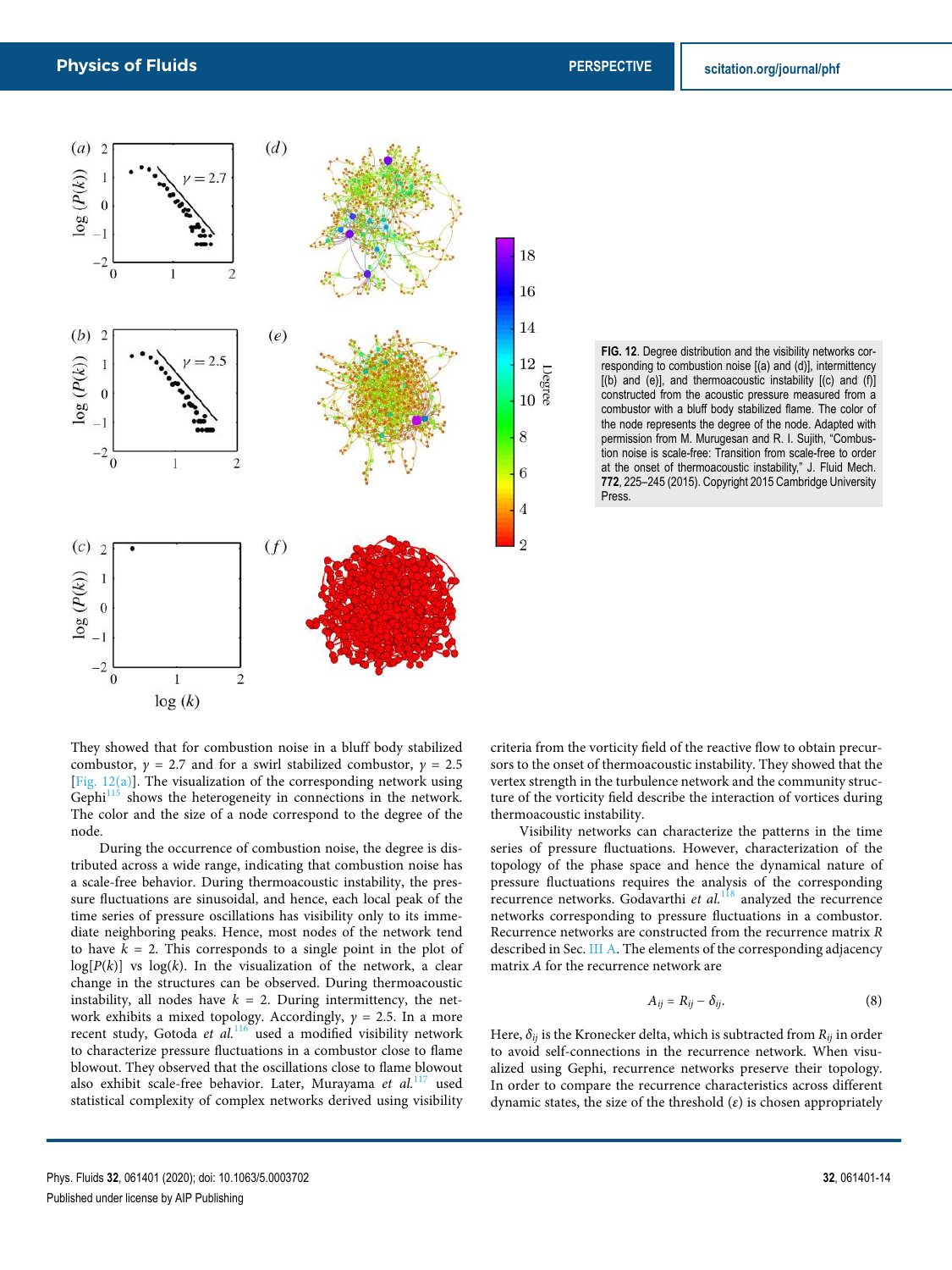to construct *Rij*. Here, *ε* is fixed. The recurrence networks for combustion noise, intermittency, and thermoacoustic instability are presented in Fig. 13. The color of the node in the network corresponds to the degree of the network. The network corresponding to combustion noise has an irregular structure. Furthermore, the degrees of the nodes are low during the occurrence of combustion noise. For thermoacoustic instability, the network has a circular topology, and the degree of each node is high. During the transition regime exhibiting intermittency, the network has a topology that has characteristics of both the network for combustion noise and that for thermoacoustic instability. Godavarthi *et al.*<sup>118</sup> also showed that for an appropriate range of *ε*, the recurrence network corresponding to combustion noise has scale-free nature and that the scale-free behavior is lost during thermoacoustic instability.

In a more recent study, Godavarthi *et al.*<sup>119</sup> used recurrence network analysis and recurrence quantification analysis to investigate the coupling between the unsteady heat release  $(\dot{q}')$  from the turbulent flame and pressure fluctuations. Using recurrence measures, such as correlation of probability of recurrence (*CPR*), joint probability of recurrence (*JPR*), determinism (*DET*), and recurrence rate (*RR*) of the joint recurrence matrix, they studied the synchronization transitions in a turbulent thermoacoustic system. Definitions for these measures are given in the work of Godavarthi *et al.*<sup>119</sup> They showed that *CPR* and *DET* can be used to capture the occurrence of phase synchronization between  $\dot{q}'$  and  $p'$  during weak



**FIG. 13**. Recurrence networks corresponding to combustion noise [(a) and (e)], intermittency [(b) and (d)], and thermoacoustic instability (c). (f) corresponds to a network of random noise. The color of the node represents the degree of the node. Image reproduced with permission from Godavarthi *et al.*, "Recurrence networks to study dynamical transitions in a turbulent combustor," Chaos **27**, 063113 (2017). Copyright 2017 AIP Publishing LLC.

thermoacoustic instability, and *JPR* and *RR* can be used to identify the occurrence of generalized synchronization during strong thermoacoustic instability. Interestingly, they also discovered an asymmetry in the bidirectional coupling between  $\dot{q}'$  and  $p'$ , where  $\dot{q}'$  is observed to exert a stronger influence on  $p'$  than the other way around. In another study, by estimating transfer entropy from a turbulent network constructed using velocity field and pressure fluctuations in a model rocket combustor, Hashimoto *et al.*<sup>104</sup> discovered a directional coupling between pressure fluctuations and local heat release rate fluctuations.

Okuno *et al.*<sup>120</sup> constructed complex networks consisting of cycle networks and phase space networks from the time series of pressure fluctuations in a model gas turbine combustor. They showed the presence of pseudo-periodicity and high-dimensionality in the dynamics of thermoacoustic instability. Furthermore, they showed the presence of power law distribution and small-world-like nature in the networks constructed from pressure time series.

Krishnan et al.<sup>121</sup> investigated the spatiotemporal dynamics of acoustic power sources during the intermittency route to thermoacoustic instability using complex network theory. They studied the spatiotemporal dynamics of acoustic power sources in the reactive flow field of a combustor by constructing timevarying spatial networks corresponding to acoustic power production. Their study showed that small fragments of acoustic power sources, observed during combustion noise, nucleate, coalesce, and grow in size to form large clusters at the onset of thermoacoustic instability. Such growth of small clusters of acoustic power sources was found to occur during the growth of pressure oscillations during intermittency. In contrast, it was observed that during the decay of pressure oscillations during intermittency, such large clusters of acoustic power sources disintegrate into small ones.

#### VII. STRATEGIES FOR MITIGATION OF THERMOACOUSTIC INSTABILITIES

In gas turbine engines, often, acoustic dampers are used to suppress thermoacoustic instability.<sup>6</sup> Acoustic dampers are tuned to absorb acoustic waves of a certain range of frequencies, thus suppressing the onset of thermoacoustic instabilities. There have been various other methodologies, such as fuel staging, injection of microjets, redesigning flame holding mechanisms, injectors, and nozzles, employed to mitigate thermoacoustic instability in different systems.<sup>6</sup> All such strategies involve costly characterization and trial and error experiments to arrive at an optimal design. Recently, with the integration of renewable energy technologies that produce power at an unsteady rate into the power grid, gas turbine combustors that produce power need to operate over a wide range of power output levels in order to balance the grid power capacity. Thus, we need solutions to mitigate thermoacoustic instability for a wide range of operating conditions of gas turbine engines, which is designed to operate under different power levels using different fuels. This calls for new methods that are versatile, intelligent, and less costly. In this section, we focus on recent developments in three different approaches for mitigation of thermoacoustic instability that are based on complex system theory: (a) development of precursors that identify the proximity of a system to thermoacoustic instability, (b) methodologies to estimate the amplitude of thermoacoustic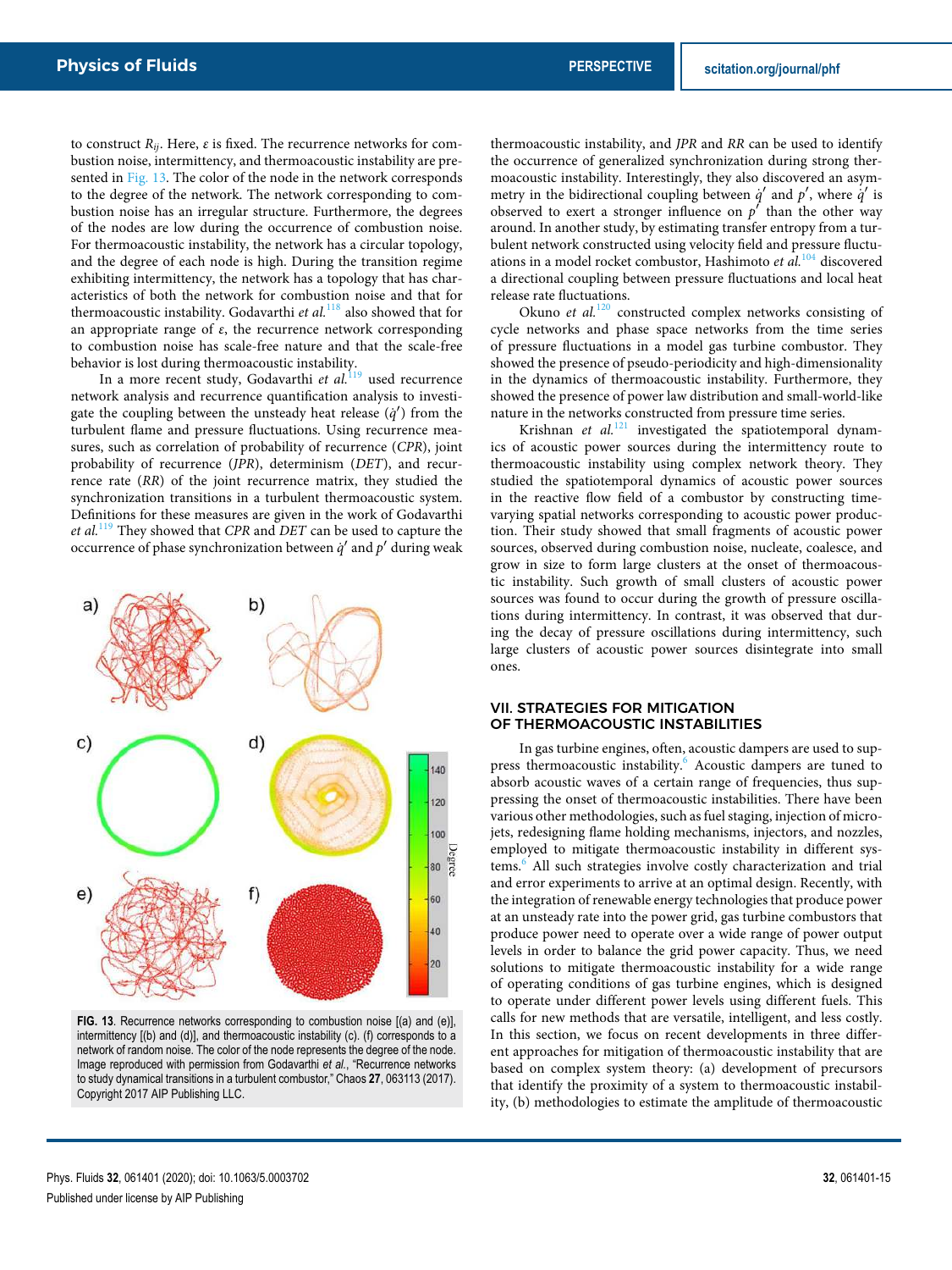instability using data acquired far from the onset of thermoacoustic instability, and (c) smart passive and active control strategies for mitigating thermoacoustic instability.

#### A. Early warning systems for thermoacoustic instability

Nair *et al.*<sup>62</sup> and Tony *et al.*<sup>34</sup> showed that combustion noise has chaotic characteristics, and this chaoticity is lost at the onset of thermoacoustic instability. Nair *et al.*<sup>62</sup> further introduced the 0-1 test as a measure of the proximity of the combustor to an impending instability. They showed that this measure shows a smooth variation upon approaching thermoacoustic instability, enabling thresholds to be set for operational boundaries. In another study, Nair and Sujith<sup>29</sup> used the Hurst exponent  $H$  to characterize the onset of thermoacoustic instability. During the occurrence of combustion noise, the time series of pressure fluctuations showed fractal behavior, and hence, *H* is of the order of 0.2–0.3. As the system approaches the onset of thermoacoustic instability, where the pressure fluctuations are periodic, the corresponding *H* approaches zero. Since the variation in *H* is significant and occurs well ahead of the variation of traditional measures in indicating the onset of instability, it serves as a robust precursor to the onset of thermoacoustic instability.

We saw in Secs. I–VI that as thermoacoustic instability is approached, turbulent combustors exhibit intermittent oscillations. This makes the approach to thermoacoustic instability in turbulent systems rather gradual than the abrupt transitions observed in laminar combustors. As a consequence, measures from recurrence quantification analysis that quantify intermittency can possibly act as precursors to the onset of thermoacoustic instability.

Nair *et al.*<sup>35,122,123</sup> and Gotoda *et al.*<sup>80</sup> used recurrence quantification analysis to quantitatively characterize the phase space topology corresponding to the pressure fluctuations in a turbulent combustor, thereby providing precursors to the onset of an impending thermoacoustic instability. First, the phase space corresponding to the pressure fluctuations inside the combustor was constructed following Takens' embedding theorem.<sup>35,124</sup> Recurrence plots that represent the topology of the phase space were constructed as discussed earlier in Sec. III A. Then, the patterns in the recurrence plot were statistically quantified using various measures, such as recurrence rate ( $RR$ ), trapping time ( $\tau_0$ ), and Shannon entropy ( $s$ ).

Figure 14 shows the variation of *RR*, *s*, and  $\tau_0$  as a bluff body [Figs.  $14(a)-14(c)$ ] and a swirl [Figs.  $14(d)-14(f)$ ] combustor approach thermoacoustic instability. The particular meaning associated with each of these recurrence quantities is dependent on the manner in which the corresponding recurrence plot is constructed



**FIG. 14.** Variation of *RR*, *s*, and  $\tau_0$  as thermoacoustic instability is approached in a swirl stabilized combustor  $[(a)-(c)]$ and bluff body combustor [(d)–(f)]. Different recurrence measures have different levels of sensitivity for detecting the onset of thermoacoustic instability. Here, *T* is the length of the time series used to estimate the recurrence measure. Reproduced with permission from V. Nair, G. Thampi, and R. I. Sujith, "Intermittency route to thermoacoustic instability in turbulent combustors," J. Fluid Mech. **756**, 470–487 (2014). Copyright 2014 Cambridge University Press.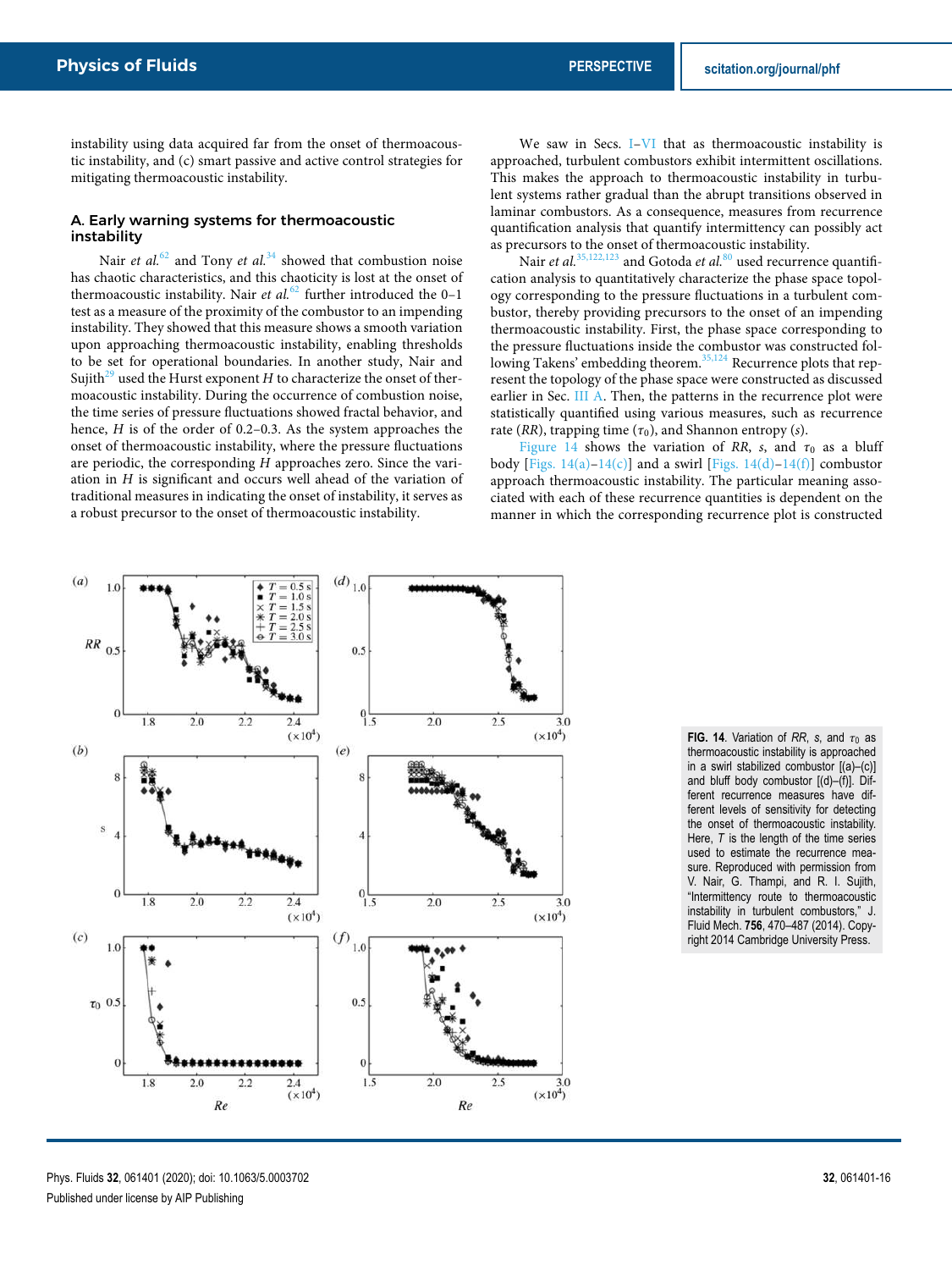and the definition of the *ϵ*-neighborhood used for recurrence quantification analysis. In Fig.  $14$ , we observe that thermoacoustic instability is approached as the Reynolds number (*Re*) of the flow is increased. A system's tendency to repeat its states is characterized by *RR*. In Figs. 14(a) and 14(d), *RR* reduces as thermoacoustic instability is approached. *s* measures the entropy of recurrences in the system. As thermoacoustic instability is approached, the phase space and hence the recurrence plot become more ordered, and hence, *s* reduces [Figs. 14(b) and 14(e)].  $\tau_0$  characterizes the duration for which the system is trapped in the same part of the phase space, and it reduces as thermoacoustic instability is approached [Figs. 14(c) and 14(f)]. One can see that as thermoacoustic instability is approached, each recurrence parameter varies with a different level of sensitivity and a different level of robustness. Hence, one can use multiple recurrence measures in conjunction with each other to construct a reliable and versatile warning system for the onset of the thermoacoustic instability that prevents false positive and false negative warnings.

In a similar manner, parameters that represent the topology of recurrence networks can also be used as precursors to the onset of thermoacoustic instability. Godavarthi et al.<sup>118</sup> showed that parameters derived from a recurrence network serve as precursors to dynamic transitions in a turbulent combustor. In another study, Godavarthi *et al.*<sup>119</sup> showed that one can use cross-recurrence analysis to characterize the coupling between the unsteady pressure and fluctuating heat release rate, thereby detecting the onset of thermoacoustic instability.

The onset of thermoacoustic instability can also be detected by quantifying patterns in the time series of pressure fluctuations. Murugesan et al.<sup>125,126</sup> used visibility networks for characterizing patterns in the time series and developed precursors for thermoacoustic instability. Unni et al.<sup>127,128</sup> used symbolic time series analysis for unraveling hidden patterns in the time series. Furthermore, they used a parameter known as an anomaly measure that quantitatively compares patterns in the time series of a state variable at any operational condition to the pattern of the time series during thermoacoustic instability. The anomaly measure, in turn, serves as a precursor to the onset of thermoacoustic instability. Note that all the precursors mentioned above can also detect other dynamic transitions in turbulent combustors, such as blowout and flash-back.<sup>108,118,127,129,130</sup> Furthermore, they have also been used as pre-Furthermore, they have also been used as precursors to detect the onset of oscillatory instability in other systems that exhibit emergence of such instabilities induced by turbulent flows. Various instability detection systems that employ these methodologies have been patented recently.<sup>123,125,127,13</sup>

#### B. Estimating the amplitude at the onset of thermoacoustic instability

Another important aspect in devising a mitigation strategy is the ability to predict the amplitude of limit cycle oscillations during thermoacoustic instability in order to appropriately design the control mechanisms and estimate the additional load on the structure of the engine due to the pressure oscillations. For example, the onset of a low amplitude thermoacoustic instability may not pose any problem to the operation.

Traditionally, the amplitude of limit cycle oscillation is estimated using flame transfer functions/flame describing functions that characterize the linear/nonlinear response of a flame to perturbations. While success has been reported in predicting the amplitude of oscillations in this manner, such an analysis requires costly experiments to characterize the response of a flame to different types of external forcing in the range of amplitudes and frequencies. Furthermore, designing actuators that can produce high amplitude oscillations comparable to the amplitude of limit cycle oscillations is very difficult. In addition, it is not desirable to excite such high amplitudes in high pressure rigs or in gas turbine combustors.

Recently, Seshadri et al.<sup>90</sup> introduced a novel methodology based on intermittency statistics for predicting the amplitude of pressure oscillations during thermoacoustic instability. For combustors where thermoacoustic instability is associated with periodic vortex formation in the reactive flow, they considered the acoustic field of the thermoacoustic system as a kicked oscillator. During every cycle of vortex formation, the vortex causes a roll-up of the flame front encapsulating the unburned reactants as it rolls up. When the vortex impinges on the walls of the combustor or flame holding mechanisms, the encapsulated unburned reactants undergo reactions causing a localized and near instantaneous heat release. Such "kicks" of heat release, in turn, add energy to the acoustic field. As described in Sec. III C, such a model can capture the transition to thermoacoustic instability via intermittency as observed in turbulent combustors.

The model used for estimation of amplitude is a much simplified version of the model described in Sec. III C. A damped simple harmonic oscillator of frequency *ω* and damping *ξ* is considered. It is kicked with a strength *B* at time instants *tj*, otherwise known as kicking times,

$$
\ddot{p}' + \xi \dot{p}' + \omega^2 p' = B \sum_j \delta(t - t_j). \tag{9}
$$

The distribution of  $t_j$  determines the characteristics of the time series,  $p'(t)$  (herein, representing the pressure fluctuations in a combustor). For randomly distributed  $t_j$ ,  $p'(t)$  is random and has low amplitude resembling combustion noise. For *t<sup>j</sup>* equally spaced in time such that  $t_j - t_{j-1} = 2\pi/\omega$  for all *j*,  $p'(t)$  is periodic and has maximum amplitude, resembling limit cycle oscillations during thermoacoustic instability. One can then construct  $p'(t)$  with the characteristics of intermittency by choosing  $t_j - t_{j-1} = 2\pi/\omega$  for some *js*, and  $t_j - t_{j-1}$  is a random number for the remaining *js*. Depending on the ratio between the number of *js* for which  $t_i - t_{i-1}$  is a random number and the number of *js* for which  $t_j - t_{j-1} = 2\pi/\omega$ , *p* ′ (*t*) would either be predominantly aperiodic or periodic. We call this ratio the aperiodic probability (*Pa*), and it roughly indicates the fraction of the time for which an intermittent signal exhibits aperiodicity.

In thermoacoustic systems with turbulent flows, the aperiodic part of the oscillations during intermittency has a lower amplitude when compared to the periodic part. Hence, from experimental data,  $P_a$  can be estimated as the ratio of the duration of  $p'(t)$  where the local envelope of  $p'(t)$  is below a set threshold  $(T_{ap})$  and the total duration of the intermittent signal,  $p'(t)$  ( $T_{tot}$ ). The local envelope of  $p'(t)$  is obtained through the Hilbert transform of  $p'(t)$ ,  $H(p'(t))$ . Using the kicked oscillator model described above, we obtain synthetic time series  $p'_{s}(t)$  that have the same  $P_{a}$  as that of  $p'(t)$ , as a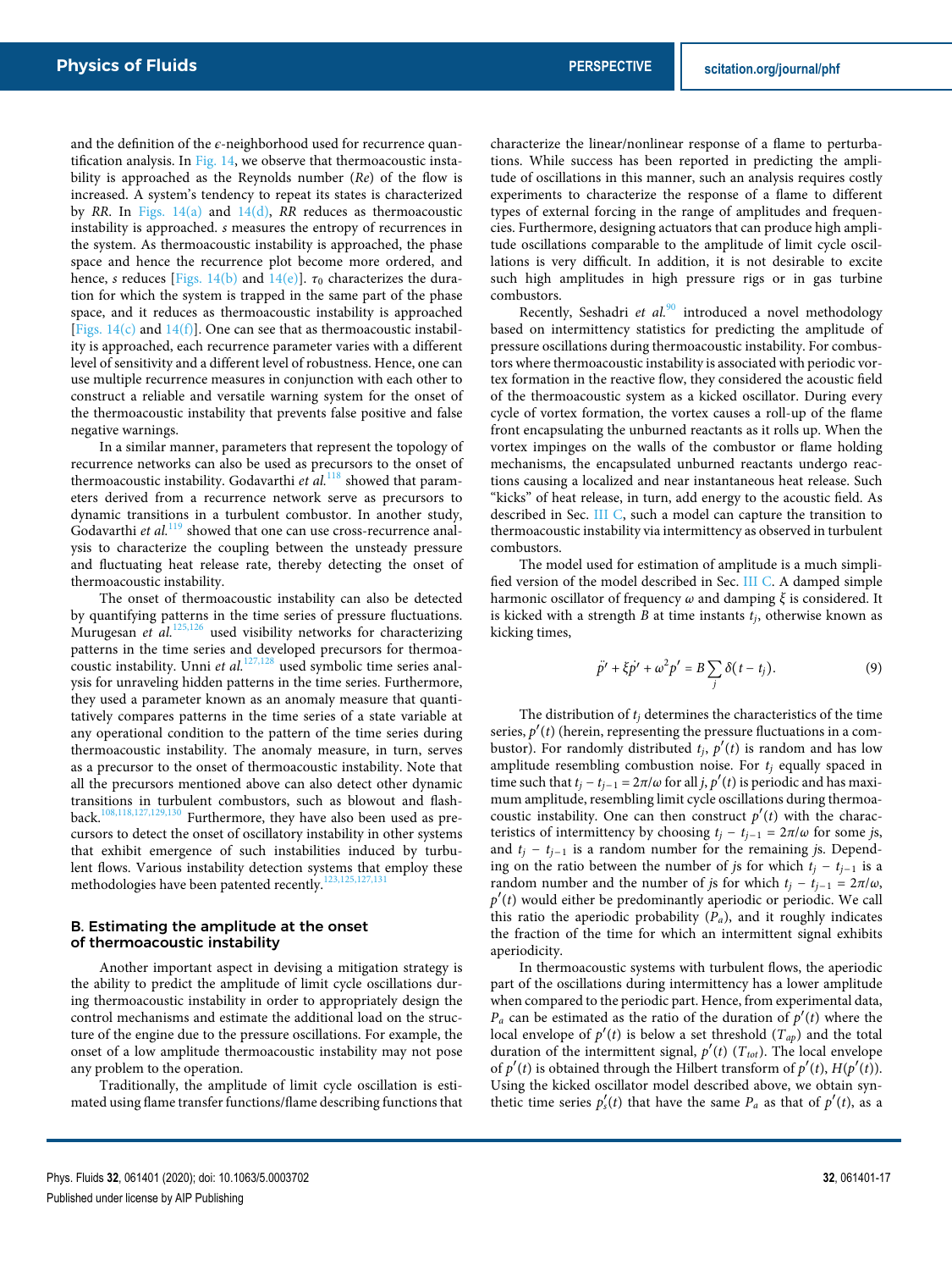solution to Eq.  $(9)$  by selecting  $t_i$  such that

$$
t_j = t_{j-1} + (1 - C(P_a))2\pi/\omega + C(P_a)\sigma 2\pi/\omega|N(0,1)|.
$$
 (10)

Here, *C* is a biased coin toss in which one occurs with probability *P<sub>a</sub>* and zero occurs with a probability of  $1 - P_a$ ,  $t_0$  is zero.  $\sigma$  is the variance of Gaussian white noise  $N(0, 1)$ .  $\sigma$  was chosen as five by Sheshadri *et al.*<sup>90</sup> for combustion noise and one otherwise.

For an intermittent signal measured from a combustor, both *P<sup>a</sup>* and *Prms* are estimated. Now, parameters of the kicked oscillator model are optimized to create an intermittent signal with the same statistics (i.e., *P<sup>a</sup>* and *Prms*) as the signal from experiments. Here, the parameters of the kicked oscillator model are *ω*, *ξ*, and *B*. *ω* and *ξ* can be obtained from experiments.<sup>90</sup> The only remaining variable *B* is identified by optimizing *Prms* for a given *Pa*. Once the parameters of the model are optimized, the amplitude represented in terms of root mean square of periodic oscillations in the thermoacoustic system is estimated as the amplitude of  $p'(t)$  for  $P_a = 0$  obtained from the optimized model.

#### C. Passive control strategies

Passive control strategies are often favored for control of thermoacoustic instability since they are cheaper and long lasting. Acoustic dampers are used to absorb the acoustic energy produced due to unsteady combustion and thus avoid the growth of the amplitude of pressure oscillations inside the combustor. Designing an appropriate damper requires the knowledge of the linear growth rates of acoustic pressure inside a thermoacoustic system. However, direct measurement of the linear growth rate is difficult since the time scales associated with the variation in the engine operating conditions are considerably larger than the time scales associated with the exponential growth of acoustic oscillations. This implies that one needs to measure the linear growth rate of a system while it exhibits limit cycle oscillations. Noiray and Schuermans<sup>85</sup> developed a methodology to measure the linear growth rates of a thermoacoustic system during the occurrence of thermoacoustic instability. They modeled the effect of turbulence as stochastic forcing by turbulent flow and developed stochastic differential equations describing thermoacoustic instability. The stochastic forcing by turbulence makes limit cycle oscillations have "random" amplitude modulation. They showed that by measuring these modulations in amplitude and using the stochastic differential equations describing thermoacoustic instabilities, one can estimate the unknown deterministic quantities in the stochastic differential equation, namely, the linear growth rate.

We saw in Sec. III B that thermoacoustic instability is the result of emergence of a standing wave pattern in confined reactive flow resulting from the interaction between various subsystems (acoustics, hydrodynamics, and combustion) influenced by the emerging pattern. Thus, affecting changes to any of the subsystems will result in changes in other subsystems and in the emergent pattern. For example, by introducing optimized dampers, one can influence the acoustic subsystem in such a way as to cause suppression of thermoacoustic instability. George *et al.*<sup>132</sup> showed that on increasing turbulence intensity in a combustor with a swirl stabilized flame by introducing turbulence generators upstream of the combustion chamber, the coherence in the local acoustic power production is reduced. For an increase in turbulence intensity, this resulted in the

reduction of the amplitude of pressure oscillations during thermoacoustic instability. However, they observed that an increase in turbulence intensity advanced the onset of thermoacoustic instability in the parameter space.

#### 1. Smart passive control

Complex networks can be used to characterize the spatiotemporal dynamics of a thermoacoustic system. Unni *et al.*<sup>133</sup> characterized the flow dynamics at different operational regimes of a combustor by analyzing the topology of a complex network derived from the velocity field. The velocity field of the turbulent combustor (with a bluff body stabilized combustor) was obtained from particle image velocimetry (PIV). Each grid point in the velocity field was considered as a node of the complex network. Two nodes of the network, *i* and *j*, were connected if the Pearson correlation (*PCij*) of the speeds of flow between those nodes was above a critical threshold,

$$
PC_{ij} = \frac{\sum_{t=1}^{n} (V_i(t) - \overline{V_i})(V_j(t) - \overline{V_j})}{\sqrt{\sum_{i=1}^{n} (V_i(t) - \overline{V_i})^2} \sqrt{\sum_{i=1}^{n} (V_j(t) - \overline{V_j})^2}}.
$$
(11)

Here,  $V_i(t)$  is the magnitude of velocity at the *i*th node at time instant *t*. The threshold correlation coefficient *PCthr* was chosen as 0.25 to ensure the maximum variation in the link density  $\rho$  for the constructed network across different dynamic states of the combustor. *ρ* is defined as

$$
\rho = \frac{2E}{N(N-1)},\tag{12}
$$

where *E* is the actual number of links in the network, and *N*(*N* − 1)/2 is the maximum number of possible links of a given undirected network with *N* nodes.

For each dynamic state, a complex network is constructed in this manner. Similar to the previous cases of network construction, here also the network is represented by an adjacency matrix *A* whose element *Aij* is one if nodes *i* and *j* are connected and zero otherwise. In addition, self-connections are avoided by ensuring that the diagonal elements of *Aij* are zero. The topology of the networks is then characterized by estimating various centrality measures for each node of *A*, such as degree  $(k_i)$ , betweenness centrality  $(b_i)$ , closeness centrality (*Ci*), and clustering coefficient (*CCi*). Definition for each of these measures is given in the work of Unni *et al.*<sup>133</sup>

Relative strengths of  $k_i$ ,  $b_i$ ,  $C_i$ , and  $CC_i$  were then studied to identify the critical nodes of the network responsible for the establishment of global connectivity in the network and hence the emergence of thermoacoustic instability. A high value of *k<sup>i</sup>* indicates that the node is connected to many other nodes. A large value of *b<sup>i</sup>* suggests that the node is critical for the global connectivity in the network due to the high number of shortest paths that pass through them. A high value of  $C_i$  is indicative of the node being closely connected to many other nodes in the system. Thus, nodes with high *ki*,  $b_i$ , and  $C_i$  are the backbones of the connectivity in the system.  $CC_i$ indicates the interconnectivity between the neighbors of a node. A small value of *CC<sup>i</sup>* implies that a relatively less number of neighbors of the node are interconnected, and hence, a small change in the connectivity of the node could affect a large change in the topology of the network. Thus, Unni *et al.*<sup>133</sup> suggested that the nodes for which  $k_i$ ,  $b_i$ , and  $C_i$  are high and  $CC_i$  is low correspond to critical regions in the flow. Furthermore, they proposed that the critical region identified in such network analysis might serve as the optimal location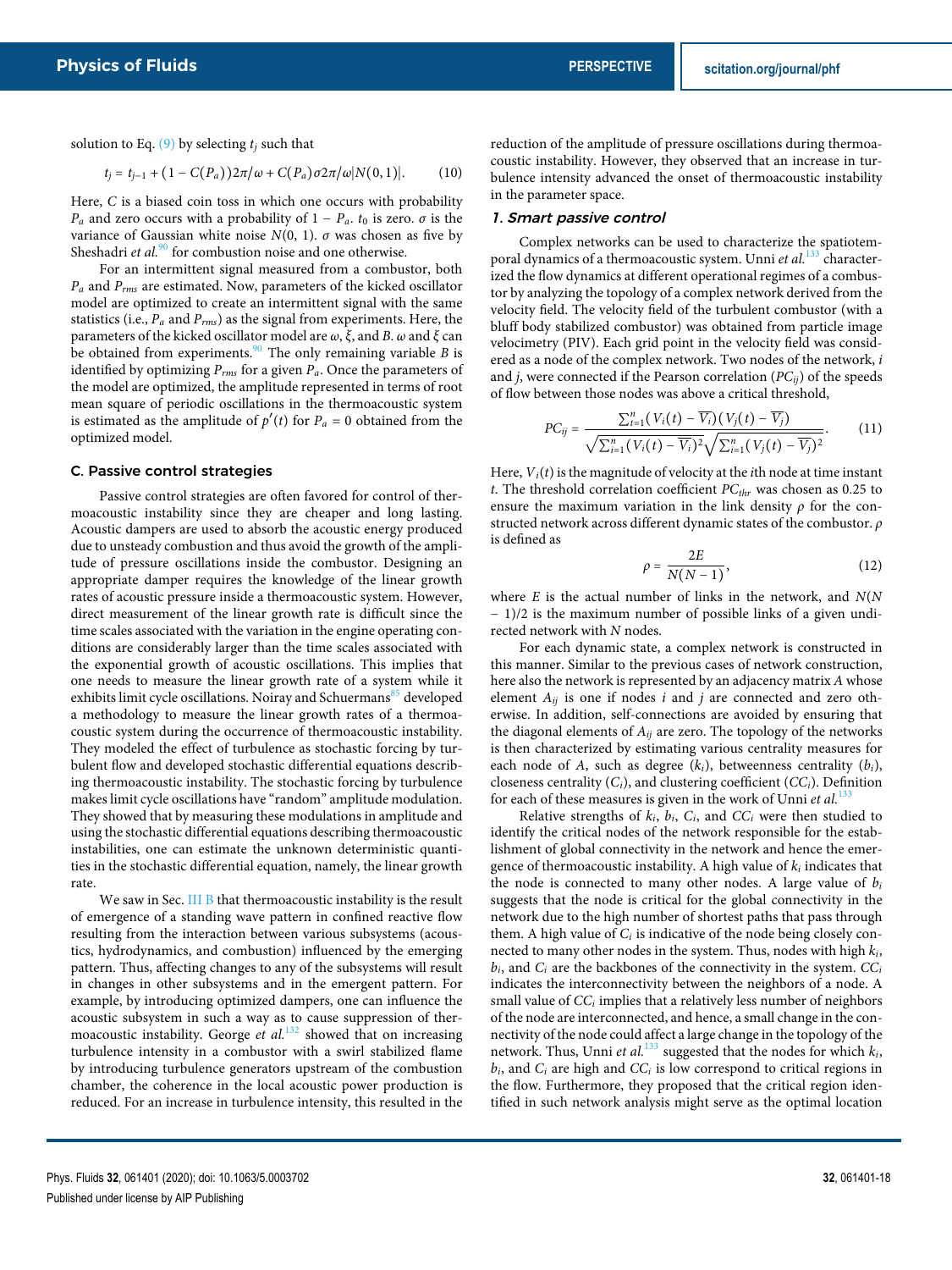where a control action to inhibit thermoacoustic instability needs to be directed at.

This methodology of identifying critical regions responsible for the onset of thermoacoustic instability was further refined by Krishnan *et al.*<sup>134</sup> by using weighted networks instead of unweighted networks. They estimated the strength of a node (*s*), weighted local clustering coefficient ( $\tilde{C}$ ) and weighted closeness centrality ( $\tilde{c}$ ) in order to identify the critical region in the reaction field. Definitions for *s*, *C*˜ , and ˜*c* are provided in the work of Krishnan *et al.*<sup>134</sup> In the critical region, *s*,  $\tilde{C}$ , and  $\tilde{c}$  are high. They identified a region inside the bluff body combustor as the critical region, and the flow in this region was perturbed by injecting microjets. As a result, thermoacoustic instability was suppressed above a critical value of momentum flux of the microjet. They showed that the critical region identified through network analysis is the most effective location in suppressing thermoacoustic instability through microjet injection. The critical locations identified by the network analysis where microjet injection was performed are shown in Fig. 15(a). In Fig. 15(b), we can see that with the introduction of the microjets, the critical locations no longer remain to be hubs in the network. As a result, thermoacoustic instability is suppressed.

#### D. Control strategies based on synchronization

#### 1. Open-loop forcing

Open-loop control has been proposed and demonstrated as one of the strategies to mitigate thermoacoustic instability over the years. In this method, the combustor flow field is perturbed at offresonance frequencies through external sources, such as actuators or speakers.<sup>135</sup> This, in turn, breaks the positive coupling developed between the acoustic field and the heat release rate fluctuations during the state of thermoacoustic instability, thus quenching these instabilities. In the previous studies on open-loop control, $136-138$  the implementation of acoustic forcing was selected based on experimental experiences. The recent progress in application of synchronization theory to thermoacoustic systems has led to a systematic

approach $139-143$  that relies on the framework of forced synchroniza- $\frac{144}{100}$  to mitigate such instabilities.

When the self-excited natural oscillations in a system are externally forced at different values of amplitude and frequency of forc $ing<sub>2</sub><sup>92</sup>$  in the context of forced synchronization theory, the response of the forced system is characterized in terms of Arnold tongue. Arnold tongue is a plot between the critical values of amplitude and frequency of the forcing where forced synchronization occurs in the system. At the onset of forced synchronization, the temporal variation of the instantaneous phase difference between the natural and forcing signals becomes bounded (phase locked), and the system oscillates only at the forcing frequency. Forced synchronization of oscillators usually occurs through two routes—(i) locking route and (ii) suppression route.<sup>144</sup>

In the locking route, when the amplitude of forcing is increased gradually for a fixed forcing frequency, the natural frequency moves toward the forcing frequency and gets locked with the forcing at a critical value of the forcing amplitude. Conversely, in the suppression route, the natural frequency peak in the spectrum diminishes gradually without exhibiting any movement toward the forcing frequency and displays a complete suppression during the occurrence of forced synchronization. The states of the coupled dynamics of a forced system are further classified as phase drifting, phase trapping, and phase locking. Phase drifting indicates the desynchronization behavior of the oscillator with the forcing signal due to the unbounded variation of the relative phase between the signals. In contrast, during phase trapping, although the relative phase is bounded, it exhibits oscillatory behavior in time.

Using the framework of forced synchronization, Balusamy *et al.*<sup>142</sup> showed the presence of different states, such as phase drifting, phase trapping, and phase locking in the forced response of the acoustic pressure oscillations developed during thermoacoustic instability in a swirl stabilized turbulent combustor. They also showed the existence of behaviors, such as frequency pulling and pushing in the forced response of this system for different



**FIG. 15.** Network properties (s,  $\tilde{C}$ , and ˜*c*) estimated during (a) thermoacoustic instability and (b) during suppression of thermoacoustic instability achieved with micro-jet injection. Note that the microjet is injected targeting the critical regions represented by locations with high value of network properties [red region in (a)]. We observe that the region on top of the bluff body shaft no longer remains as the critical region when microjets are introduced and hence thermoacoustic oscillations are suppressed. Reproduced with permission from Krishnan *et al.*, "Mitigation of oscillatory instability in turbulent reactive flows: A novel approach using complex networks," Europhys. Lett. **128**, 14003 (2019). Copyright 2019 Cambridge University Press.

Phys. Fluids **32**, 061401 (2020); doi: 10.1063/5.0003702 **32**, 061401-19 Published under license by AIP Publishing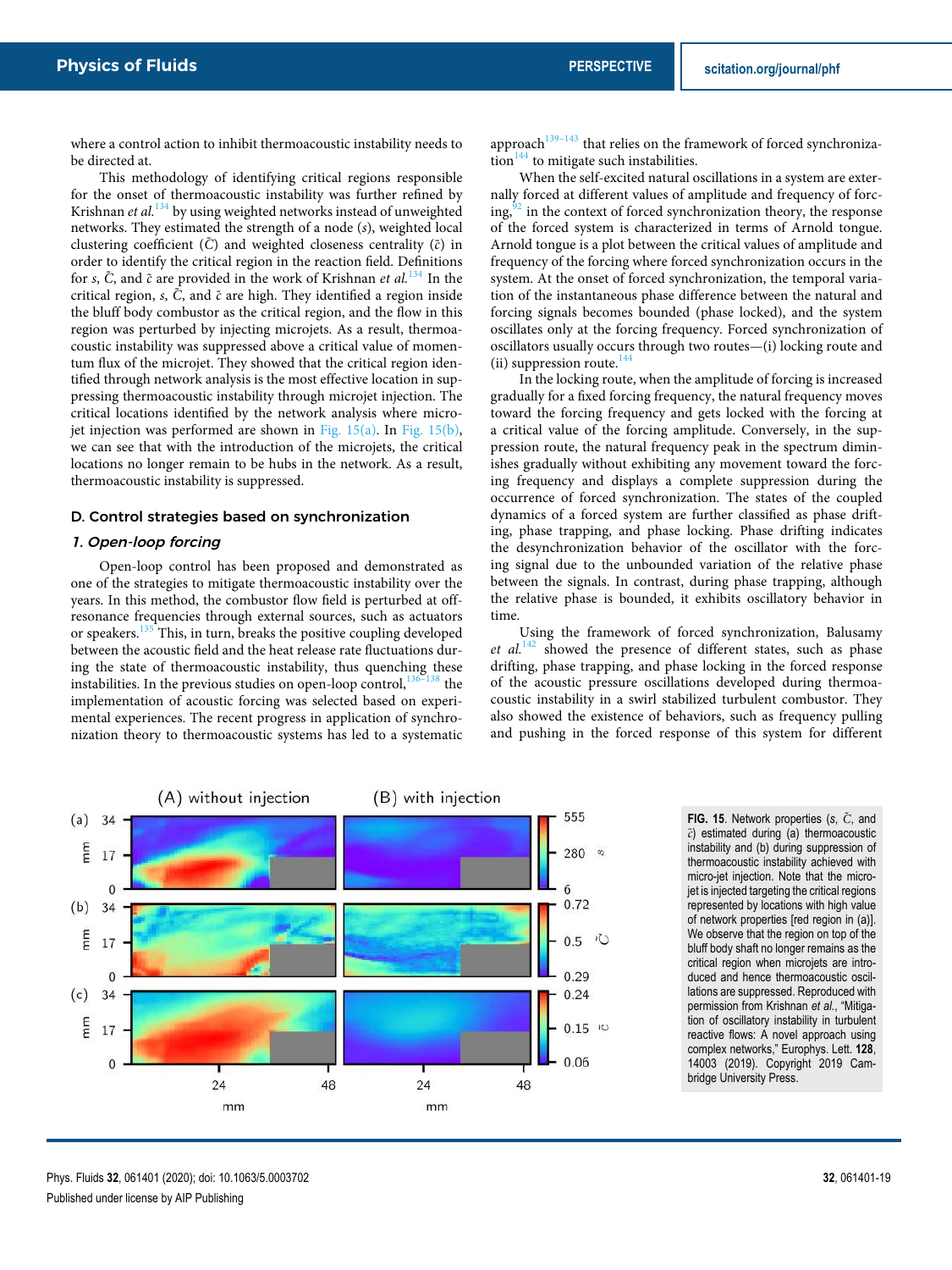conditions of periodic forcing. Kashinath *et al.*<sup>141</sup> extended the analysis of forced synchronization to quasiperiodic and chaotic oscillations in a model of ducted laminar premixed flame. They also showed the presence of different routes to forced synchronization, such as locking and suppression in their model. Subsequently, Guan *et al.*<sup>140</sup> and Mondal *et al.*<sup>139</sup> showed the experimental evidence of these routes in a ducted laminar premixed flame burner and an electrically heated Rijke tube, respectively. Furthermore, these studies proposed that the physical mechanism behind the mitigation of thermoacoustic instability through open-loop forcing is asynchronous quenching that occurs when forcing frequency is sufficiently far from the natural frequency of thermoacoustic instability. During asynchronous quenching, the instantaneous phase angle between the acoustic and heat release rate fluctuations oscillates around 90○ , leading to quenching of thermoacoustic oscillations due to the presence of alternate cycles of acoustic damping and driving in the system. Recently, Roy *et al.*<sup>143</sup> simultaneously studied the forced synchronization characteristics of both the acoustic pressure and the heat release rate fluctuations during thermoacoustic instability in a ducted premixed laminar flame combustor. They showed that the phenomenon of asynchronous quenching happens in the region of forcing where the underlying flow field possesses a preferred mode of the oscillations. Furthermore, Mondal *et al.*<sup>139</sup> observed a phenomenon called synchronance, i.e., synchronization leading to resonant amplification, in the forced Rijke tube system when forcing is imposed near the natural frequency of the acoustic oscillations.

Gopakumar *et al.*<sup>145</sup> showed that in a swirl combustor, by introducing a rotating swirler and by appropriately choosing the rotational speed of the swirler, one can suppress the onset of thermoacoustic instability.<sup>146,147</sup> Furthermore, Gopakumar *et al.*<sup>148</sup> showed that the mitigation of thermoacoustic instability due to rotating swirler happens through an intermittency route. They were able to further develop a phenomenological model based on synchronization of Kuramoto oscillators that was able to mimic the dynamic behavior observed in experiments.<sup>14</sup>

Thus, significant advances have been made in the open-loop control of laminar thermoacoustic systems through its implementation in the framework of forced synchronization. However, implementation of open-loop control to complex turbulent combustors would be challenging and needs further attention.

#### 2. Amplitude death

When oscillators are coupled to each other, they exhibit interesting phenomena, such as phase locking and synchronization, phase flip bifurcation, and oscillation quenching. Weak coupling causes their interaction to be limited to their phases, causing phase locking or synchronization. In contrast, strong coupling can affect the amplitude in addition to the phase and can even lead to complete cessation of oscillations. Such oscillation quenching has two manifestations: amplitude death (AD) and oscillation death (OD). In AD, the oscillations of the individual oscillators cease, and all oscillators reach the same steady state of the system. In contrast, during OD, individual oscillators occupy altered steady states, which are different from the original steady state of the system. Mitigating thermoacoustic instabilities using AD or OD seems to be an attractive proposition, as this does not involve any complications of actuators or electromechanical feedback.

Recently, Thomas et al.<sup>150</sup> investigated AD in thermoacoustic systems using a mathematical model of coupled horizontal Rijke tubes. They investigated the effect of time delay and dissipative couplings and showed that AD can be achieved in such systems. They showed that time delay coupling of sufficient strength, and appropriate delay can lead to AD. In contrast, for dissipative coupling to lead to AD, there needs to be sufficient detuning, i.e., difference in the natural frequencies of the two oscillators. They also showed that simultaneous application of the two couplings can more easily lead to AD, i.e., when the lesser coupling strength is lesser.

Practical thermoacoustic systems are subjected to noisy or turbulent fluctuations. Modeling these fluctuations as additive white noise, Thomas *et al.*<sup>151</sup> investigated if AD can be achieved in the presence of these fluctuations. They showed that although a complete cessation of oscillations or AD is not possible in the presence of noise, a significant reduction in the amplitude of coupled limit cycle oscillations can be attained by the application of strong coupling. Dange *et al.*<sup>152</sup> demonstrated AD in experiments involving two horizontal Rijke tubes. They coupled the Rijke tubes using a single connecting tube whose length and diameter were varied. They postulate that the length and diameter of the coupling tube indicate the time delay and the coupling strength, respectively. At specific coupling conditions, they showed that the coupled Rijke tubes exhibited amplitude death even though under the same operating conditions with no coupling, both Rijke tubes exhibited thermoacoustic instability. This work on AD was extended to turbulent combustors by Jegal *et al.*<sup>153</sup> in an experimental study of mutual synchronization between two coupled combustors. Combustors housed lean-premixed swirl stabilized turbulent flame and are subjected to either symmetric or asymmetric inlet boundary conditions. When two combustors oscillating at different natural frequencies were coupled, they mutually synchronized with each other, exhibiting global oscillations at a common frequency. Jegal *et al.*<sup>153</sup> observed that such a coupling can induce strong oscillations, even when each combustor is individually stable in isolation if they share symmetric boundary conditions. Furthermore, for certain asymmetric inlet boundary conditions, the coupling between the combustors resulted in amplitude death, even though each combustor in isolation exhibited large amplitude limit cycle oscillations.

#### VIII. OSCILLATORY INSTABILITIES IN OTHER FLUID SYSTEMS

Oscillatory instabilities are common in fluid flows. The methodologies and techniques from complex system theory that we employed to study thermoacoustic instabilities can also be used to study other flow induced oscillatory instabilities in fluid dynamic systems. Two such oscillatory instabilities are aeroacoustic instabilities and aeroelastic instabilities. In Secs. VIII A and VIII B, we give brief descriptions of the recent advances to study aeroacoustic and aeroelastic instability using the complex system approach.

#### A. Aeroacoustic systems

Turbulent flow passing through a confinement causes pressure fluctuations. These fluctuations are called sound if the pressure fluctuations propagate or pseudo-sound if the pressure fluctuations are non-propagating.<sup>154</sup> Such fluctuations are characterized by a multiplicity of time scales associated with the turbulent flow and the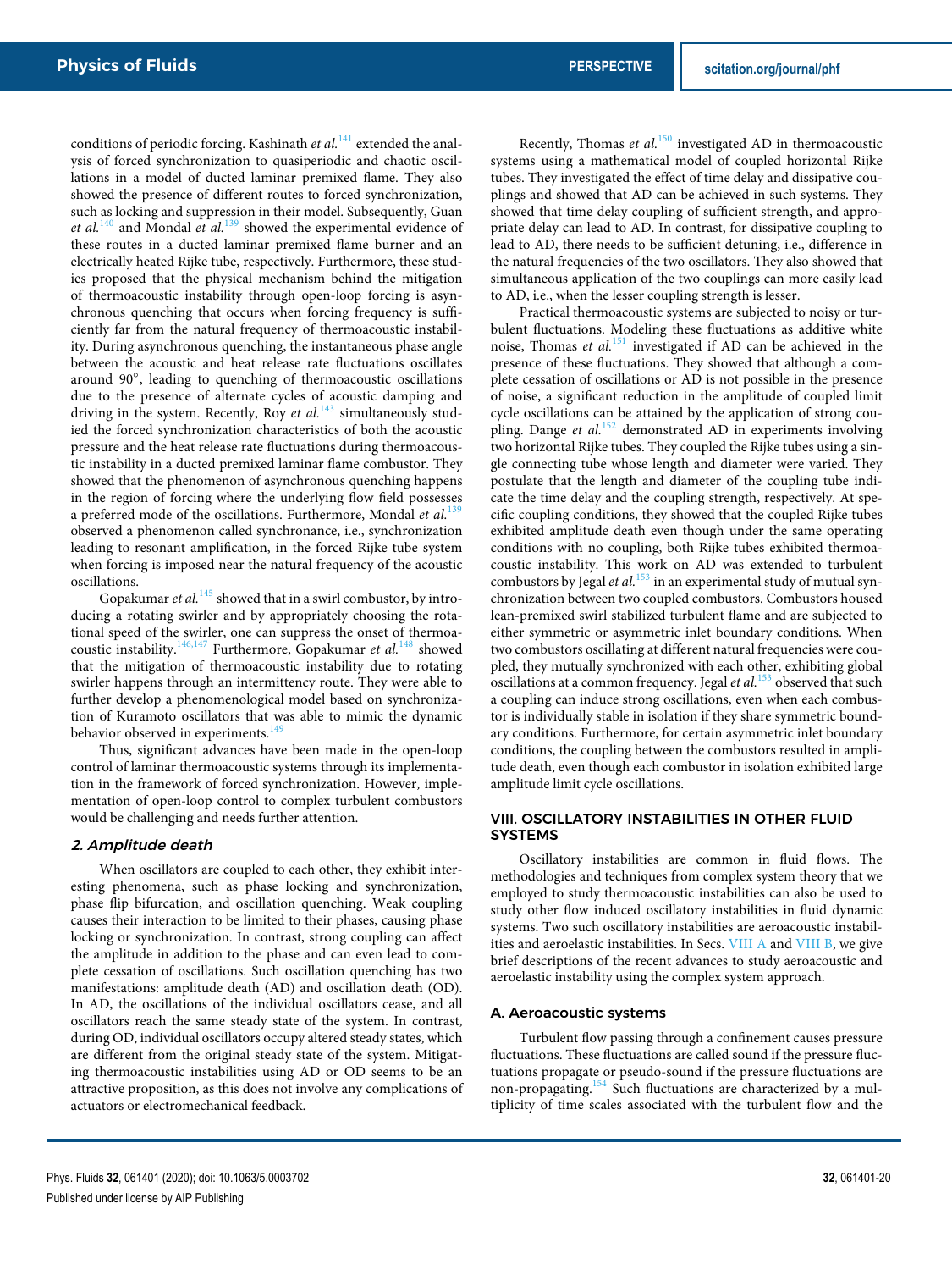acoustic field of the confinement. These fluctuations can undergo self-organization, when one of the local hydrodynamic time scales matches an acoustic time scale, resulting in large amplitude selfsustained periodic oscillations. Examples of self-sustained aeroacoustic oscillations include whistling in pipes (pipe tones or Pfeifentone),<sup>155</sup> edge tones,<sup>156</sup> cavity noise,<sup>157</sup> howling of ejectors,<sup>15</sup> screech in jets with shocks.<sup>1</sup>

Flow through an orifice in a duct can under the right conditions generate strong coherent sound; this phenomenon is called whistling. When air passes through the orifice, shear layer separation occurs at the upstream edge, shedding vortices. This separated shear layer can interact with the downstream edge, and the resulting acoustic waves propagate upstream and interact with the shear layer at the leading edge. If the phase of the pressure fluctuations are favorable to the phase of shear layer oscillations and the vortex shedding that occurs upstream, the vortex shedding process is amplified. This feedback mechanism,<sup>160</sup> where an acoustic disturbance that propagates upstream from the point of vortex impingement, induces vorticity fluctuations at the origin of the shear layer. These vorticity fluctuations, in turn, generate and amplify the acoustic field; this amplification, if sufficiently strong, can lead to the establishment of pipe tones.

From a complex system perspective, Nair and Sujith<sup>38</sup> showed that this aeroacoustic instability behaves in a very similar way to thermoacoustic instabilities. During stable operation, the pressure fluctuations are aperiodic. They transition to periodic oscillations via intermittency, i.e., a state where there are epochs of periodic bursts dispersed amid epochs of aperiodicity, just as in the case of thermoacoustic instability. As is the case with thermoacoustic systems, the pressure signal during stable operation is characterized by a broad multifractal spectrum; the multifractal spectrum collapses at the onset of aeroacoustic instability. Further measures, such as the Hurst exponent, Shannon entropy, average passage time, and 0–1 test measure, vary smoothly as we approach an impending instability, well ahead of the rise in pressure amplitude, thus providing us with precursors.<sup>38</sup> CFD simulations of aeroacoustic phenomena using LES were able to capture features, such as intermittency and multifractality.<sup>16</sup>

#### B. Aeroelastic systems

Aeroelastic instability is the result of transfer of energy from oscillatory flow to a flexible structure immersed in the flow and results in limit cycle oscillations of the structure. Korbahti *et al.*<sup>162</sup> discovered that the onset of limit cycle oscillations in an aeroelastic system with turbulent flow happens through a regime of intermittency. This is similar to that observed prior to the onset of thermoacoustic instability. Later, other studies also reported such intermittent oscillations prior to the onset of aeroelastic instabilities.<sup>3</sup> It was also observed that the characteristics of intermittent oscillations depend on the time scales of fluctuations in the flow relative to the time scales of the aeroelastic system.<sup>165</sup> Multifractal characteristics of aeroelastic oscillations were used as precursors to flutter by Venkatramani *et al.*<sup>16</sup>

Recently, Raaj *et al.*<sup>164</sup> analyzed transition to aeroelastic instability in the framework of synchronization theory. They characterized the transition to limit cycle oscillations via intermittency based on the synchronization of pitch and plunge dynamics of an airfoil. In a model for aeroelastic instability, they also showed that noise with different time scales results in different types of intermittency. Noise with time scales much larger than the time scales of the limit cycle oscillations resulted in on–off type of intermittency. In contrast, if time scales of noise were smaller than the time scales of the limit cycle oscillations, intermittency resembled that prior to thermoacoustic instability observed in turbulent combustors.

Thus, the main findings described in Secs. I–VII based on the application of complex system theory to thermoacoustic systems indeed hold good for aeroacoustic and aeroelastic systems, and possibly for any oscillatory instability arising in turbulent flows.

#### IX. EMERGING CHALLENGES AND THE WAY FORWARD

Until recently, thermoacoustic instability was associated with only two states: fixed points and limit cycles. The discovery of states, such as intermittency, quasiperiodicity, and chaos, in thermoacoustic systems with laminar flow ushered in dynamical system theory into the study of thermoacoustics. The complex system approach followed soon and helped make rapid strides in understanding the onset of thermoacoustic instabilities in turbulent combustors. The present article focuses on the latter.

The stable state of a thermoacoustic system was shown to be high dimensional chaos, contaminated by white and colored noise. The transition from stability to instability occurs through a state of intermittency, where epochs of periodicity are interspaced between epochs of aperiodicity in an apparently random manner. Studies unraveled the flow physics behind intermittency. While different flow systems have different physical mechanisms that cause intermittency, the intermittency route to oscillatory instability was itself found to be a common feature in all systems examined so far including hydrodynamic instabilities in systems with density stratification, $71,72$  aeroacoustic<sup>38</sup> and aeroelastic instabilities, $39$  and compressor surge<sup>40</sup> that feature turbulent flow.

During stable operation, the pressure fluctuations display multifractality, which indeed reflects the existence of multiple spatial and temporal scales in the turbulent reacting flow. In contrast, thermoacoustic instability is characterized by a single or at most a few discrete scales. Thus, multifractality is lost at the onset of thermoacoustic instability. As we go through intermittency en route to thermoacoustic instability, the loss of multifractality is gradual.

Furthermore, complex networks, such as visibility graphs and recurrence networks, were used to study transitions in thermoacoustic systems. Scale-free behavior was observed during the occurrence of combustion noise. This scale-free behavior is lost, and the network transitions to a regular network at the onset of thermoacoustic instability.

Traditionally, we implicitly adopt a signal plus noise paradigm. The irregular fluctuations that we see in the measurements are a direct consequence of the inherent complexity of the thermoacoustics of turbulent reacting flow systems. Separation of these measurements into a signal and noise is like throwing the baby out with the bathwater.

Thus, rapid strides were made in the application of time series analysis to study thermoacoustic transitions. These advances were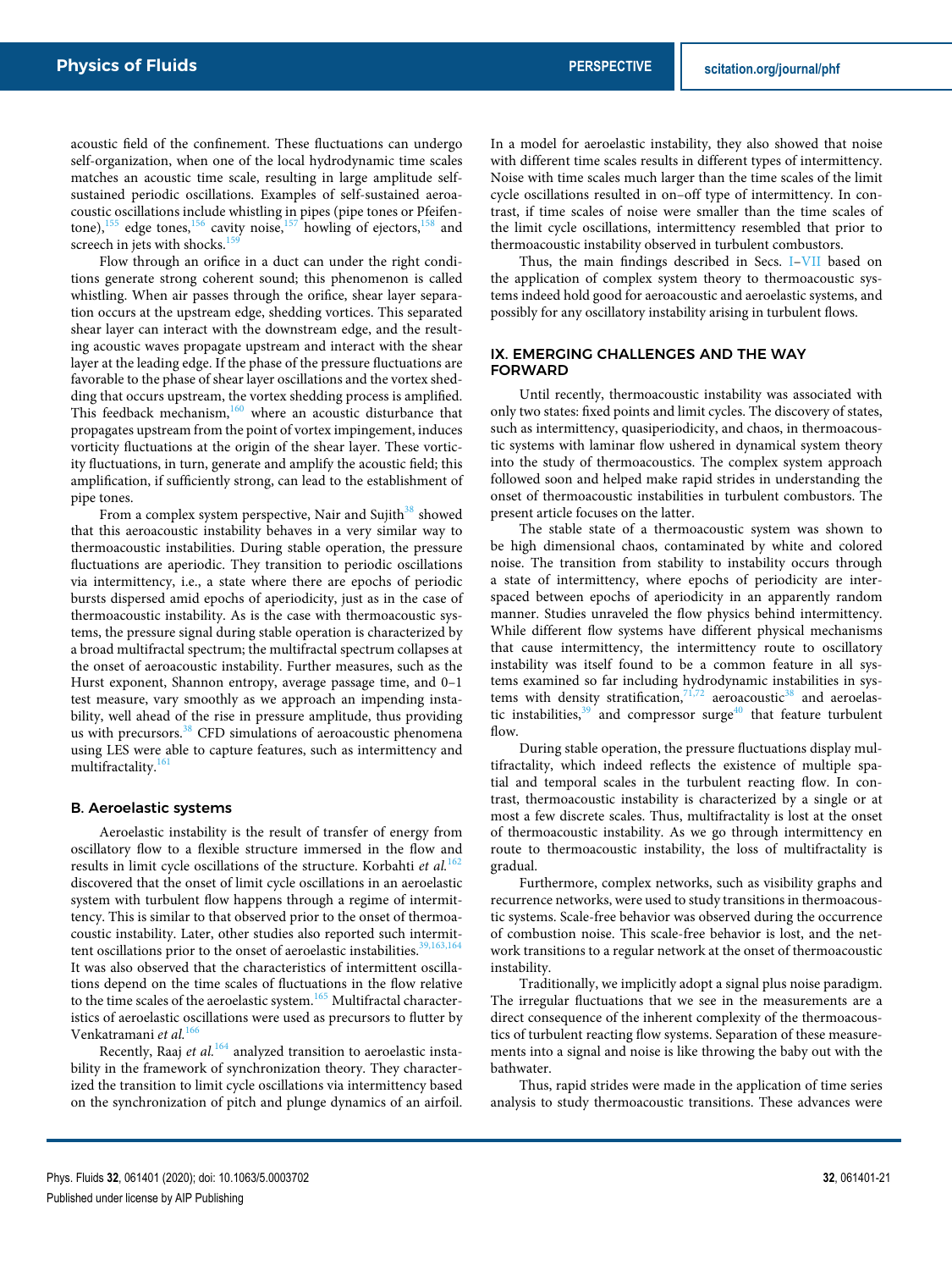used to detect transitions in thermoacoustic systems—not just thermoacoustic instability but also blowout. Furthermore, we find that the above summarized discoveries hold true even for oscillatory instabilities that do not involve combustion—e.g., hydrodynamic instability, aeroacoustic instability, aeroelastic instability, and compressor surge. Recent studies even show that there exists universal scaling behavior across different systems that exhibit transition to oscillatory instability via intermittency.<sup>167,168</sup> Such scaling laws can be exploited to predict amplitude at the onset of the oscillatory instability by performing measurements at conditions far from the onset. Measures, such as Hurst exponents, intermittency statistics obtained using recurrence quantification analysis, and measures from complex network theory, were used to obtain precursors that provide early warning to the onset of instabilities, well ahead of the rise in pressure amplitudes. It is interesting to note that the same measures work as precursors to blowout.<sup>131</sup> Furthermore, we can now predict the amplitude at the onset of instability, by using time series data obtained during stable operation or during intermittency. These developments are now being translated to industrial gas turbine combustors. The next decade may see AI based precursors or hybrid precursors with AI combined with precursors from complex system theory gaining ground.<sup>16</sup>

Multifidelity LES computations have reached an advanced stage. They are currently validated with experiments by comparing the rms value of acoustic pressure, which is really a gross measure. Two simulations with completely different time series can give the same rms value for acoustic pressure. In contrast, measures, such as Hurst exponents and multifractal spectrum, are much tighter measures that can be used to enable stricter validation of the simulations with experimental data.<sup>1</sup>

Phenomenological models that predict intermittency are now available. More work needs to be done to model bursts in thermoacoustic systems as a slow–fast system. Moreover, the models do not predict the multifractal characteristics. Further progress needs to be made to develop amplitude equations from the partial differential equations. Data driven discovery of governing equations is another cutting edge approach that may pay rich dividends in thermoacoustics.

A beginning has been made to study the spatiotemporal dynamics of thermoacoustic systems using the frameworks of (1) synchronization theory, (2) complex networks, (3) fractal and multifractal analysis, and (4) pattern formation. The study of the spatiotemporal dynamics is indeed the next frontier.

Complex systems are known to display pockets of order amid disorder. When we examine the time series during the occurrence of intermittency, we find bursts of high amplitude periodic oscillations, which correspond to pockets of order, scattered amid epochs of low amplitude aperiodic fluctuations, which correspond to pockets of disorder. Spatiotemporal analysis using synchronization theory reveals that during the occurrence of intermittency, we see chimera states, where pockets of order co-exist with disorder. During the emergence of order, large coherent vortices emerge from the collective interaction of small vortices.

Synchronization theory provides the framework for open-loop control. Recent studies have shown that forcing a thermoacoustic system at frequencies far from the instability frequency can mitigate the oscillations due to asynchronous quenching. Furthermore,

the concept of amplitude death where two self-excited oscillators can be coupled to quench the oscillations has been implemented in thermoacoustic systems.

Time varying spatial networks have been constructed to characterize the onset of thermoacoustic instability through the intermittency route. We see that clusters of acoustic driving occur through a dynamic nucleation and agglomeration process. Spatial networks have been used to identify critical regions in the reactive flow field that are vulnerable to disturbances. Passive control of thermoacoustic instability can be achieved by disrupting such regions by mildly altering the flow field. This strategy enables us to develop smart passive control. Such analysis can be performed even at a design stage using LES simulations. The next step is to construct multilayer networks, to unravel the connection between the formation of the large coherent structures and the emergence of regions of positive acoustic power. Modeling thermoacoustic instability as a phase transition in a network could be a possible approach that could yield rich dividends. A statistical mechanics approach to solving thermoacoustic instability may be possible through complex networks.

Turbulent flow has multifractal characteristics. At the onset of thermoacoustic instability, the multifractal spectrum corresponding to the flame topology is seen to oscillate periodically, and this leads to the emergence of periodicity in time series. Analysis of local fractal dimensions can be used to detect critical regions in the flow field, which can be disturbed to implement passive control. Lagrangian coherent structures can also be used to identify structures that produce sound.<sup>170</sup> The role of coherent structures in combustion control has been studied in the past. $171$  Further studies utilizing the complex system approach are needed to identify the hidden connectivities between coherent structures and exploit it for control of combustion dynamics.

One issue that has not been addressed so far using complex system theory is the onset of thermoacoustic instability in systems with preheat. In such systems, the wake of the flame holder is unstable. In contrast, in systems without preheat, the wake is hydrodynamically stable.

Improving our understanding of thermoacoustic instabilities and controlling them will require the application of the latest advances in complex system theory to this challenging and exciting field. To achieve this, groups that do laser diagnostics and groups that do LES need to work together with researchers who work with complex system theory, to be able to transcend the boundaries between engineering, physics, and mathematics. We also face a new frontier in translating the lessons learnt from the complex system approach into design and engineering practices.

The real test for complex system theory is its ability to provide something useful to the designer to mitigate thermoacoustic instability and to the engineer on the field to evade it. Complex system theory itself needs to be advanced to accommodate the complexities of turbulent flow; this is indeed an exciting prospect.

#### ACKNOWLEDGMENTS

We would like to thank Vishal Acharya, Ben Emerson, Andrea Di Via, Hiroshi Gotoda, Larry Li, Tim Lieuwen, Achintya Mukhopadhya, and Vineeth Nair, for their comments on the original manuscript. R.I.S. thanks the Department of Science and Technology (DST), the Office of Naval Research Global (ONRG),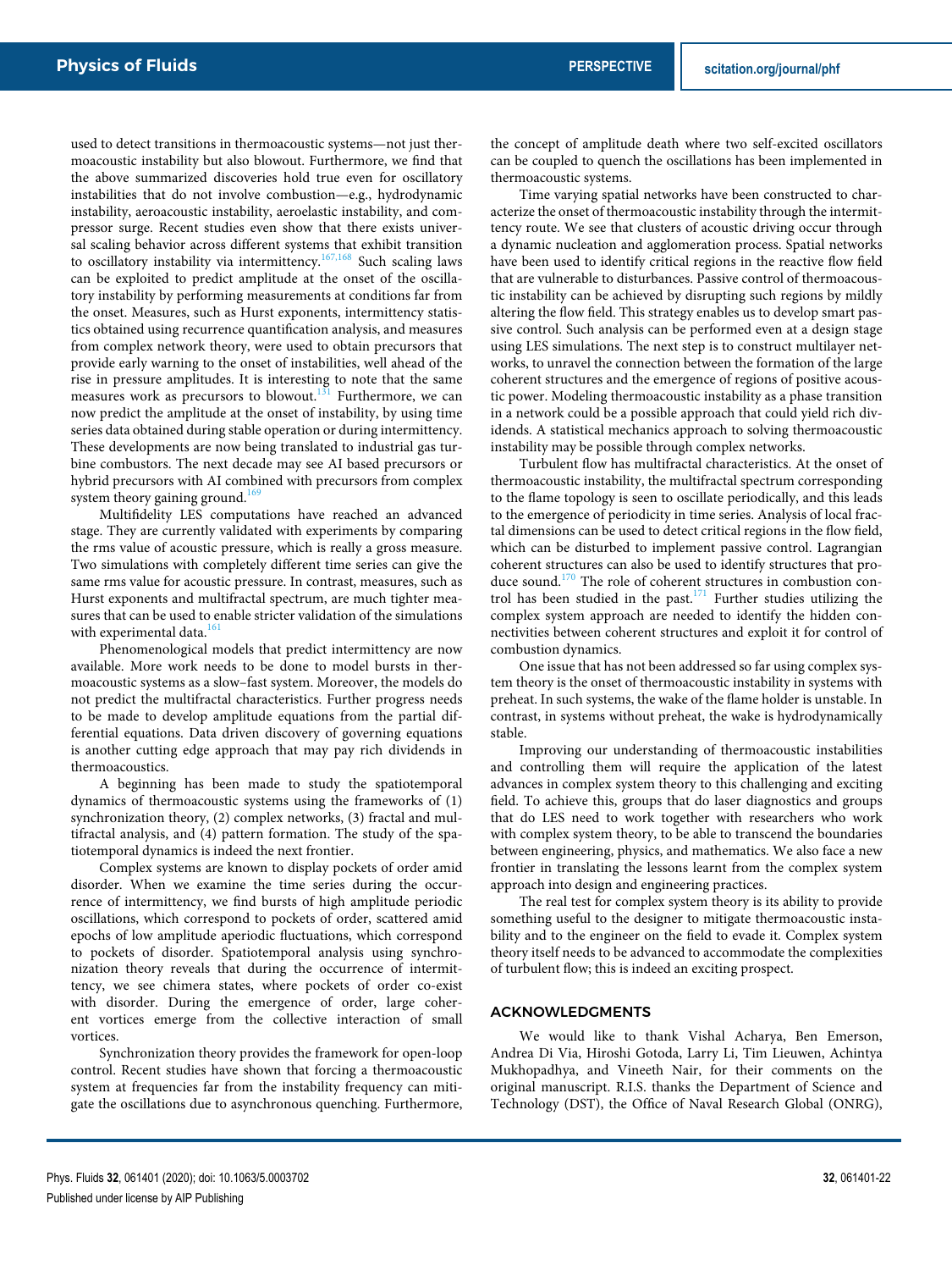and Air Force Office of Scientific Research (AFOSR) for their financial support and the Swarnajayanti and JC Bose fellowships from the Science and Engineering Research Board of the Department of Science and Technology. R.I.S. thanks Ramesh Kolar (ONRG) and Venkateswaran Sankaran (AFOSR) for their support. V.R.U. thanks the University of California, San Diego, for the post-doctoral fellowship.

#### DATA AVAILABILITY

Data sharing is not applicable to this article as no new data were created or analyzed in this study.

#### REFERENCES

<sup>1</sup>M. P. Juniper and R. I. Sujith, "Sensitivity and nonlinearity of thermoacoustic oscillations," Annu. Rev. Fluid Mech. **50**, 661–689 (2018).

<sup>2</sup>R. I. Sujith, M. P. Juniper, and P. J. Schmid, "Non-normality and nonlinearity in thermoacoustic instabilities," Int. J. Spray Combust. Dyn. **8**, 119–146 (2016).

<sup>3</sup>R. Biggs, "Rocketdyne–F-1 Saturn first stage engine," in *Remembering the Giants: Apollo Rocket Propulsion Development*, edited by S. C. Fisher and S. A. Rahman (NASA, 2009), pp. 15–26.

4 L. P. Bloomfield, *Accidental Encounters with History (and Some Lessons Learned)* (Hot House Press, 2005).

<sup>5</sup>G. P. Sutton, "History of liquid-propellant rocket engines in Russia, formerly the Soviet Union," J. Propul. Power **19**, 1008–1037 (2003).

<sup>6</sup>T. C. Lieuwen and V. Yang, *Combustion Instabilities in Gas Turbine Engines: Operational Experience, Fundamental Mechanisms, and Modeling* (American Institute of Aeronautics and Astronautics, 2005).

<sup>7</sup>T. Poinsot and D. Veynante, *Theoretical and Numerical Combustion* (RT Edwards, Inc., 2005).

<sup>8</sup>J. G. Lee, K. Kim, and D. Santavicca, "Measurement of equivalence ratio fluctuation and its effect on heat release during unstable combustion," Proc. Combust. Inst. **28**, 415–421 (2000).

<sup>9</sup>S. Ducruix, T. Schuller, D. Durox, and S. Candel, "Combustion dynamics and instabilities: Elementary coupling and driving mechanisms," J. Propul. Power **19**, 722–734 (2003).

<sup>10</sup>T. C. Lieuwen, *Unsteady Combustor Physics* (Cambridge University Press, 2012).

<sup>11</sup>J. J. Keller, "Thermoacoustic oscillations in combustion chambers of gas turbines," AIAA J. **33**, 2280–2287 (1995).

<sup>12</sup> A. Huber and W. Polifke, "Dynamics of practical premixed flames, Part II: Identification and interpretation of CFD data," Int. J. Spray Combust. Dyn. **1**, 229–249 (2009).

<sup>13</sup>S. H. Strogatz, *Nonlinear Dynamics and Chaos: With Applications to Physics, Biology, Chemistry, and Engineering* (CRC Press, 2018).

<sup>14</sup>T. C. Lieuwen, "Experimental investigation of limit-cycle oscillations in an unstable gas turbine combustor," J. Propul. Power **18**, 61–67 (2002).

 $^{15}\mathrm{K}$ . Balasubramanian and R. I. Sujith, "Thermoacoustic instability in a Rijke tube: Non-normality and nonlinearity," Phys. Fluids **20**, 044103 (2008).

<sup>16</sup>K. Balasubramanian and R. I. Sujith, "Non-normality and nonlinearity in combustion-acoustic interaction in diffusion flames," J. Fluid Mech. **594**, 29–57 (2008).

<sup>17</sup>M. P. Juniper, "Triggering in the horizontal Rijke tube: Non-normality, transient growth and bypass transition," J. Fluid Mech. **667**, 272–308 (2011).

<sup>18</sup>C. C. Jahnke and F. E. Culick, "Application of dynamical systems theory to nonlinear combustion instabilities," J. Propul. Power **10**, 508–517 (1994).

<sup>19</sup>J. D. Sterling, "Nonlinear analysis and modelling of combustion instabilities in a laboratory combustor," Combust. Sci. Technol. **89**, 167–179 (1993).

<sup>20</sup>S. Lei and A. Turan, "Nonlinear/chaotic modeling and control of combustion instabilities," Int. J. Bifurcation Chaos **20**, 1245–1254 (2010).

<sup>21</sup>A. Fichera, C. Losenno, and A. Pagano, "Experimental analysis of thermoacoustic combustion instability," Appl. Energy **70**, 179–191 (2001).

<sup>22</sup>R. Keanini, K. Yu, and J. Daily, "Evidence of a strange attractor in ramjet combustion," in *27th Aerospace Sciences Meeting* (AIAA, 1989), p. 624.

 $^{23}\rm L$  Kabiraj and R. I. Sujith, "Nonlinear self-excited thermoacoustic oscillations: Intermittency and flame blowout," J. Fluid Mech. **713**, 376–397 (2012).

<sup>24</sup>L. Kabiraj, A. Saurabh, P. Wahi, and R. I. Sujith, "Route to chaos for combustion instability in ducted laminar premixed flames," Chaos **22**, 023129 (2012).

 $^{\bf 25}$  L. Kabiraj, R. I. Sujith, and P. Wahi, "Bifurcations of self-excited ducted laminar premixed flames," J. Eng. Gas Turbines Power **134**, 031502 (2012).

<sup>26</sup>D. Premraj, S. A. Pawar, L. Kabiraj, and R. Sujith, "Strange nonchaos in selfexcited singing flames," Europhys. Lett. **128**, 54005 (2020).

<sup>27</sup>K. Kashinath, I. C. Waugh, and M. P. Juniper, "Nonlinear self-excited thermoacoustic oscillations of a ducted premixed flame: Bifurcations and routes to chaos," J. Fluid Mech. **761**, 399–430 (2014).

<sup>28</sup>Y. Guan, V. Gupta, and L. K. B. Li, "Intermittency route to self-excited chaotic thermoacoustic oscillations," J. Fluid Mech. **894**, R3 (2020).

<sup>29</sup>V. Nair and R. I. Sujith, "Multifractality in combustion noise: Predicting an impending combustion instability," J. Fluid Mech. **747**, 635–655 (2014).

<sup>30</sup>V. R. Unni and R. I. Sujith, "Multifractal characteristics of combustor dynamics close to lean blowout," J. Fluid Mech. **784**, 30–50 (2015).

<sup>31</sup>P. Clavin, J. Kim, and F. Williams, "Turbulence-induced noise effects on highfrequency combustion instabilities," Combust. Sci. Technol. **96**, 61–84 (1994).

<sup>32</sup>V. Burnley and F. C. Culick, "Influence of random excitations on acoustic instabilities in combustion chambers," AIAA J. **38**, 1403–1410 (2000).

<sup>33</sup>T. C. Lieuwen and A. Banaszuk, "Background noise effects on combustor stability," J. Propul. Power **21**, 25–31 (2005).

<sup>34</sup>J. Tony, E. Gopalakrishnan, E. Sreelekha, and R. I. Sujith, "Detecting deterministic nature of pressure measurements from a turbulent combustor," Phys. Rev. E **92**, 062902 (2015).

<sup>35</sup>V. Nair, G. Thampi, and R. I. Sujith, "Intermittency route to thermoacoustic instability in turbulent combustors," J. Fluid Mech. **756**, 470–487 (2014).

<sup>36</sup>V. R. Unni and R. I. Sujith, "Flame dynamics during intermittency in a turbulent combustor," Proc. Combust. Inst. **36**, 3791–3798 (2017).

<sup>37</sup>N. B. George, V. R. Unni, M. Raghunathan, and R. I. Sujith, "Pattern formation during transition from combustion noise to thermoacoustic instability via intermittency," J. Fluid Mech. **849**, 615–644 (2018).

 $^{\bf 38}{\rm V}$  . Nair and R. I. Sujith, "Precursors to self-sustained oscillations in aeroacoustic systems," Int. J. Aeroacoust. **15**, 312–323 (2016).

39<sub>J.</sub> Venkatramani, V. Nair, R. I. Sujith, S. Gupta, and S. Sarkar, "Precursors to flutter instability by an intermittency route: A model free approach," J. Fluids Struct. **61**, 376–391 (2016).

<sup>40</sup>B. Kerres, V. Nair, A. Cronhjort, and M. Mihaescu, "Analysis of the turbocharger compressor surge margin using a Hurst-exponent-based criterion," SAE Int. J. Engines **9**, 1795–1806 (2016).

<sup>41</sup>A.-L. Barabási, "The network takeover," Nat. Phys. **8**, 14 (2011).

<sup>42</sup>K. Smith, H. Brighton, and S. Kirby, "Complex systems in language evolution: The cultural emergence of compositional structure," Adv. Complex Syst. **6**, 537– 558 (2003).

<sup>43</sup>N. Johnson, *Simply Complexity: A Clear Guide to Complexity Theory* (Oneworld Publications, 2009).

<sup>44</sup>T. J. Poinsot, A. C. Trouve, D. P. Veynante, S. M. Candel, and E. J. Esposito, "Vortex-driven acoustically coupled combustion instabilities," J. Fluid Mech. **177**, 265–292 (1987).

<sup>45</sup>K. Schadow, E. Gutmark, T. Parr, D. Parr, K. Wilson, and J. Crump, "Large-scale coherent structures as drivers of combustion instability," Combust. Sci. Technol. **64**, 167–186 (1989).

<sup>46</sup>V. Nair and R. I. Sujith, "Intermittency as a transition state in combustor dynamics: An explanation for flame dynamics near lean blowout," Combust. Sci. Technol. **187**, 1821–1835 (2015).

<sup>47</sup>S. Mondal, V. R. Unni, and R. I. Sujith, "Onset of thermoacoustic instability in turbulent combustors: An emergence of synchronized periodicity through formation of chimera-like states," J. Fluid Mech. **811**, 659–681 (2017).

<sup>48</sup>H. Haken, "Synergetics," Phys. Bull. **28**, 412 (1977).

<sup>49</sup>I. Prigogine and E. N. Hiebert, "From being to becoming: Time and complexity in the physical sciences," Phys. Today **35**(1), 69 (1982).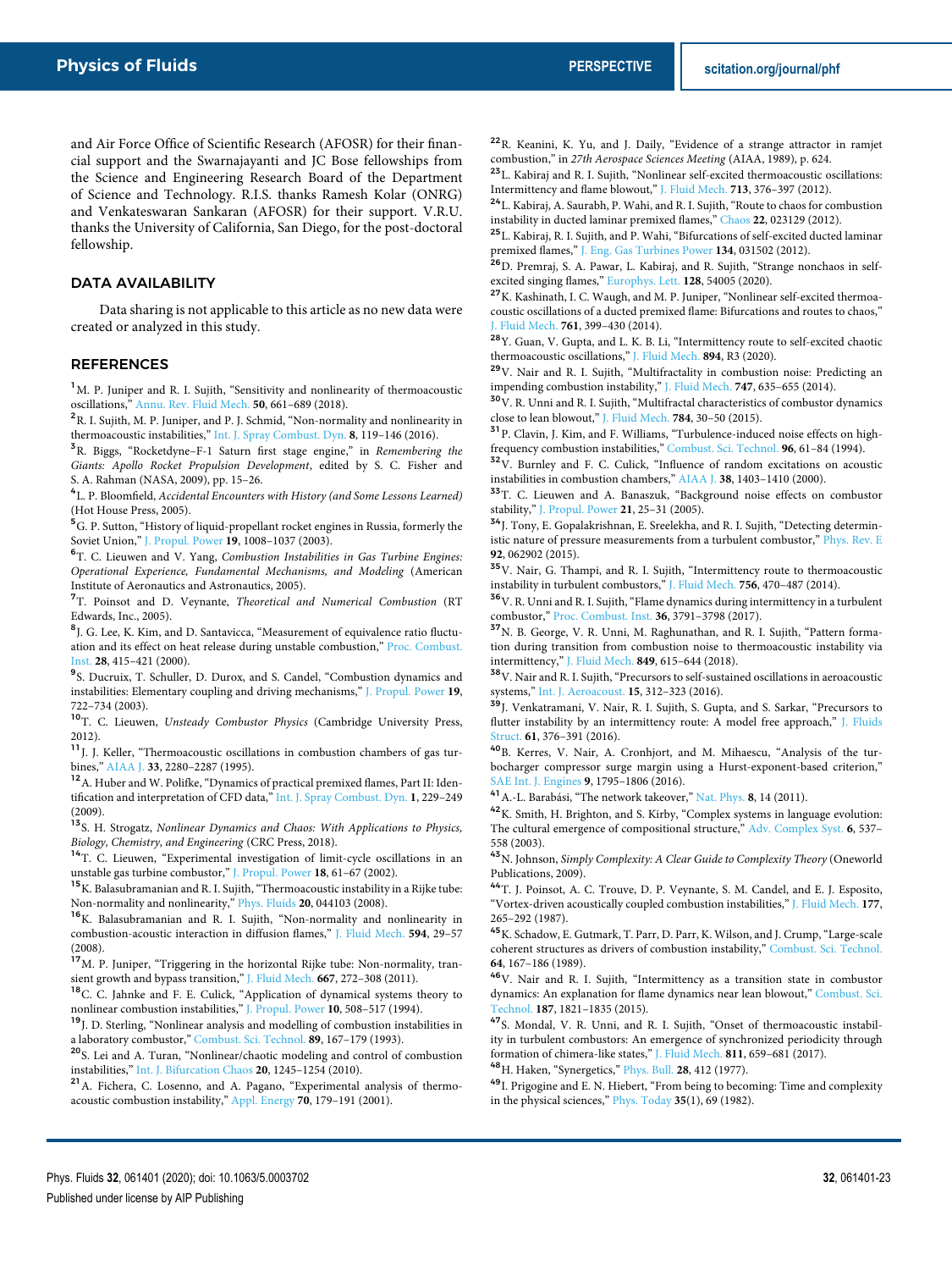<sup>50</sup>I. Prigogine, "Time, structure and fluctuations," in *Nobel Lectures in Chemistry 1971–1980* (World Scientific Publishing Co., 1977), pp. 263–285.

<sup>51</sup>A. Di Vita, "Maximum or minimum entropy production? How to select a necessary criterion of stability for a dissipative fluid or plasma," Phys. Rev. E **81**, 041137 (2010).

<sup>52</sup>A. Di Vita, "On Rayleigh's criterion of thermo-acoustics," Ph.D. thesis (Università di Genova, 2016).

<sup>53</sup>A. P. Dowling and Y. Mahmoudi, "Combustion noise," Proc. Combust. Inst. **35**, 65–100 (2015).

<sup>54</sup>S. R. Chakravarthy, R. Sivakumar, and O. J. Shreenivasan, "Vortex-acoustic lock-on in bluff-body and backward-facing step combustors," Sadhana **32**, 145– 154 (2007).

<sup>55</sup>W. C. Strahle, "On combustion generated noise," J. Fluid Mech. **49**, 399–414 (1971).

<sup>56</sup>W. C. Strahle, "Some results in combustion generated noise," J. Sound Vib. **23**, 113–125 (1972).

<sup>57</sup>W. C. Strahle, "Refraction, convection, and diffusion flame effects in combustion-generated noise," Symp. (Int.) Combust. **14**, 527–535 (1973).

<sup>58</sup>M. Lighthill, "On sound generated aerodynamically I. General theory," Proc. R. Soc. London, Ser. A **211**, 564 (1952).

<sup>59</sup>H. Hassan, "Scaling of combustion-generated noise," J. Fluid Mech. **66**, 445–453 (1974).

<sup>60</sup>S. Candel, D. Durox, S. Ducruix, A.-L. Birbaud, N. Noiray, and T. Schuller, "Flame dynamics and combustion noise: Progress and challenges," Int. J. Aeroacoust. **8**, 1–56 (2009).

<sup>61</sup>R. Rajaram and T. Lieuwen, "Acoustic radiation from turbulent premixed flames," J. Fluid Mech. **637**, 357–385 (2009).

<sup>62</sup>V. Nair, G. Thampi, S. Karuppusamy, S. Gopalan, and R. I. Sujith, "Loss of chaos in combustion noise as a precursor of impending combustion instability," Int. J. Spray Combust. Dyn. **5**, 273–290 (2013).

 $63$  D. T. Kaplan and L. Glass, "Direct test for determinism in a time series," Phys. Rev. Lett. **68**, 427 (1992).

<sup>64</sup>E. Karlis, Y. Hardalupas, and A. Taylor, "Experimental characterization of intermittency of thermoacoustic instability in a swirl stabilized combustor," in 8th European Combustion Meeting, Dubrovnik, Croatia, 18–21 April 2017.

<sup>65</sup>S. A. Pawar, R. Vishnu, M. Vadivukkarasan, M. Panchagnula, and R. I. Sujith, "Intermittency route to combustion instability in a laboratory spray combustor," J. Eng. Gas Turbines Power **138**, 041505 (2016).

<sup>66</sup>P. Kasthuri, V. R. Unni, and R. I. Sujith, "Bursting and mixed mode oscillations during the transition to limit cycle oscillations in a matrix burner," Chaos **29**, 043117 (2019).

<sup>67</sup>S. Manikandan and R. Sujith, "Rate dependent transition to thermoacoustic instability via intermittency in a turbulent afterburner," Exp. Therm. Fluid Sci. **114**, 110046 (2020).

<sup>68</sup>P. Kasthuri, I. Pavithran, S. A. Pawar, R. I. Sujith, R. Gejji, and W. Anderson, "Dynamical systems approach to study thermoacoustic transitions in a liquid rocket combustor," Chaos **29**, 103115 (2019).

<sup>69</sup>U. Sen, T. Gangopadhyay, C. Bhattacharya, A. Mukhopadhyay, and S. Sen, "Dynamic characterization of a ducted inverse diffusion flame using recurrence analysis," Combust. Sci. Technol. **190**, 32–56 (2018).

<sup>70</sup>M. Murugesan, B. Singaravelu, A. K. Kushwaha, and S. Mariappan, "Onset of flame-intrinsic thermoacoustic instabilities in partially premixed turbulent combustors," Int. J. Spray Combust. Dyn. **10**, 171–184 (2018).

<sup>71</sup>S. Suresha, R. I. Sujith, B. Emerson, and T. Lieuwen, "Nonlinear dynamics and intermittency in a turbulent reacting wake with density ratio as bifurcation parameter," Phys. Rev. E **94**, 042206 (2016).

<sup>72</sup>B. Emerson, J. O'Connor, M. Juniper, and T. Lieuwen, "Density ratio effects on reacting bluff-body flow field characteristics," J. Fluid Mech. **706**, 219–250 (2012). <sup>73</sup>Y. Pomeau and P. Manneville, "Intermittent transition to turbulence in dissipative dynamical systems," Commun. Math. Phys. **74**, 189–197 (1980).

<sup>74</sup>D. Zhilenko and O. Krivonosova, "Experimental observation of chaos-chaos intermittency types in spherical Couette flow," Dokl. Phys. **59**, 45–48 (2014).

<sup>75</sup>V. Anishchenko, A. Neiman, and L. Chua, "Chaos-chaos intermittency and 1/f noise in Chua's circuit," Int. J. Bifurcation Chaos **4**, 99–107 (1994).

<sup>76</sup>S. Elaskar and E. Del Río, *New Advances on Chaotic Intermittency and Its Applications* (Springer, 2017).

<sup>77</sup>C. L. Webber, Jr. and N. Marwan, *Recurrence Quantification Analysis* (Springer, 2015).

 $78$ K. Klimaszewska and J. J. Żebrowski, "Detection of the type of intermittency using characteristic patterns in recurrence plots," Phys. Rev. E **80**, 026214 (2009).

<sup>79</sup>S. A. Pawar and R. I. Sujith, *Droplets and Sprays* (Springer, 2018), pp. 403–430.

<sup>80</sup>H. Gotoda, Y. Shinoda, M. Kobayashi, Y. Okuno, and S. Tachibana, "Detection and control of combustion instability based on the concept of dynamical system theory," Phys. Rev. E **89**, 022910 (2014).

<sup>81</sup>R. Sampath and S. R. Chakravarthy, "Investigation of intermittent oscillations in a premixed dump combustor using time-resolved particle image velocimetry," Combust. Flame **172**, 309–325 (2016).

<sup>82</sup>S. A. Pawar, M. V. Panchagnula, and R. I. Sujith, "Phase synchronization and collective interaction of multiple flamelets in a laboratory scale spray combustor," Proc. Combust. Inst. **37**, 5121–5128 (2019).

<sup>83</sup>J. G. Hong, K. C. Oh, U. D. Lee, and H. D. Shin, "Generation of low-frequency alternative flame behaviors in a lean premixed combustor," Energy Fuels **22**, 3016– 3021 (2008).

<sup>84</sup>C. M. Arndt, A. M. Steinberg, I. G. Boxx, W. Meier, M. Aigner, and C. D. Carter, "Flow-field and flame dynamics of a gas turbine model combustor during transition between thermo-acoustically stable and unstable states," in *ASME Turbo Expo 2010: Power for Land, Sea, and Air* (American Society of Mechanical Engineers, 2010), pp. 677–687.

<sup>85</sup>N. Noiray and B. Schuermans, "Deterministic quantities characterizing noise driven Hopf bifurcations in gas turbine combustors," Int. J. Non-Linear Mech. **50**, 152–163 (2013).

<sup>86</sup>V. Nair and R. I. Sujith, "A reduced-order model for the onset of combustion instability: Physical mechanisms for intermittency and precursors," Proc. Combust. Inst. **35**, 3193–3200 (2015).

 $^{87}{\rm K}$  I. Matveev and F. Culick, "A model for combustion instability involving vortex shedding," Combust. Sci. Technol. **175**, 1059–1083 (2003).

<sup>88</sup>A. Seshadri, V. Nair, and R. I. Sujith, "A reduced-order deterministic model describing an intermittency route to combustion instability," Combust. Theory Modell. **20**, 441–456 (2016).

<sup>89</sup>S. A. Pawar, A. Seshadri, V. R. Unni, and R. I. Sujith, "Thermoacoustic instability as mutual synchronization between the acoustic field of the confinement and turbulent reactive flow," J. Fluid Mech. **827**, 664–693 (2017).

 $\rm{^{90}A}.$  Seshadri, I. Pavithran, V. R. Unni, and R. I. Sujith, "Predicting the amplitude of limit-cycle oscillations in thermoacoustic systems with vortex shedding," AIAA J. **56**, 3507–3514 (2018).

<sup>91</sup>Y. Weng, V. R. Unni, R. I. Sujith, and A. Saha, "Synchronization framework for modeling transition to thermoacoustic instability in laminar combustors," Nonlin. Dyn. (published online 2020); arXiv:2005.06186 [nlin.AO].

<sup>92</sup>A. Pikovsky, M. Rosenblum, and J. Kurths, *Synchronization: A Universal Concept in Nonlinear Sciences* (Cambridge University Press, 2003), Vol. 12.

<sup>93</sup>I. Schreiber and M. Marek, "Transition to chaos via two-torus in coupled reaction-diffusion cells," Phys. Lett. A **91**, 263–266 (1982).

<sup>94</sup>L. Glass, "Synchronization and rhythmic processes in physiology," Nature **410**, 277 (2001).

95 B. Blasius, A. Huppert, and L. Stone, "Complex dynamics and phase synchronization in spatially extended ecological systems," Nature **399**, 354 (1999).

<sup>96</sup>L. Kocarev and U. Parlitz, "General approach for chaotic synchronization with applications to communication," Phys. Rev. Lett. **74**, 5028 (1995).

97J. Heagy, T. Carroll, and L. Pecora, "Synchronous chaos in coupled oscillator systems," Phys. Rev. E **50**, 1874 (1994).

98R. Roy and K. S. Thornburg, Jr., "Experimental synchronization of chaotic lasers," Phys. Rev. Lett. **72**, 2009 (1994).

99 M. C. Romano, M. Thiel, J. Kurths, I. Z. Kiss, and J. Hudson, "Detection of synchronization for non-phase-coherent and non-stationary data," Europhys. Lett. **71**, 466 (2005).

<sup>100</sup>D. M. Abrams and S. H. Strogatz, "Chimera states for coupled oscillators," Phys. Rev. Lett. **93**, 174102 (2004).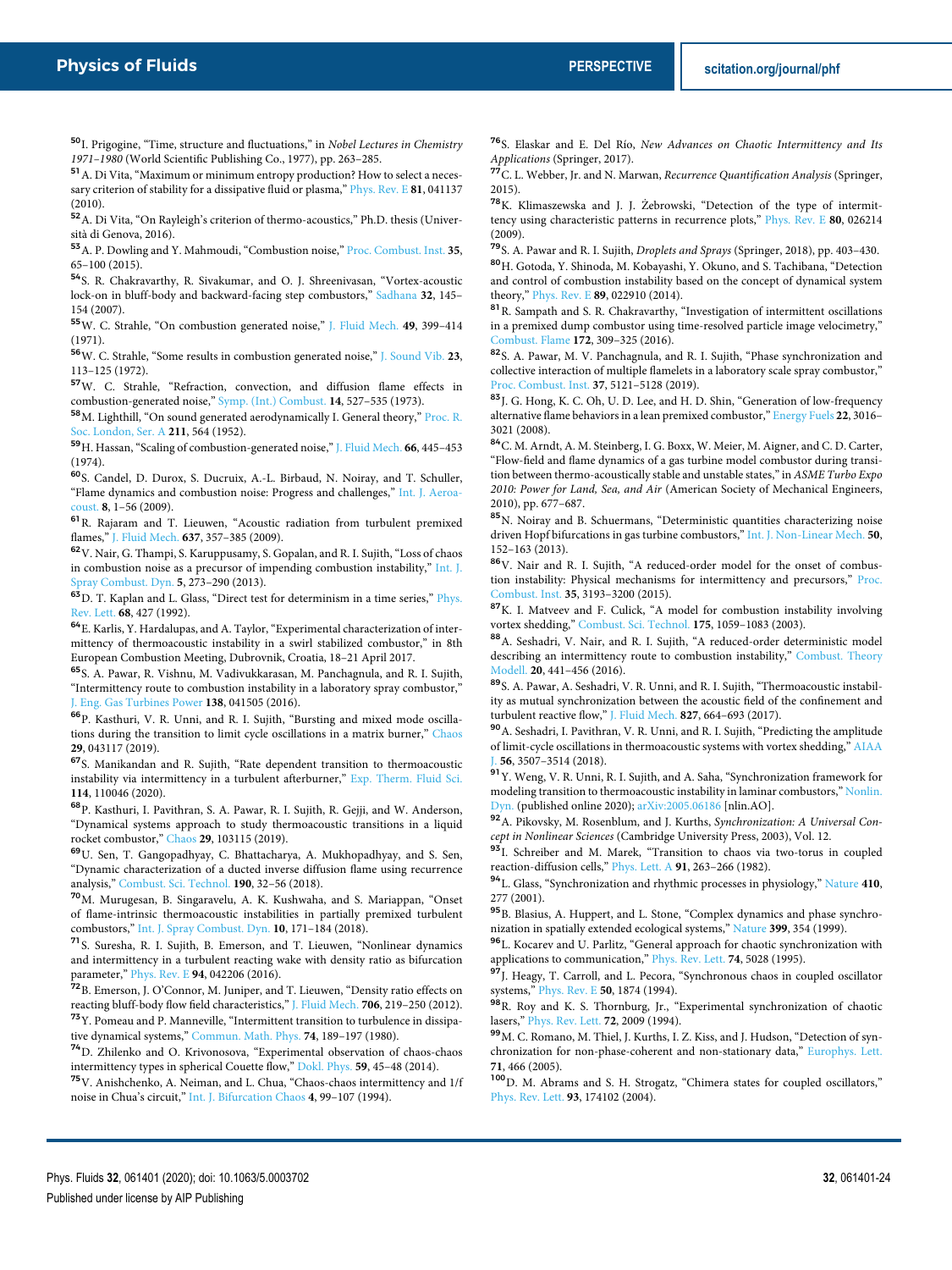<sup>101</sup>Y. Kuramoto and D. Battogtokh, "Coexistence of coherence and incoherence in nonlocally coupled phase oscillators," in *Nonlinear Phenomena in Complex Systems* (Elsevier, 2002).

<sup>102</sup>S. A. Pawar, S. Mondal, N. B. George, and R. I. Sujith, "Temporal and spatiotemporal analyses of synchronization transition in a swirl-stabilized combustor," AIAA J. **57**, 836–847 (2018).

<sup>103</sup>Y. Guan, L. K. Li, B. Ahn, and K. T. Kim, "Chaos, synchronization, and desynchronization in a liquid-fueled diffusion-flame combustor with an intrinsic hydrodynamic mode," Chaos **29**, 053124 (2019).

<sup>104</sup>T. Hashimoto, H. Shibuya, H. Gotoda, Y. Ohmichi, and S. Matsuyama, "Spatiotemporal dynamics and early detection of thermoacoustic combustion instability in a model rocket combustor," Phys. Rev. E **99**, 032208 (2019).

<sup>105</sup>J. Halatek and E. Frey, "Rethinking pattern formation in reaction-diffusion systems," Nat. Phys. **14**, 507 (2018).

<sup>106</sup>B. B. Mandelbrot, *The Fractal Geometry of Nature* (W. H. Freeman, New York, 1983), Vol. 173.

<sup>107</sup>C. Meneveau and K. Sreenivasan, "The multifractal nature of turbulent energy dissipation," J. Fluid Mech. **224**, 429–484 (1991).

<sup>108</sup>H. Gotoda, M. Amano, T. Miyano, T. Ikawa, K. Maki, and S. Tachibana, "Characterization of complexities in combustion instability in a lean premixed gas-turbine model combustor," Chaos **22**, 043128 (2012).

109 J. W. Kantelhardt, S. A. Zschiegner, E. Koscielny-Bunde, S. Havlin, A. Bunde, and H. E. Stanley, "Multifractal detrended fluctuation analysis of nonstationary time series," Physica A **316**, 87–114 (2002).

<sup>110</sup>E. A. F. Ihlen, "Introduction to multifractal detrended fluctuation analysis in matlab," Front. Physiol. **3**, 141 (2012).

<sup>111</sup>M. Raghunathan, N. B. George, V. R. Unni, P. R. Midhun, K. V. Reeja, and R. I. Sujith, "Multifractal analysis of flame dynamics during transition to thermoacoustic instability in a turbulent combustor," J. Fluid Mech. **888**, A14 (2020).

<sup>112</sup>M. Murugesan and R. I. Sujith, "Combustion noise is scale-free: Transition from scale-free to order at the onset of thermoacoustic instability," J. Fluid Mech. **772**, 225–245 (2015).

 $^{113}\rm L$  Lacasa, B. Luque, F. Ballesteros, J. Luque, and J. C. Nuño, "From time series to complex networks: The visibility graph," Proc. Natl. Acad. Sci. U. S. A. **105**, 4972–4975 (2008).

<sup>114</sup>L. Lacasa, B. Luque, J. Luque, and J. C. Nuño, "The visibility graph: A new method for estimating the Hurst exponent of fractional Brownian motion," Europhys. Lett. **86**, 30001 (2009).

<sup>115</sup>M. Bastian, S. Heymann, and M. Jacomy, "Gephi: An open source software for exploring and manipulating networks," in Third International AAAI Conference on Weblogs and Social Media, Paris, France, 17–20 May 2009.

<sup>116</sup>H. Gotoda, H. Kinugawa, R. Tsujimoto, S. Domen, and Y. Okuno, "Characterization of combustion dynamics, detection, and prevention of an unstable combustion state based on a complex-network theory," Phys. Rev. Appl. **7**, 044027 (2017).

<sup>117</sup>S. Murayama, H. Kinugawa, I. T. Tokuda, and H. Gotoda, "Characterization and detection of thermoacoustic combustion oscillations based on statistical complexity and complex-network theory," Phys. Rev. E **97**, 022223 (2018).

<sup>118</sup>V. Godavarthi, V. Unni, E. Gopalakrishnan, and R. I. Sujith, "Recurrence networks to study dynamical transitions in a turbulent combustor," Chaos **27**, 063113  $(2017)$ 

<sup>119</sup>V. Godavarthi, S. A. Pawar, V. R. Unni, R. I. Sujith, N. Marwan, and J. Kurths, "Coupled interaction between unsteady flame dynamics and acoustic field in a turbulent combustor," Chaos **28**, 113111 (2018).

<sup>120</sup>Y. Okuno, M. Small, and H. Gotoda, "Dynamics of self-excited thermoacoustic instability in a combustion system: Pseudo-periodic and high-dimensional nature," Chaos **25**, 043107 (2015).

<sup>121</sup>A. Krishnan, R. Sujith, N. Marwan, and J. Kurths, "On the emergence of large clusters of acoustic power sources at the onset of thermoacoustic instability in a turbulent combustor," J. Fluid Mech. **874**, 455–482 (2019).

<sup>122</sup>V. Nair, G. Thampi, and R. I. Sujith, "Engineering precursors to forewarn the onset of an impending combustion instability," in *ASME Turbo Expo 2014: Turbine Technical Conference and Exposition* (American Society of Mechanical Engineers, 2014), pp. GT 2014–26020.

<sup>123</sup> V. Nair, G. Thampi, S. Karuppusamy, S. Gopalan, and R. I. Sujith, "System and method for predetermining the onset of impending oscillatory instabilities in practical devices," U.S. patent 9804054 (31 October 2017).

<sup>124</sup>H. Abarbanel, *Analysis of Observed Chaotic Data* (Springer Science & Business Media, 2012).

<sup>125</sup>M. Murugesan, V. R. Unni, V. Nair, and R. I. Sujith, "Devices and methods for early prediction of impending instabilities of a system," U.S. patent 10337414B2 (2 July 2019).

<sup>126</sup>M. Murugesan and R. I. Sujith, "Detecting the onset of an impending thermoacoustic instability using complex networks," J. Propul. Power **32**, 707–712 (2016).

127<sub>V</sub>. R. Unni, V. Nair, R. I. Sujith, and A. Mukhopadhyay, "System and method for controlling oscillatory instabilities in a device," U.S. patent 10095247B2 (9 October 2018).

<sup>128</sup>V. R. Unni, A. Mukhopadhyay, and R. I. Sujith, "Online detection of impending instability in a combustion system using tools from symbolic time series analysis," Int. J. Spray Combust. Dyn. **7**, 243–255 (2015).

<sup>129</sup>L. Christodoulou, L. Kabiraj, A. Saurabh, and N. Karimi, "Characterizing the signature of flame flashback precursor through recurrence analysis," Chaos **26**, 013110 (2016).

 $130\,\mathrm{V}$  . R. Unni and R. I. Sujith, "Precursors to blowout in a turbulent combustor based on recurrence quantification," in *52nd AIAA/SAE/ASEE Joint Propulsion Conference* (AIAA, 2016).

<sup>131</sup> V. R. Unni, V. Nair, and R. I. Sujith, "System and method for detecting precursors to control blowout in combustion systems," U.S. patent 10267519B2 (23 April 2019).

<sup>132</sup>N. B. George, V. R. Unni, M. Raghunathan, and R. I. Sujith, "Suppression of thermoacoustic instability in a swirl-stabilized combustor by inducing blockage in the inlet flow stream," in *2018 AIAA Aerospace Sciences Meeting (Kissimmee, Florida)* (AIAA, 2018), p. 0396.

<sup>133</sup>V. R. Unni, A. Krishnan, R. Manikandan, N. B. George, R. I. Sujith, N. Marwan, and J. Kurths, "On the emergence of critical regions at the onset of thermoacoustic instability in a turbulent combustor," Chaos **28**, 063125 (2018).

<sup>134</sup>A. Krishnan, R. Manikandan, P. R. Midhun, K. V. Reeja, V. R. Unni, R. I. Sujith, N. Marwan, and J. Kurths, "Mitigation of oscillatory instability in turbulent reactive flows: A novel approach using complex networks," Europhys. Lett. **128**, 14003 (2019).

<sup>135</sup>K. McManus, T. Poinsot, and S. M. Candel, "A review of active control of combustion instabilities," Prog. Energy Combust. Sci. **19**, 1–29 (1993).

<sup>136</sup>T. Lieuwen and Y. Neumeier, "Nonlinear pressure-heat release transfer function measurements in a premixed combustor," Proc. Combust. Inst. **29**, 99–105 (2002).

<sup>137</sup>E. Lubarsky, D. Shcherbik, B. Zinn, K. McManus, T. Fric, and S. Srinivasan, "Active control of combustion oscillations by non-coherent fuel flow modulation," in *9th AIAA/CEAS Aeroacoustics Conference and Exhibit, Hilton Head, South Carolina* (AIAA, 2003).

<sup>138</sup>B. Bellows, A. Hreiz, and T. Lieuwen, "Nonlinear interactions between forced and self-excited acoustic oscillations in premixed combustor," J. Propul. Power **24**, 628–631 (2008).

<sup>139</sup>S. Mondal, S. A. Pawar, and R. I. Sujith, "Forced synchronization and asynchronous quenching of periodic oscillations in a thermoacoustic system," J. Fluid Mech. **864**, 73–96 (2019).

<sup>140</sup>Y. Guan, V. Gupta, K. Kashinath, and L. K. Li, "Open-loop control of periodic thermoacoustic oscillations: Experiments and low-order modelling in a synchronization framework," Proc. Combust. Inst. **37**, 5315–5323 (2019).

<sup>141</sup>K. Kashinath, L. K. Li, and M. P. Juniper, "Forced synchronization of periodic and aperiodic thermoacoustic oscillations: Lock-in, bifurcations and open-loop control," J. Fluid Mech. **838**, 690–714 (2018).

<sup>142</sup>S. Balusamy, L. K. Li, Z. Han, M. P. Juniper, and S. Hochgreb, "Nonlinear dynamics of a self-excited thermoacoustic system subjected to acoustic forcing," Proc. Combust. Inst. **35**, 3229–3236 (2015).

<sup>143</sup>A. Roy, S. Mondal, S. A. Pawar, and R. Sujith, "On the mechanism of open-loop control of thermoacoustic instability in a laminar premixed combustor," J. Fluid Mech. **884**, A2 (2020).